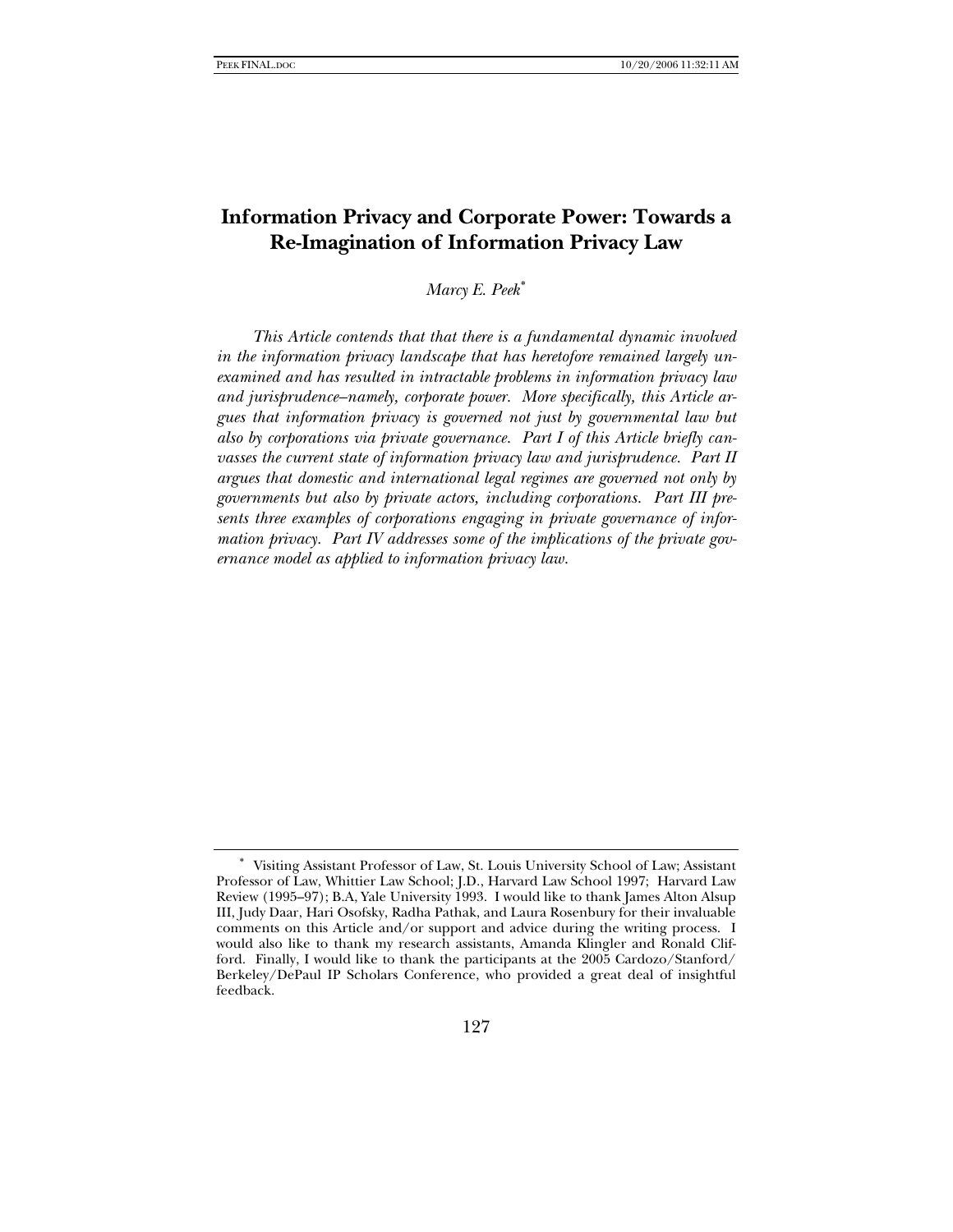*"[T]hat which goes unrecognized is difficult to regulate."*[1](#page-1-0)

## **INTRODUCTION**

Information privacy laws and jurisprudence are at an impasse. For the most part, scholars are engaged in well-meaning but intracta-ble debates.<sup>[2](#page-1-1)</sup> The majority of the information privacy scholarship focuses on one of the following projects: defining or describing pri-vacy;<sup>[3](#page-1-2)</sup> finding adequate metaphors for privacy;<sup>[4](#page-1-3)</sup> locating, defending, or critiquing privacy law (beginning with Warren and Brandeis's seminal article published in 1890, the *Right to Privacy*);<sup>[5](#page-1-4)</sup> locating par-ticular privacy wrongs;<sup>[6](#page-1-5)</sup> or balancing privacy interests with other in-terests such as national security.<sup>[7](#page-1-6)</sup> In addition, in response to the many problems of information privacy—problems such as computer profiling,<sup>[8](#page-1-7)</sup> personal data collection and sharing by companies,<sup>[9](#page-1-8)</sup> iden-

<span id="page-1-1"></span><span id="page-1-0"></span><sup>&</sup>lt;sup>1</sup> A. Claire Cutler, *Private International Regimes and Interfirm Cooperation*, *in* THE EMERGENCE OF PRIVATE AUTHORITY IN GLOBAL GOVERNANCE 23, 24 (Rodney Bruce Hall & Thomas J. Biersteker eds., 2002).

Given the political history of the privacy debate in this country, no significant shift in U.S. policy seems likely to occur until some crisis or highly publicized event forces us to look at the issue from a new perspective. Indeed, in the current political climate, efforts to press a fundamental shift in policy appear to be losing momentum. . . . Without a sense of urgency, special interest politics and a general antiregulatory sentiment will likely dominate political discourse in the United States on this issue for the foreseeable future.

James P. Nehf, *Recognizing the Societal Value in Information Privacy*, 78 WASH. L. REV. 1, 90–91 (2003). 3

<span id="page-1-2"></span><sup>&</sup>lt;sup>3</sup> See generally, ALAN F. WESTIN, PRIVACY AND FREEDOM (1967); Ruth Gavison, *Privacy and the Limits of Law*, 89 YALE L.J. 421 (1980); Tal Z. Zarsky, *Thinking Outside the Box: Considering Transparency, Anonymity, and Pseudonymity as Overall Solutions to the Problems of Information Privacy in the Internet Society*, 58 U. MIAMI L. REV. 991 (2004). 4

<span id="page-1-3"></span>*See, e.g.*, Daniel J. Solove, *Privacy and Power: Computer Databases and Metaphors for Information Privacy*, 53 STAN. L. REV. 1393 (2001).

<span id="page-1-4"></span>*See* Samuel D. Warren & Louis D. Brandeis, *The Right to Privacy*, 4 HARV. L. REV. 193 (1890).

<span id="page-1-5"></span><sup>6</sup>  *See generally*, Joel Reidenberg, *Privacy Wrongs in Search of Remedies*, 54 HASTINGS L.J. 877 (2003).

<span id="page-1-6"></span>*See generally*, Sadiq Reza, *Privacy and the Post-September 11 Immigration Detainees: The Wrong Way to a Right (and Other Wrongs)*, 34 CONN. L. REV. 1169 (2002).

<span id="page-1-7"></span>*See generally,* Comment, Janet Dean Gertz, *The Purloined Personality: Consumer Profiling in Financial Services, 39 San Diego L. Rev. 943 (2002).* 

<span id="page-1-8"></span>*See*, *e.g.*, DANIEL SOLOVE, MARC ROTENBERG & PAUL M. SCHWARTZ, INFORMATION PRIVACY LAW 623–35 (2006).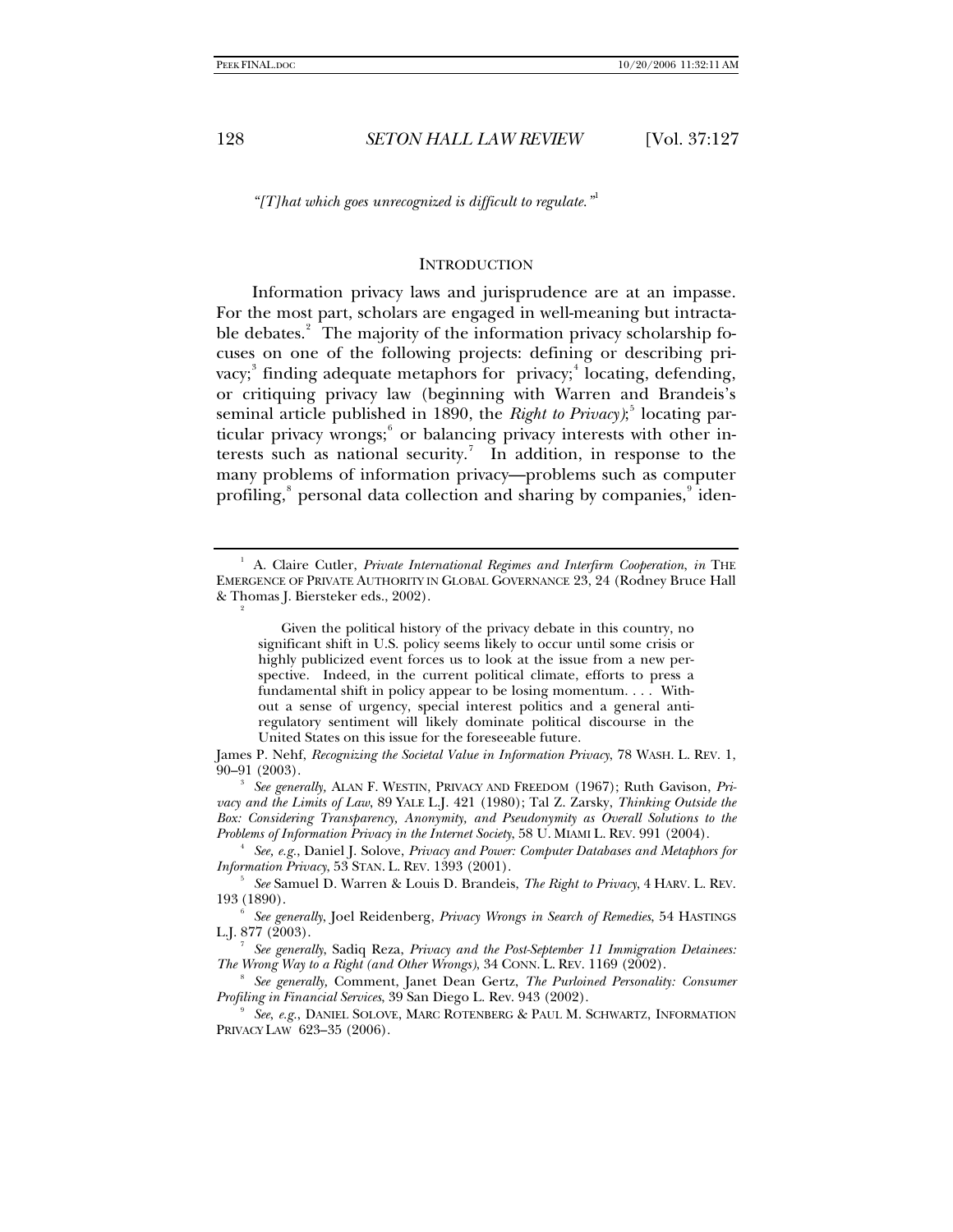tity theft, $10$  and problems of non-secure computer databases contain-ing personal information<sup>[11](#page-2-1)</sup>—privacy scholars have put forth a variety of possible solutions. Some of these solutions are based in traditional bodies of law such as tort law,<sup>[12](#page-2-2)</sup> contract law,<sup>[13](#page-2-3)</sup> and property law.<sup>[14](#page-2-4)</sup> Other solutions call for statutory reform in matters pertaining to data collection, sharing, and use.<sup>[15](#page-2-5)</sup> But the answers to the problems in information privacy have remained elusive.

This Article contends that that there is a fundamental dynamic involved in the information privacy landscape that has heretofore remained largely unexamined and has resulted in intractable problems in information privacy—namely, corporate power. More specifically, this Article argues that information privacy is governed not just by governmental law but also by corporations via private governance. Unless corporate power vis-à-vis the individual and the governance of information privacy law by corporations is addressed, the law will continue to strengthen corporate power and erode privacy in the guise of privacy-enhancing efforts. Scholars must delve beneath the façade of privacy laws and Federal Trade Commission ("FTC") enforcement actions in order to expose the power dynamics that pervade information privacy law and policy.

Hans Morgenthau famously argued in a seminal work examining power<sup>[16](#page-2-6)</sup> that "the element of power as the immediate goal of the policy pursued is explained and justified in ethical, legal, or biological terms. That is to say: the true nature of the policy is concealed by ideological justifications and rationalizations."<sup>[17](#page-2-7)</sup> In regard to privacy, I similarly argue that the stated reasons and purposes of information

<span id="page-2-0"></span><sup>&</sup>lt;sup>10</sup> See generally, Lynn M. LoPucki, *Human Identification Theory and the Identity Theft Problem*, 80 TEX. L. REV. 89 (2001). 11 *See generally,* Nina Bernstein, *Electronic Eyes: What the Computer Knows*, N.Y.

<span id="page-2-1"></span>Times, A1, Sept. 15, 1997, 1997 WLNR 4871741.<br><sup>12</sup> See, e.g., Jessica Litman, *Information Privacy/Information Property*, 52 STAN. L.

<span id="page-2-2"></span>REV. 1283 (2000) (arguing against treating personal information as property and suggesting a "breach of trust" cause of action based in tort law).

<span id="page-2-3"></span>See, e.g., Jerry Kang, *Information Privacy in Cyberspace Transactions*, <sup>50</sup> STAN. L. REV. 1193 (1998) (arguing for contractual default rules in favor of individuals).

<span id="page-2-4"></span><sup>&</sup>lt;sup>14</sup> See, e.g., LAWRENCE LESSIG, CODE AND OTHER LAWS OF CYBERSPACE (1999); Richard S. Murphy, *Property Rights in Personal Information: An Economic Defense of Privacy*, 84 GEO. L.J. 2381 (1996). *But see* Pamela Samuelson, *Privacy as Intellectual Property?*, 52 STAN. L. REV. 1125 (2000) (arguing that privacy cannot be properly protected by property rights).<br><sup>15</sup> DANIEL SOLOVE, THE DIGITAL PERSON: TECHNOLOGY AND PRIVACY IN THE

<span id="page-2-5"></span>INFORMATION AGE 101 (2004).<br><sup>16</sup> HANS J. MORGENTHAU, POLITICS AMONG NATIONS: THE STRUGGLE FOR POWER AND

<span id="page-2-7"></span><span id="page-2-6"></span>PEACE (5th ed. 1973). 17 *Id.* at 88.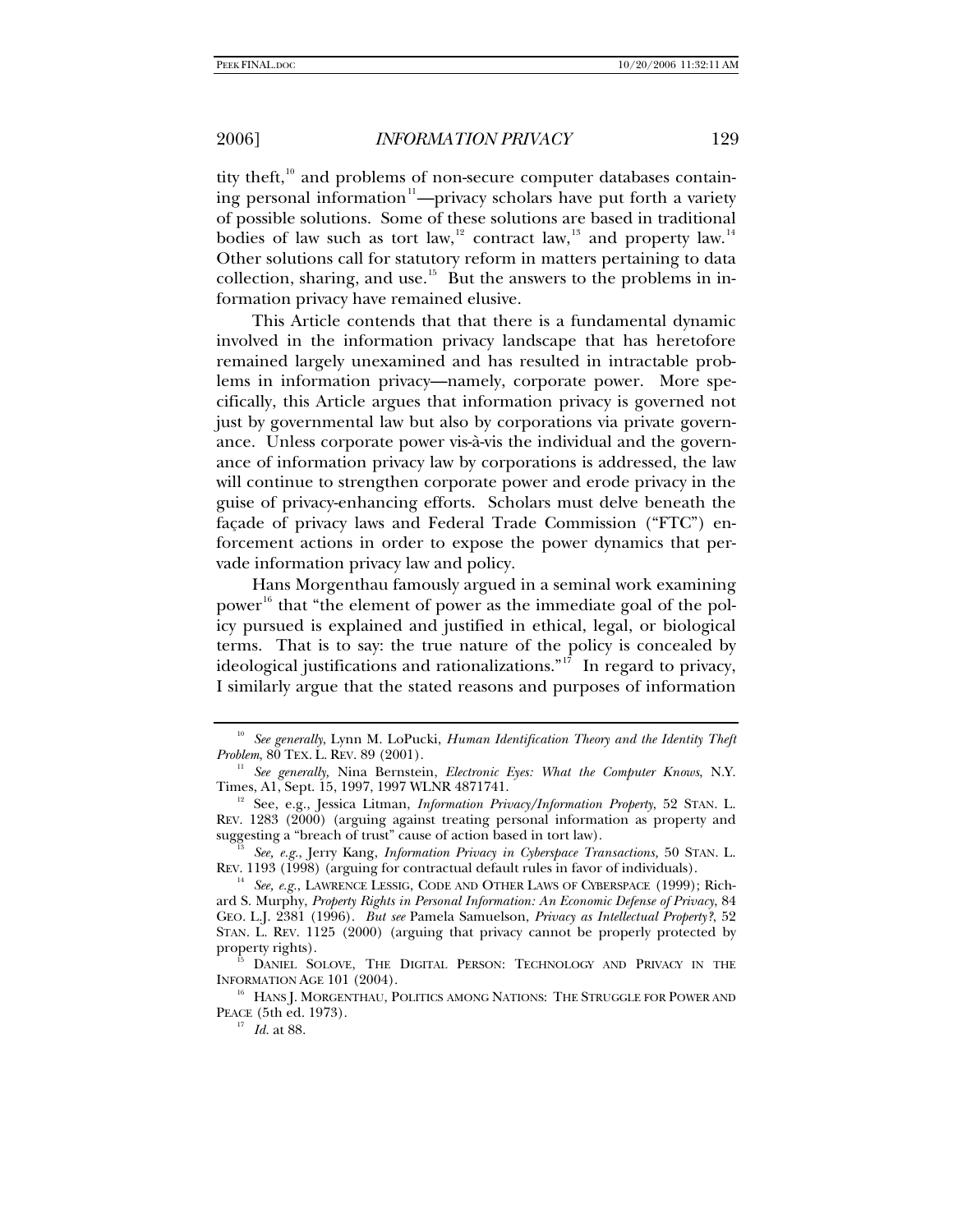privacy law conceal the true nature and driving forces of information privacy law.<sup>[18](#page-3-0)</sup> Moreover, the privacy debate and scholarship is at an impasse because the underlying force that is at the center of privacy law is also the white elephant in information privacy law: the domi-nance of corporate power and corporate governance<sup>[19](#page-3-1)</sup> of information privacy law.

A few definitional understandings are in order.<sup>[20](#page-3-2)</sup> When I speak of privacy and corporate power, I speak not of surveillance, $2^1$  but rather of domination over the individual.<sup>[22](#page-3-4)</sup> Furthermore, when I speak of privacy, I refer to information privacy—primarily in regard to federal statutory law<sup>[23](#page-3-5)</sup> and enforcement—rather than decisional privacy (such as the right to abortion)<sup>[24](#page-3-6)</sup> or other types of privacy.<sup>[25](#page-3-7)</sup> In

<span id="page-3-5"></span><span id="page-3-4"></span><sup>22</sup> See generally, Solove, *supra* note 4.<br><sup>23</sup> Most notably, this Article's scope does not include the constitutional right to information privacy. One commentator explains the distinction between constitutional decisional privacy and constitutional information privacy thusly:

Four years after *Roe v. Wade*, in 1977, the Court held in *Whalen v. Roe* that the constitutionally protected 'zone of privacy' extends to two distinct types of interests: (1) 'independence in making certain kinds of important decisions'; and (2) the 'individual interest in avoiding disclosure of personal matters.' The former interest describes *Griswold* and *Roe*; the latter interest was one that the Court had not yet defined. This latter interest has been called the 'constitutional right to information privacy.'

<span id="page-3-1"></span><span id="page-3-0"></span><sup>&</sup>lt;sup>18</sup> See infra Part III.<br><sup>19</sup> When I use the term "corporate governance" in this Article, I use it as shorthand for "governance of others by corporations." In other words, as used in this Article, corporate governance should not be confused with the traditional understanding of corporate governance, *i.e.*, a corporation's internal governance of itself.

<span id="page-3-2"></span><sup>&</sup>lt;sup>20</sup> This is particularly necessary because "[t]oday, we have hundreds of laws pertaining to privacy—the common law torts, criminal law, evidentiary privileges, constitutional law, at least twenty federal statutes, and numerous statutes in each of the fifty states." Daniel Solove, *The Origins and Growth of Information Privacy Law*, 828 PLI/PAT

<span id="page-3-3"></span> $21$  Surveillance can be thought of as "the cloak-and-dagger stuff of hidden microphones" or alternatively as "the increasingly routine use of personal data and systematic information in the administration of institutions, agencies, and businesses."

<span id="page-3-7"></span><span id="page-3-6"></span>Solove, *supra* note 20, at 47.<br><sup>24</sup> The decisional/informational binary has been criticized by some scholars or acknowledged by others as a binary with overlapping areas:

Information privacy concerns the collection, use, and disclosure of personal information. Information privacy is often contrasted with "decisional privacy," which concerns the freedom to make decisions about one's body and family . . . . But information privacy increasingly incorporates elements of decisional privacy as the use of data both expands and limits individual autonomy.

DANIEL J. SOLOVE & MARC ROTENBERG, INFORMATION PRIVACY LAW 1 (2003).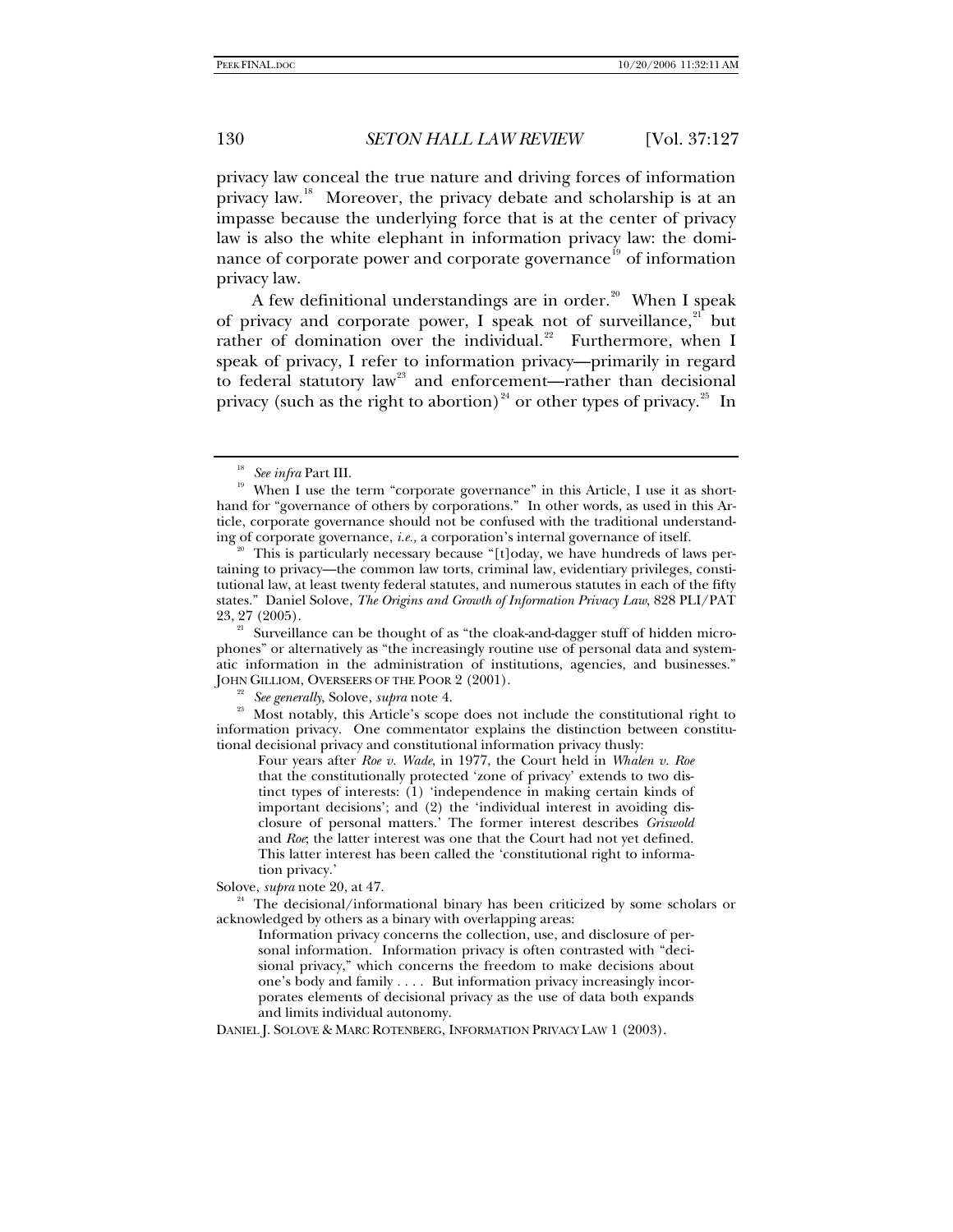addition, this project primarily focuses on information privacy relations between corporations and individuals. A larger project—which is beyond the scope of this Article—would focus more closely on the tripartite relationship between corporations, individuals, and the government in regard to information privacy.<sup>[26](#page-4-0)</sup>

Part I of this Article will briefly canvass the current state of information privacy law and jurisprudence. Part II argues that domestic and international legal regimes are governed not only by governments but also by private actors, including corporations. Part III presents three examples of corporations engaging in private governance of information privacy. Part IV addresses some of the implications of the private governance model as applied to information privacy law.

## PART I

# THE CURRENT STATE OF INFORMATION PRIVACY

Before embarking on the fundamental argument regarding corporate power's influence on the lack of consumer privacy, it is first necessary to briefly describe the current landscape of information privacy law and scholarship.

### *A. Definitional Debates*

Privacy scholars have devoted much energy to defining the con-cept of privacy.<sup>[27](#page-4-1)</sup> This definitional project has resulted in a wide array of notions of what privacy means. For example, privacy has been variously understood to mean transparency,<sup>[28](#page-4-2)</sup> anonymity,<sup>[29](#page-4-3)</sup> the right to control one's personal information, $30$  and the right to be let alone.<sup>[31](#page-4-5)</sup> Some privacy scholars understand information privacy to

<sup>25</sup> *See generally* Anita L. Allen-Castellitto, *Understanding Privacy: The Basics*, 865 PLI/PAT 23, 28 (2006) (stating that "[t]here are at least four basic types of privacy. They are (1) informational privacy; (2) physical privacy; (3) decisional privacy; and

<span id="page-4-0"></span>proprietary.").<br><sup>26</sup> See generally ROBERT O' HARROW, JR., NO PLACE TO HIDE (2004) (examining this tripartite relationship).

<span id="page-4-1"></span> $t^{27}$  "Privacy as a concept involves what privacy entails and how it is to be valued. Privacy as a right involves the extent to which privacy is (and should be) legally pro-<br>tected." SOLOVE ET AL., *supra* note 9, at 39.

<span id="page-4-2"></span><sup>&</sup>lt;sup>28</sup> See generally DENNIS BAILEY, THE OPEN SOCIETY PARADOX: WHY THE 21ST CENTURY CALLS FOR MORE OPENNESS—NOT LESS (2004).

<span id="page-4-5"></span><span id="page-4-4"></span><span id="page-4-3"></span><sup>&</sup>lt;sup>29</sup> WESTIN, *supra* note 3, at 31–32.<br><sup>30</sup> See Anita Allen, *Origins and Growth of U.S. Privacy Law*, 701 PLI/PAT 83, 89 (2002). 31 *See generally*, Warren & Brandeis, *supra* note 5.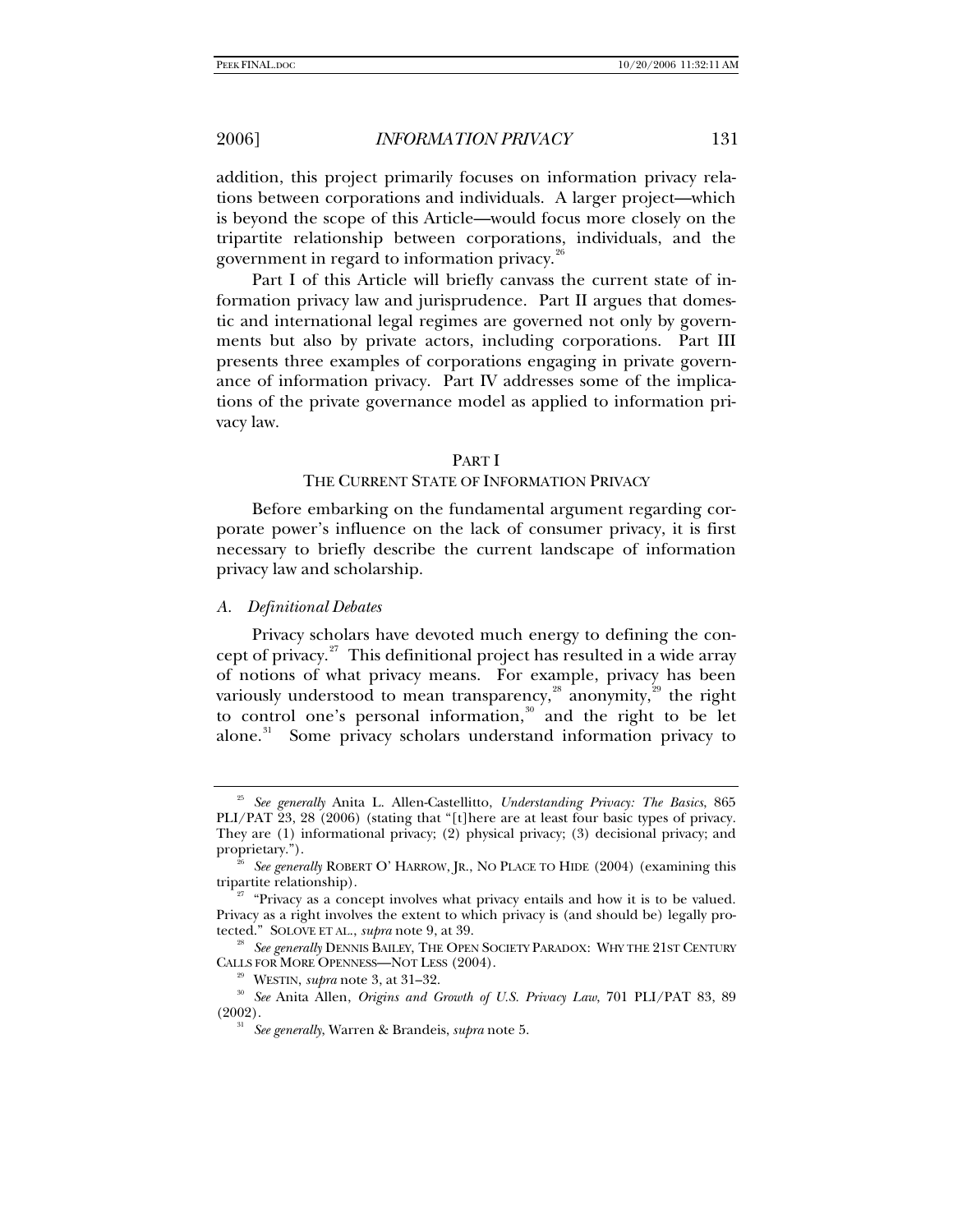mean secrecy.<sup>[32](#page-5-0)</sup> The secrecy paradigm posits that "privacy is invaded by uncovering one's hidden world, by surveillance, and by the disclo-sure of concealed information."<sup>[33](#page-5-1)</sup> Similarly, "the invasion conception" understands privacy as "violated by the invasive actions of particular wrongdoers who cause direct injury to victims."[34](#page-5-2) Other paradigms of privacy include surveillance, intrusion, solitude, mental distance, and limited access to the self.<sup>[35](#page-5-3)</sup> For example, Charles Fried argues that, "[p]rivacy is not simply an absence of information about us in the minds of others; rather it is the *control* we have over information about ourselves."[36](#page-5-4) Ruth Gavison describes privacy as "concern for limited accessibility,"<sup>[37](#page-5-5)</sup> while Jeffrey Rosen maintains that "[p]rivacy protects us from being misdefined and judged out of context in a world of short attention spans, a world in which information can easily be confused with knowledge."<sup>[38](#page-5-6)</sup> As one commentator explains, "[t]raditionally, privacy violations have been understood in a particular manner . . . . The dominant metaphor for modern invasions of privacy is Big Brother, the ruthless totalitarian government in George Orwell's novel 1984.<sup>"[39](#page-5-7)</sup> Such understandings of privacy generally explore how the individual does, or should, construct his or her privacy, or lack thereof.

Other scholars' understandings of privacy incorporate broader concepts such as human dignity, self-development, and democracy. For example, Julie E. Cohen argues that "[t]he condition of noprivacy threatens not only to chill the expression of eccentric individuality, but also, gradually, to dampen the force of our aspirations to it."<sup>[40](#page-5-8)</sup> And Paul M. Schwartz contends that "[t]he maintenance of a democratic order requires both deliberative democracy and an individual capacity for self-determination . . . . [T]he emerging pattern

<span id="page-5-0"></span> $32$  Of course, some scholars critique the notion of privacy altogether, arguing that "*the best way to curtail the need for governmental control and intrusion is to have somewhat less privacy*." AMITAI ETZIONI, THE LIMITS OF PRIVACY 213 (1999). Other critics argue that privacy is not a distinct concept at all. *See, e.g.*, Neil M. Richards, *The Information Privacy Law Project*, 94 Georgetown L. J. 1087 134-35 (2006).<br><sup>33</sup> SOLOVE, *supra* note 15, at 8.<br><sup>34</sup> Id.<br><sup>35</sup> Secondary<sup>1</sup> WestPi, whereases<sup>9</sup>

<span id="page-5-5"></span><span id="page-5-4"></span><span id="page-5-3"></span><span id="page-5-2"></span><span id="page-5-1"></span><sup>&</sup>lt;sup>35</sup> *See generally*, WESTIN, *supra* note 3.<br><sup>36</sup> Charles Fried, *Privacy*, 77 YALE L.J. 475, 482 (1968).<br><sup>37</sup> Gavison, *supra* note 3, at 423.<br><sup>38</sup> JEFFREY ROSEN, THE UNWANTED GAZE: THE DESTRUCTION OF PRIVACY IN AMERICA

<span id="page-5-8"></span><span id="page-5-7"></span><span id="page-5-6"></span><sup>&</sup>lt;sup>39</sup> SOLOVE, *supra* note 15, at 7.<br><sup>40</sup> Julie E. Cohen, *Examined Lives: Informational Privacy and the Subject as Object*, 52 STAN. L. REV. 1373, 1426 (2000).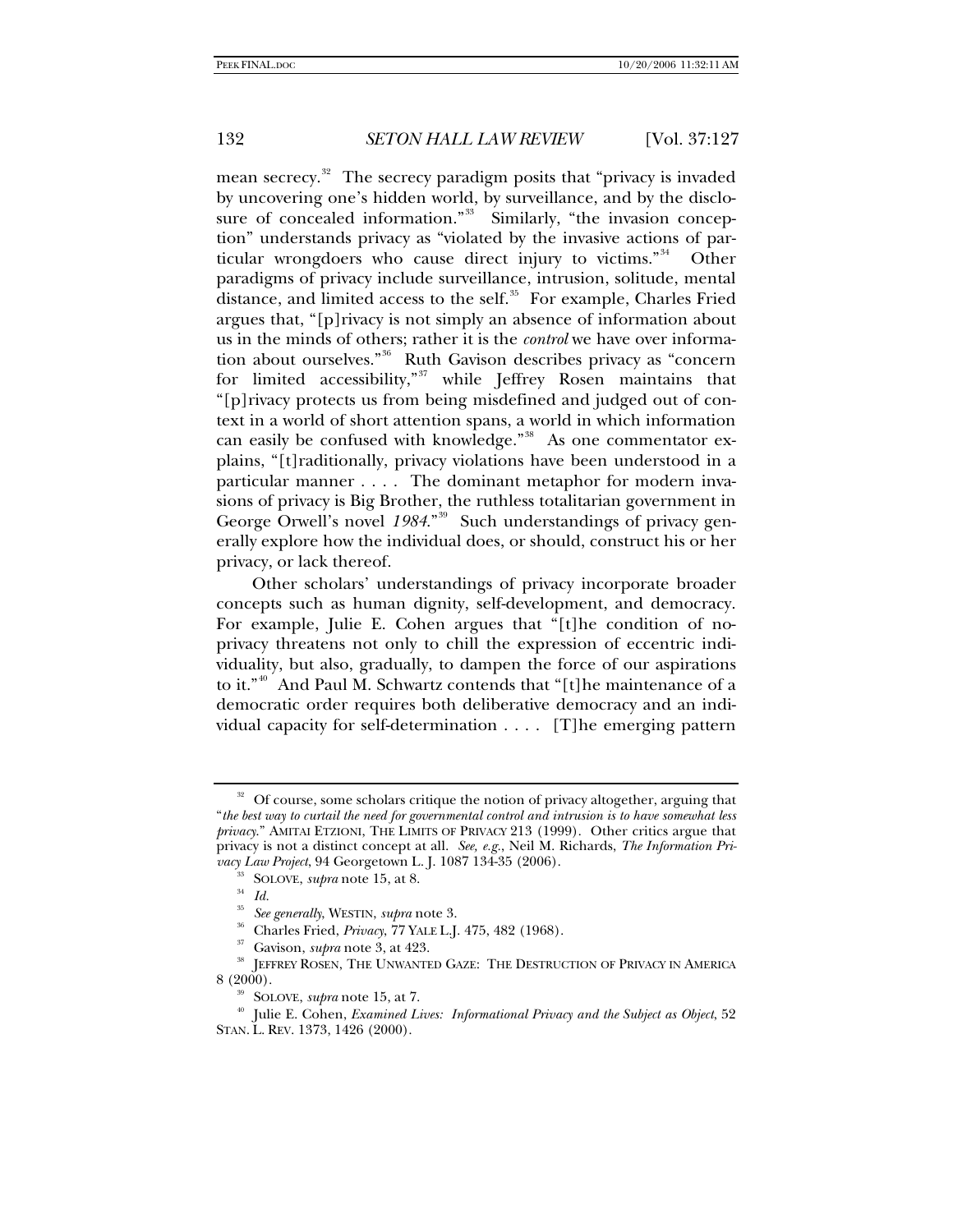of information use in cyberspace poses a risk to these two essential values."<sup>[41](#page-6-0)</sup>

# *B. Proposed Solutions*

Scholars approach the problem of information privacy law from a variety of approaches and with a myriad of doctrinal tools. For example, some scholars call for treating personal information as prop-erty.<sup>[42](#page-6-1)</sup> Others argue that violations of personal information should be treated as tortious acts.<sup>[43](#page-6-2)</sup> Still others maintain that information privacy should be subsumed within the rubric of contract law; that is, consumers should have the ability to contract with companies for the use, sharing, or collection of their information.<sup>[44](#page-6-3)</sup>

On the statutory side, some commentators call for a privacy regime that covers the entire field, rather than the current sectoral approach to privacy.[45](#page-6-4) Such a regime would emulate the European Un-ion's comprehensive approach to informational privacy<sup>[46](#page-6-5)</sup> and would certainly evoke the Fair Information Practice Standards of 1977.<sup>[47](#page-6-6)</sup> For example, in arguing for a change in the architecture of privacy, Daniel Solove responds negatively to those who argue for market-based solutions to problems of information privacy<sup>[48](#page-6-7)</sup> and argues that

- <span id="page-6-6"></span>
- <span id="page-6-5"></span><span id="page-6-4"></span><span id="page-6-3"></span><span id="page-6-2"></span><span id="page-6-1"></span><span id="page-6-0"></span>1658 (1999).<br>
<sup>42</sup> See supra note 14.<br>
<sup>43</sup> See supra note 12.<br>
<sup>44</sup> See supra note 13.<br>
<sup>45</sup> See, e.g., SOLOVE, *supra* note 15, at 101.<br>
<sup>46</sup> See Council Directive 95/46, art. 4, § 1(c), 1995 O.J. (L 281) 31, 39 (EC).<br>

Fair Information Practices were recommended by the Report of the U.S. Privacy Protection Commission published in 1977. Under various models of 'fair information practices,' standards such as these should be met to the extent possible: (1) the existence of data systems containing personal information should not be a secret; (2) personal information should only be collected for narrow, specific purposes; (3) personal information should only be used in a ways that are similar to and consistent with the primary purposes for its collection; (4) personal information should be collected only with . . . informed consent . . . ; (5) personal information should not be shared with third parties without notice or consent;  $(6)$ ... the duration of storage of personal information should be limited; and (7) individuals should have access to personal information about themselves and should be permitted to correct errors; (8) those who collect personal data should insure the security and integrity of personal data and data systems."

<span id="page-6-7"></span>Allen-Castellitto, *supra* note 25, at 35–36.<br><sup>48</sup> *See* SOLOVE, *supra* note 15, at 80–87. Solove also argues that "law should hold that companies collecting and using our personal information stand in a fiduciary relationship with us." *Id.* at 103.

<sup>41</sup> Paul M. Schwartz, *Privacy and Democracy in Cyberspace*, 52 VAND. L. REV. 1609,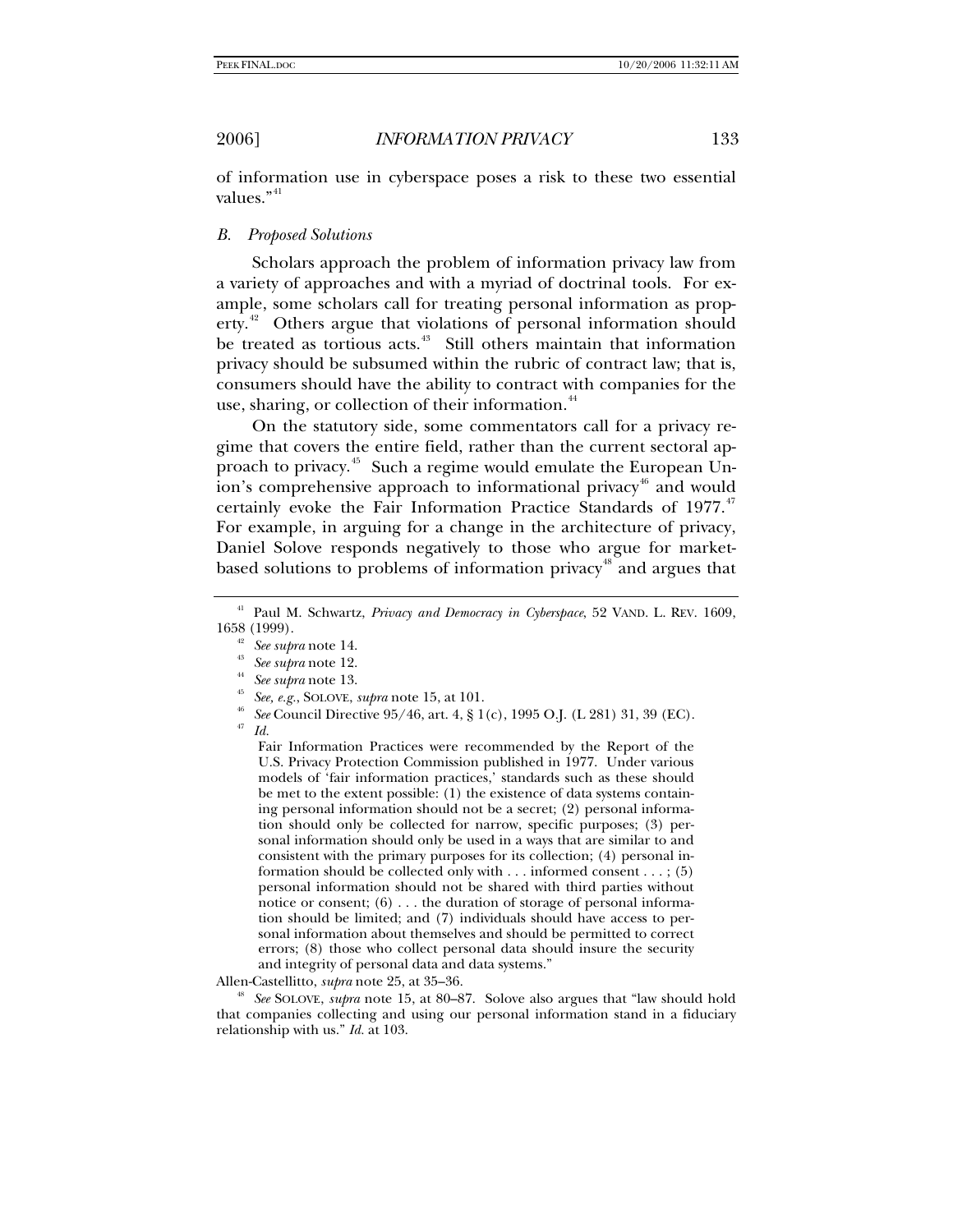"law must restructure our relationships with the entities collecting and using our personal information"<sup>[49](#page-7-0)</sup> that cause privacy failures and that information privacy is "a question of social design."<sup>[50](#page-7-1)</sup> One of his proposals is to expand the jurisdiction of the FTC and provide the FTC with greater resources. $51$  Calls for a change in the architecture of information privacy appear to represent the coming trajectory of information privacy scholarship and law.

### *C. Deficiencies in Federal Information Privacy Law*

The FTC and many federal privacy statutes have been criticized as not being effective enough in protecting privacy.<sup>[52](#page-7-3)</sup> These statutes include, *inter alia*, the Gramm-Leach-Bliley Act,<sup>[53](#page-7-4)</sup> the Fair Credit Re-porting Act and its amendment,<sup>[54](#page-7-5)</sup> the Fair and Accurate Credit Trans-actions Act of 2003,<sup>[55](#page-7-6)</sup> the Telephone Consumer Protection Act of 1991,<sup>[56](#page-7-7)</sup> the Health Insurance Portability and Accountability Act of 1996 ("HIPAA"), $57$  and the Children's Online Privacy Protection Act.<sup>[58](#page-7-9)</sup> Generally, the scholarly discussion proceeds by attacking some of the flaws in these statutes and then suggesting some relatively mi-nor patches, such as changing opt-out rights to opt-in rights.<sup>[59](#page-7-10)</sup>

Yet most federal information privacy laws are toothless. For example, the Gramm-Leach-Bliley Act purports to protect individuals by requiring companies to disseminate privacy notices. $60$  But as has of-

<span id="page-7-7"></span><span id="page-7-6"></span><span id="page-7-5"></span>56 Pub. L. No. 102-243, 105 Stat. 2394 (codified at 47 U.S.C. § 227 (2000)). This Act "permits people to request that telemarketers not call them again. If the telemarketer continues to call, people can sue for damages of up to five hundred dollars for each call." Solove, *supra* note 20, at 61.

<sup>57</sup> Pub. L. No. 104-191, 110 Stat. 1936 (1996).

<span id="page-7-9"></span><span id="page-7-8"></span> $^{\rm 58}$  15 U.S.C. §§ 6501–06 (2000). "HIPAA required the Department of Health and Human Services (HHS) to draft regulations to protect the privacy of medical records. HHS's regulations, among other things, require that people authorize all uses and disclosures of their health information that are not for treatment, payment, or health care operation (such as for marketing purposes)." Solove, *supra* note 20, at 62. 59 *See generally*, Jeffrey M. Lacker*, The Economics of Financial Privacy: To Opt out or* 

<span id="page-7-11"></span><span id="page-7-10"></span>*Opt in?*, ECON. Q. FED. RES. BANK OF RICH., 7–10 (2002), available at http://privare.fbk.eur.nl/Literature/references/lacker\_the%20economics%20of%2 0financial%20privacy\_to%20opt%20out%20or%20opt%20in.pdf.  $^{60}$  15 U.S.C.S. § 1603 (LexisNexis 2006).

<sup>&</sup>lt;sup>49</sup> *Id.* at 226.<br><sup>50</sup> *Id.*<br><sup>51</sup> *Id.* at 108.

<span id="page-7-4"></span><span id="page-7-3"></span><span id="page-7-2"></span><span id="page-7-1"></span><span id="page-7-0"></span><sup>&</sup>lt;sup>52</sup> See, e.g., Paul Lansing & Mark D. Halter, *Internet Advertising and Right to Privacy Issues*, 80 U. DET. MERCY L. REV. 181, 195 (2003).<br><sup>53</sup> 15 U.S.C. §§ 6801–09 (2000).

 $^{54}~$  15 U.S.C. § 1681 (2000).

<sup>55</sup> Pub. L. No. 108-159, 117 Stat. 1952 (2003).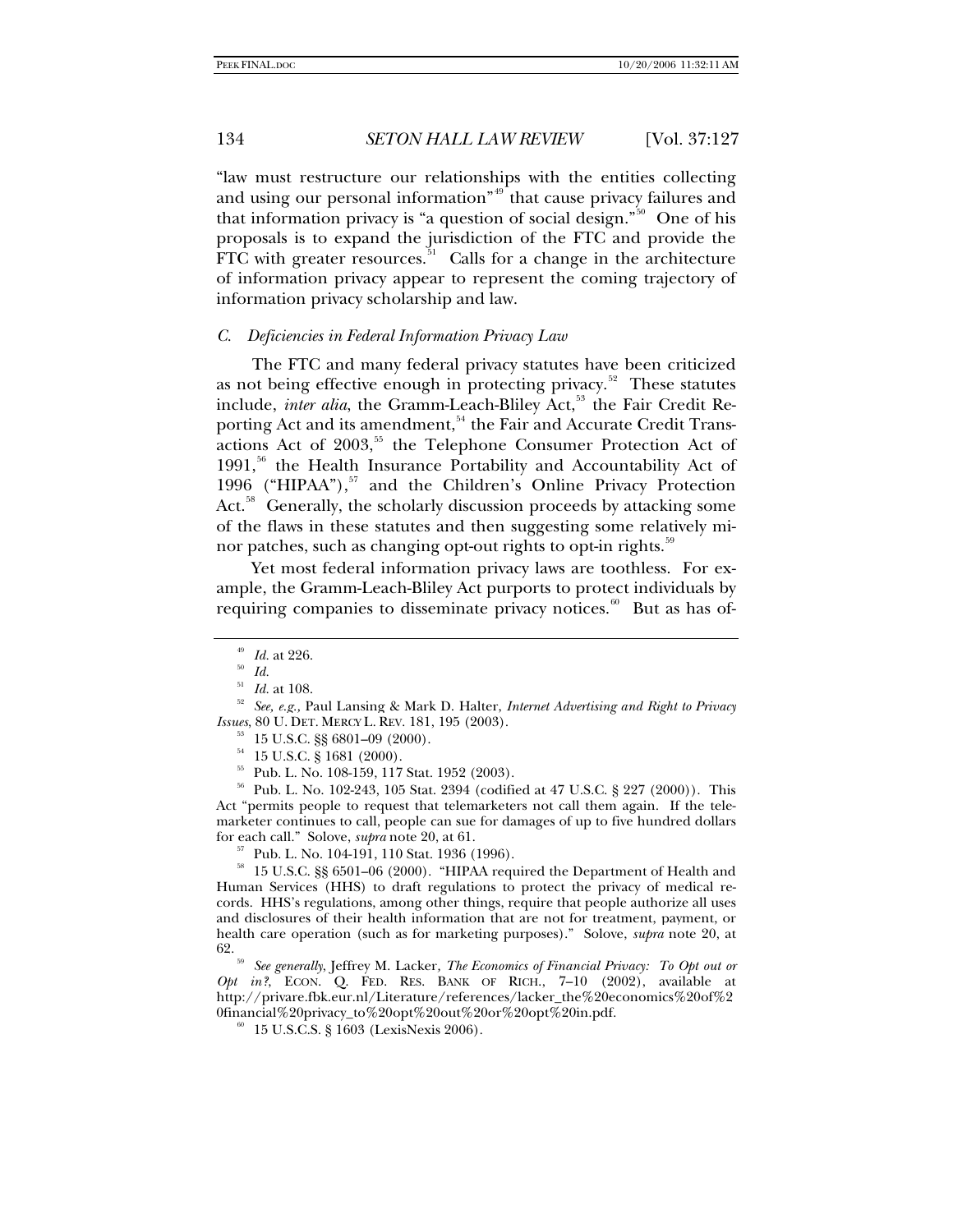ten been noted, these privacy policies in fact serve to inform individuals of what privacy consumers *do not* have, and are too cumbersome and legalistic for most people to read. $61$  Moreover, they tend to make the option of opting out such a hassle that most consumers don't even bother.<sup>[62](#page-8-1)</sup>

Another example of federal privacy laws' impotence is the Fair and Accurate Credit Transaction Act of 2003 ("FACTA"), which added new sections to the federal Fair Credit Reporting Act  $("FCRA").<sup>63</sup>$  $("FCRA").<sup>63</sup>$  $("FCRA").<sup>63</sup>$  The FCRA was intended to help consumers fight the growing crime of identity theft and protect their personal credit in-formation.<sup>[64](#page-8-3)</sup> These federal statutes purport to give consumers the power to find out what is in their credit report and correct erroneous tradelines. But the reality is that consumers have a notoriously difficult time when they try to have errors corrected. $65$  A large part of the reason it is so hard for individuals to correct errors is because these federal credit-reporting statutes are, for the most part, written in favor of the Credit Reporting Agencies ("CRA"). For example, entities can only obtain your credit file for a "permissible purpose."<sup>[66](#page-8-5)</sup> However, this "permissible purpose" requirement has been stretched to the point of irrelevancy. The CRAs release credit reports carelessly, knowing that it will be difficult for any person to bring a successful suit against them, because the liability standard is malice or intent. $67$ Thus, a CRA will only be found liable for sharing credit reports or failing to correct erroneous information if their actions were malicious or intentional. This standard of proof is much too high for consumers. Negligence is generally what is occurring at the CRAs, $\frac{68}{5}$  $\frac{68}{5}$  $\frac{68}{5}$ and the standard for liability should be just that—negligence.

The Telephone Consumer Protection Act ("TCPA") of 1991 was intended to protect the privacy interests of telephone users by re-stricting telemarketers' ability to place unsolicited calls.<sup>[69](#page-8-8)</sup> But as one

<span id="page-8-1"></span><span id="page-8-0"></span><sup>&</sup>lt;sup>61</sup> See, e.g., Janice A. Alwin, Comment, *Privacy Planning: Putting the Privacy Statutes to Work for You*, 14 DEPAUL BUS. L. J. 353, 362 (2002).

<sup>&</sup>lt;sup>62</sup> See *infra*, Part III.A.<br><sup>63</sup> 15 U.S.C.S. § 1681–1681x (LexisNexis 2006).

 $^{64}$  15 U.S.C.S. § 1681 (LexisNexis 2006).

<span id="page-8-4"></span><span id="page-8-3"></span><span id="page-8-2"></span><sup>65</sup> *See, e.g.,* United States Public Interest Research Group, *Mistakes Do Happen: Credit Report Errors Mean Consumers Lose*, March 1998, at p. 9, http://uspirg.org/ uspirg.asp?id2=5970 (concluding that there is still tremendous difficulty in clearing one's name after mistake or fraud occurs). 66 15 U.S.C.S. § 1681b (LexisNexis 2005).

 $67$  15 U.S.C. § 1681h(e) (2000).

<span id="page-8-8"></span><span id="page-8-7"></span><span id="page-8-6"></span><span id="page-8-5"></span><sup>68</sup> *See* Joel R. Reidenberg, *Privacy in the Information Economy: A Fortress or Frontier for Individual Rights?*, 44 Fed. Comm. L.J. 195, 211-12 (1992).<br><sup>69</sup> *See* 47 U.S.C.S. § 227 (LexisNexis 2006).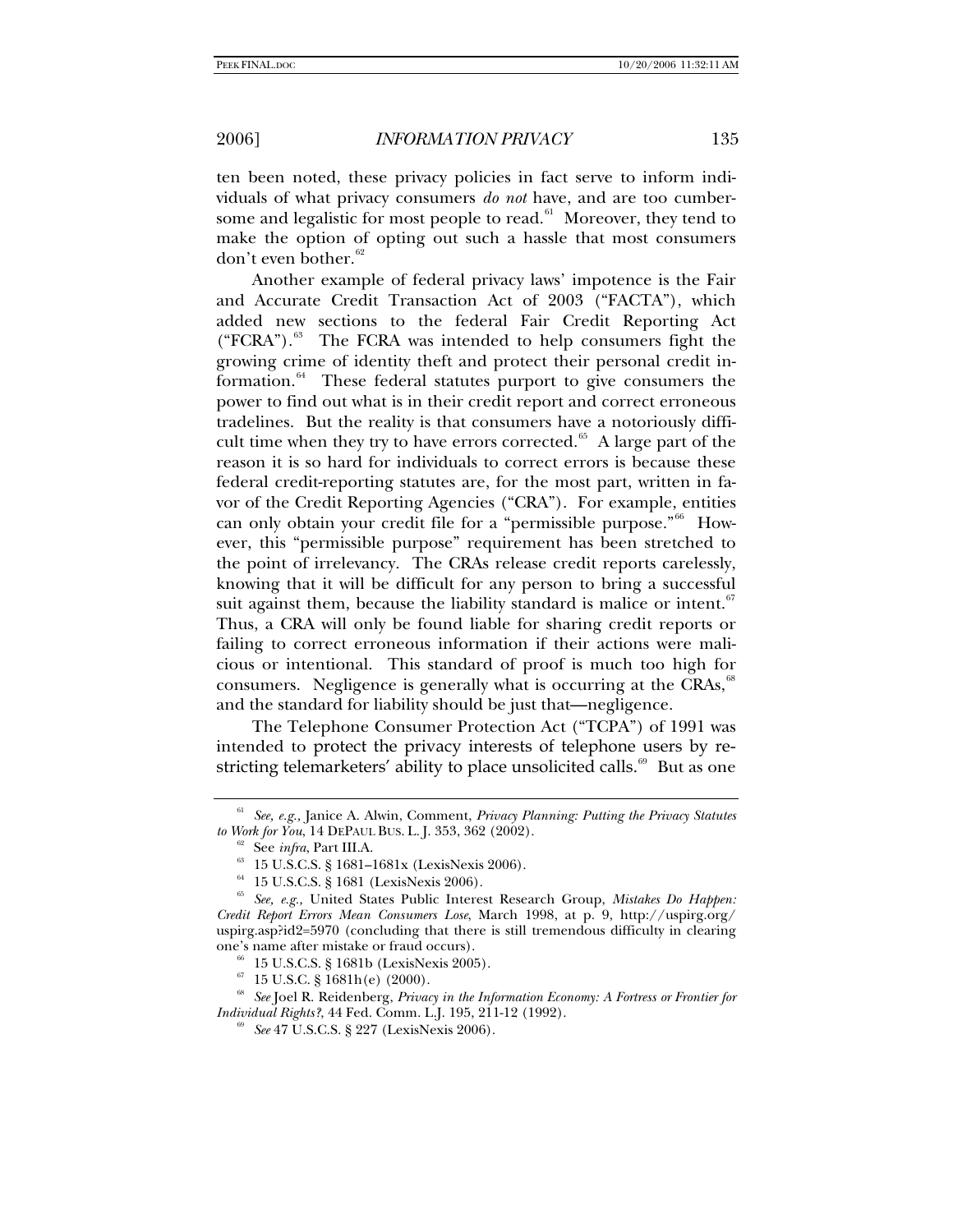scholar has noted, the very purpose of the statute is misguided: "[t]he TCPA . . . aims at redressing the aggravation of disruptive phone calls, and it does not govern the collection, use, or sale of personal data."<sup>[70](#page-9-0)</sup>

The preceding discussion regarding the inadequacy of federal statutory law is closely connected to a second problem with domestic information privacy law: the gaping areas of privacy that are left unprotected and unaddressed by current law. In other words, statutory law "protects" privacy by type, e.g., medical information, video rental information, financial information, etc. "Despite the growth of the Information Society, the United States has resisted all calls for omnibus or comprehensive legal rules for fair information practice in the private sector."<sup>[71](#page-9-1)</sup> As one scholar admonishes, a "strategy of narrowly targeted sector-specific reforms has been used in U.S. information privacy law for the last two decades with disastrous results . . . . "<sup>[72](#page-9-2)</sup> These "disastrous results" have been the complete lack of protection for certain types of activities (rather than types of personal information), such as grocery stores selling their customers' data to corporate data aggregators such as Acxiom and ChoicePoint, and allowing such third party companies to construct disturbingly detailed profiles on millions of (indeed, most) Americans and American households.<sup>[73](#page-9-3)</sup>

Moreover, the Privacy Act of 1974, arguably "the most comprehensive U.S. law pertaining to privacy,"<sup> $4$ </sup> applies only to government actors. Therefore, "private corporations are not bound by the fair information practices, open-access rules, and data-ownership principles embodied in the Act."<sup>7</sup>

### PART II

### CORPORATE POWER AND CORPORATE GOVERNANCE

Part II of this Article argues that the scholarly attempts at resolving problems in information privacy law have failed because there is a fundamental dynamic at work that has gone unrecognized. Information privacy laws actually have the effect of facilitating greater collec-

<span id="page-9-1"></span><span id="page-9-0"></span><sup>&</sup>lt;sup>70</sup> SOLOVE, *supra* note 15, at 69.<br><sup>71</sup> Joel R. Reidenberg, *Setting Standards for Fair Information Practice in the U.S. Pri-*<br>*vate Sector*, 80 IOWA L. REV. 497, 500 (1995).

<span id="page-9-2"></span><sup>&</sup>lt;sup>72</sup> Jane K. Winn, *Contracting Spyware by Contract*, 20 BERKELEY TECH. L. J. 1345, 1346 (2005).

<span id="page-9-3"></span><sup>(2005). 73</sup> *See* Richard Behar*, Never Heard of Acxiom? Chances Are It's Heard Of You*, FORTUNE, Feb. 23, 2004, at 140. 74 John M. Eden, *When Big Brother Privatizes: Commercial Surveillance, the Privacy Act* 

<span id="page-9-5"></span><span id="page-9-4"></span>*of 1974, and the Future of RFID*, 2005 DUKE L. & TECH. REV. 20, \*4 (2005). 75 *Id*.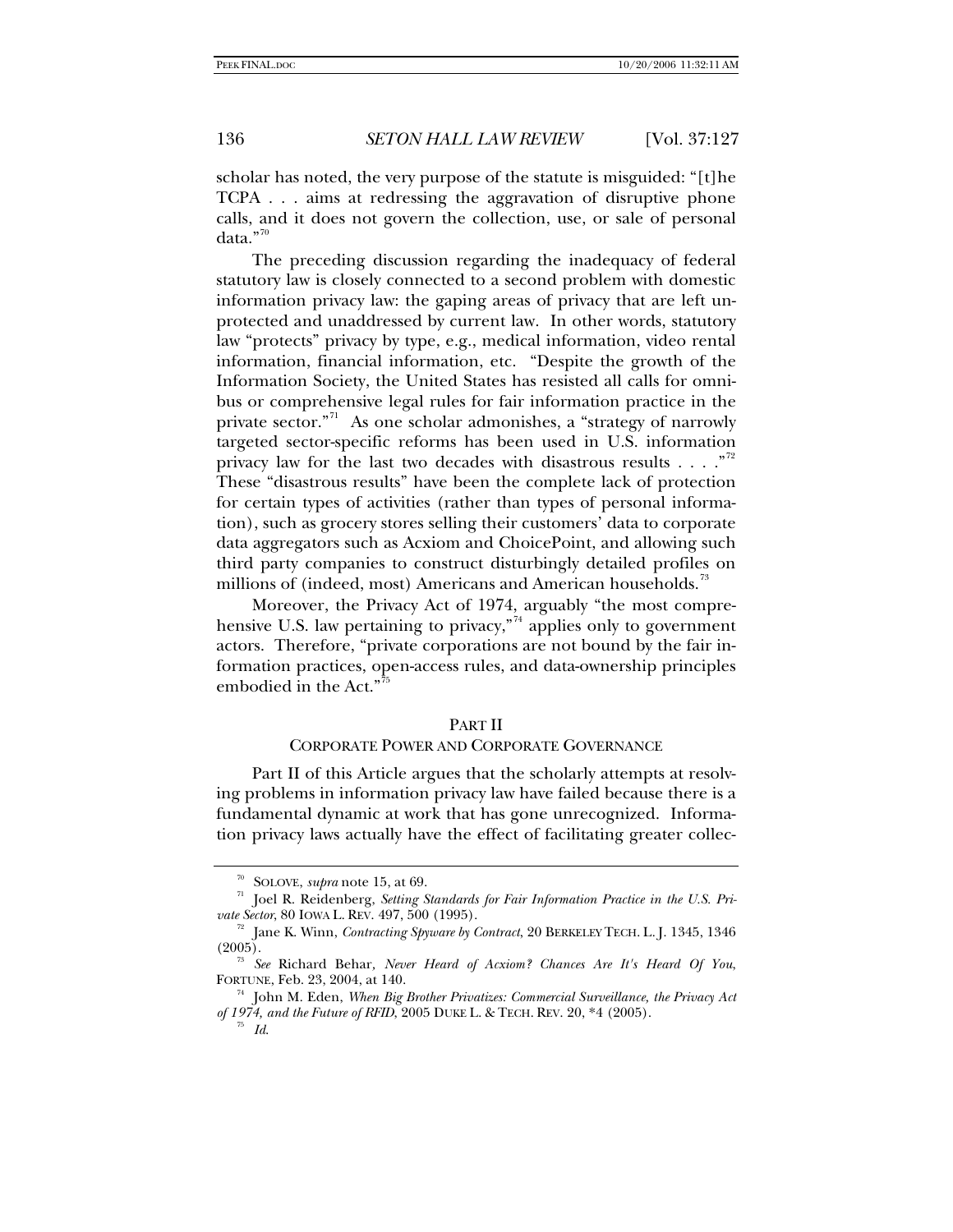tion, sharing, and use of personal information because information privacy is governed as much by corporate actions and corporate decision-making as by governmental regulation. In other words, information privacy is governed not just by governmental law but also by corporations.

As Daniel Greenwood has observed:

 Once corporations are understood as power sources, a part of our governance system rather than an object of it, then *the market for law appears radically illegitimate*, an example of the powerful seizing the power of the state to increase their own power. Rather than seeing corporations as Tocquevillian intermediate institutions restraining the state, we should see them as state-like themselves, part of the classic liberal nightmare of a state acting in its own interest and not that of its citizens.<sup>[77](#page-10-1)</sup>

The required discussion that has thus far been largely ignored but is at the heart of information privacy law and policy is this: privacy laws and enforcement represent a façade of protection for consumers, keeping them complacent in the purported knowledge that someone is protecting their privacy interests. Information privacy law and privacy enforcement are primarily deflections from the fact that individuals' privacy is a façade because corporate power drives information privacy law.

## *A. Corporate Power*

It is certainly well recognized that corporations exert enormous power<sup>[78](#page-10-2)</sup> both domestically and globally.<sup>[79](#page-10-3)</sup> Corporate power has been on the rise since the late nineteenth century, $\frac{80}{30}$  $\frac{80}{30}$  $\frac{80}{30}$  when corporations

<span id="page-10-0"></span><sup>&</sup>lt;sup>76</sup> I understand corporate power by defining power as "possession of control, authority, or influence over others." M-W.com dictionary definition, http://

<span id="page-10-1"></span>www.m-w.com/dictionary/power (last visited September 25, 2006).<br><sup>77</sup> Daniel J.H. Greenwood, *Markets & Democracy: The Illegitimacy of Corporate Law*,<br>74 UMKC L. REV. 41, 44 (2005) (emphasis added).

<span id="page-10-2"></span><sup>&</sup>lt;sup>8</sup> Robert Dahl, *Power as the Control of Behavior*, *in* POWER 37 (Steven Lukes ed., 1986). "The analysis of power is often concerned . . . with the identification of elites and leadership, the discovery of the ways in which power is allocated to different strata, relations among leaders and between leaders and non-leaders, and so forth." *Id.*

<span id="page-10-3"></span>*See generally*, TED NACE, GANGS OF AMERICA 1 (2003) ("[T]he corporation has become the core institution of the modern world. Designed to see profit and power, it has pursued both with endless tenacity, steadily bending the framework of law and even challenging the sovereign status of the state.").

<span id="page-10-4"></span><sup>&</sup>lt;sup>80</sup> Comment, Katie J. Thoennes, *Frankenstein Incorporated: The Rise of Corporate Power and Personhood in the United States*, 28 HAMLINE L. REV. 203, 205 (2005) ("[C]orporations have come to dominate society and politics at both a national and state level by securing for themselves rights and privileges that were once reserved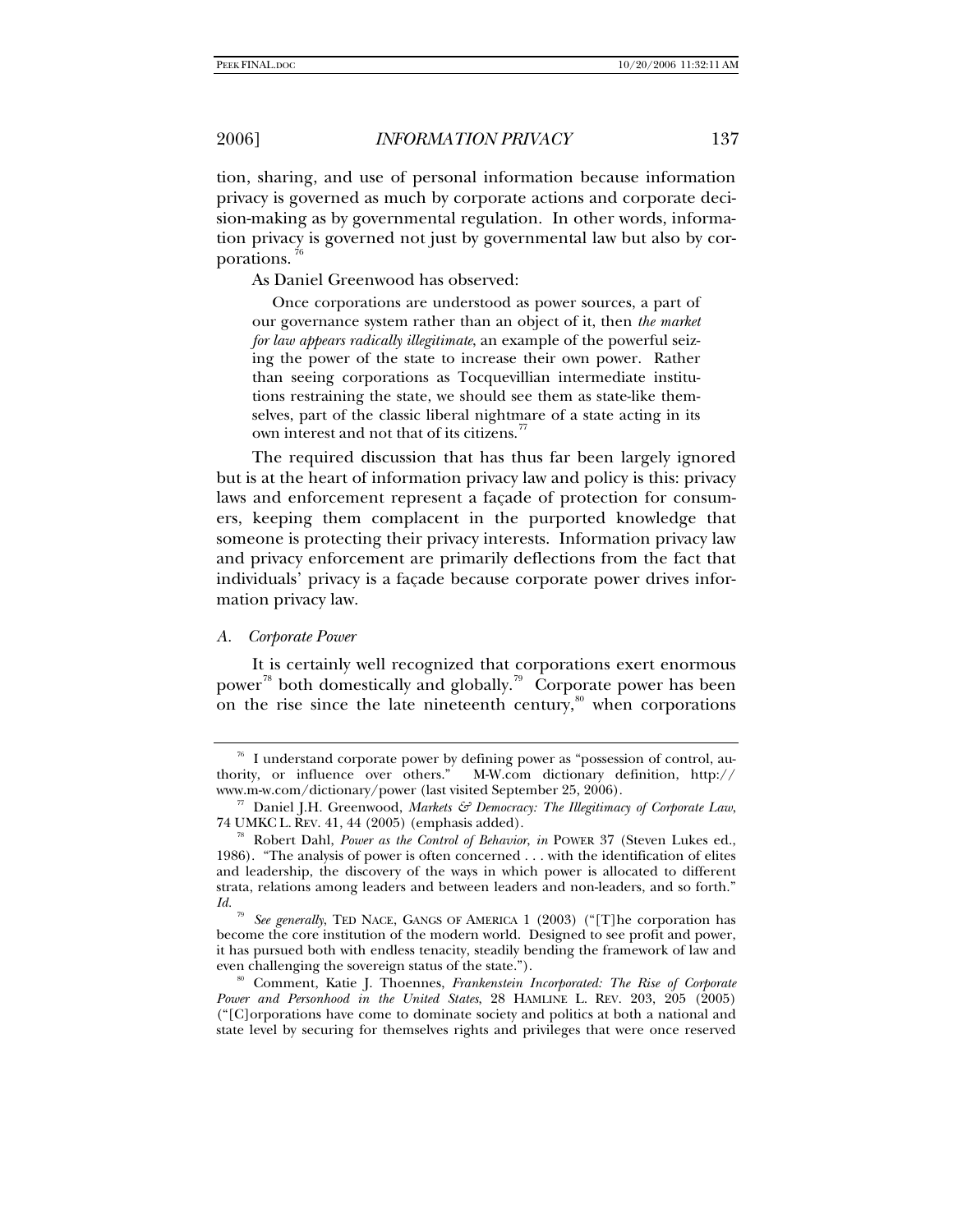were recognized as legal persons.<sup>[81](#page-11-0)</sup> It has been reported that twentytwo American corporations have a market capitalization greater than the gross domestic product of twenty-two specified individual nations.[82](#page-11-1) Moreover, a recent *Business Week* poll showed that nearly three-quarters of Americans think "[b]usiness has gained too much power over too many aspects of American life."<sup>[83](#page-11-2)</sup> One commentator has stated with alarm that "as corporations gain in autonomous institutional power and become more detached from people and place, the human interest and the corporate interest increasingly diverge."<sup>[84](#page-11-3)</sup> Indeed, scholars have even gone so far as to attribute godly status to corporations.<sup>[85](#page-11-4)</sup> This corporate power has, more often than not, been at the expense of individuals. Corporations drive the continual erosion of personal information privacy. It is not just the data aggregators or data brokers driving this erosion; rather, it is the entirety of corporate America and Fortune 500 companies that view personal information as a commodity and believe that it is their corporate right to exploit and manipulate personal information as they see fit.<sup>[86](#page-11-5)</sup>

Individuals' personal information is of enormous economic value to the business world. In fact, personal information fuels the wheels of commerce. According to one scholar,

Marketers "rent" lists of names and personal information from database companies, which charge a few cents to a dollar for each name. Over 550 companies compose the personal information industry, with annual revenues in the billions of dollars. The sale of mailing lists alone (not including the sales generated by the use of the lists) generates \$3 billion a year. The average consumer is on around 100 mailing lists and is included in at least 50 databases. An increasing number of companies with databases . . . are

<span id="page-11-0"></span>exclusively for the American people."). 81 Santa Clara County v. S. Pac. R.R., 118 U.S. 394, 396 (1886) (wherein the Court stated that "[t]he Court does not wish to hear argument on the question whether the provision in the Fourteenth Amendment to the Constitution, which forbids a State to deny to any person within its jurisdiction the equal protection of the laws, applies to these corporations. We are all of opinion that it does.").

<span id="page-11-2"></span><span id="page-11-1"></span><sup>&</sup>lt;sup>82</sup> LAWRENCE E. MITCHELL, CORPORATE IRRESPONSIBILITY 2 (2001).<br><sup>83</sup> Business Week/Harris Poll: *How Business Rates: By the Numbers*, BUS. WK., Sept. 11, 2000, at 144 *available at* http://www.businessweek.com/2000/00\_37/ b3698004.htm.<br><sup>84</sup> DAVID. C. KORTEN, WHEN CORPORATIONS RULE THE WORLD (2001).

<span id="page-11-5"></span><span id="page-11-4"></span><span id="page-11-3"></span><sup>&</sup>lt;sup>85</sup> See generally, Douglas Litowitz, *The Corporation as God*, 30 J. CORP. L. 501 (2005).<br><sup>86</sup> See, e.g., Paul Schwartz, *Privacy and Democracy in Cyberspace*, 52 VAND. L. REV. 1609, 1633–34 (1999) (arguing that "personal information in the private sector is often unaccompanied by the presence of basic legal protections. Yet, private enterprises now control more powerful resources of information technology than ever before.").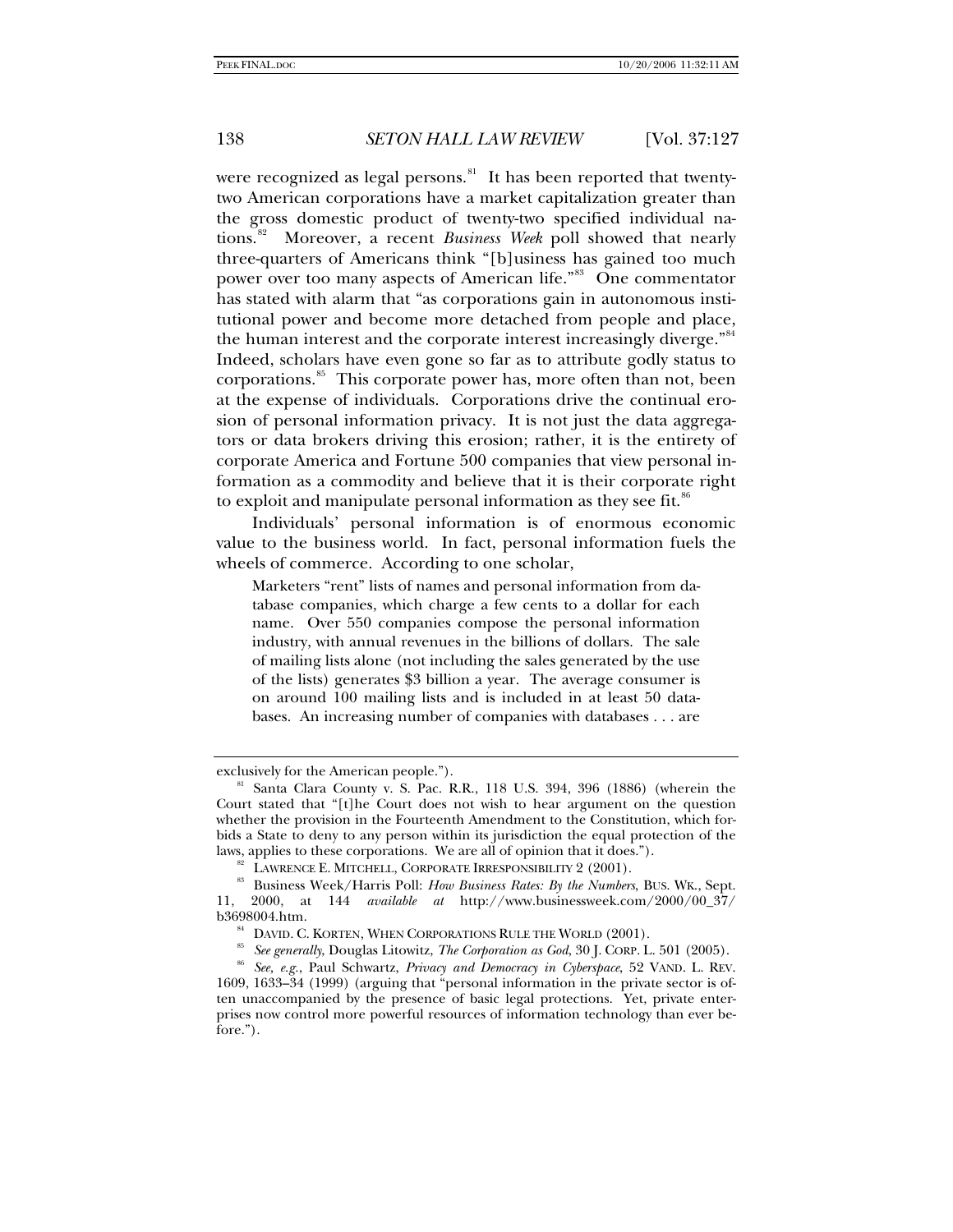realizing that their databases are becoming one of their most valuable assets . . . .<sup>8</sup>

Because personal information is of such importance to corporations and because corporations exert so much influence in the realm of information privacy, the problem of the erosion of individual information privacy can be solved only by crippling corporations' strangle-hold on our information privacy laws and policies.<sup>[88](#page-12-1)</sup>

It is important to draw a distinction between "corporate power" and a more general concept of "business power." As has been well established in the political, economic, and legal literature, the corporation is a unique historical and sociological beast that is both formally and instrumentally very much different from other business entities, such as partnerships or sole proprietorships. As David C. Korten describes corporations in his influential work, *When Corporations Rule the World*:

The publicly-traded, limited liability corporation is capitalism's institutional form of choice because it allows the virtually unlimited concentration of power with minimal public accountability or legal liability. Actual shareholders . . . bear no personal liability beyond the value of their investments. Directors and officers are protected from financial liability from acts of negligence or commission by the corporation's massive legal resources and company-paid insurance policies. . . . Unlike real people, who are eventually rendered equal by the grave, corporations are able to grow and reproduce themselves without limit, "living" and amass-ing power indefinitely.<sup>[89](#page-12-2)</sup>

In other words, concerns regarding the social ills emanating from business tend to focus on the limited liability corporation because, "the large, limited-liability, publicly traded . . . corporations dominate our economy, politics, and culture. The limited-liability corporation dominates our entire society."[90](#page-12-3)

Moreover, as Lawrence Mitchell forcefully argues, corporations' primary purpose is to maximize shareholders' short-term profits.

<span id="page-12-1"></span><span id="page-12-0"></span><sup>&</sup>lt;sup>87</sup> SOLOVE, *supra* note 15, at 19. 88 Indeed, information privacy law and enforcement is merely an exercise in legitimization, *i.e.*, a cover or masquerade for corporate domination of the American consumer. 89 KORTEN, *supra* note 84, at 104–05. *See generally*, Litowitz, *supra* note 85, at 525

<span id="page-12-2"></span><sup>(&</sup>quot;The underlying dilemma is that corporations have tremendous economic and political power (not to mention their power to shape public opinion) but they are ruled by a handful of appointed managers.").<br><sup>90</sup> Charlie Cray & Lee Drutman, *Corporations and the Public Purpose: Restoring the* 

<span id="page-12-4"></span><span id="page-12-3"></span>*Balance*, 4 SEATTLE J. SOC. JUST. 305, 306 (2005). 91 MITCHELL, *supra* note 82, at 4–5.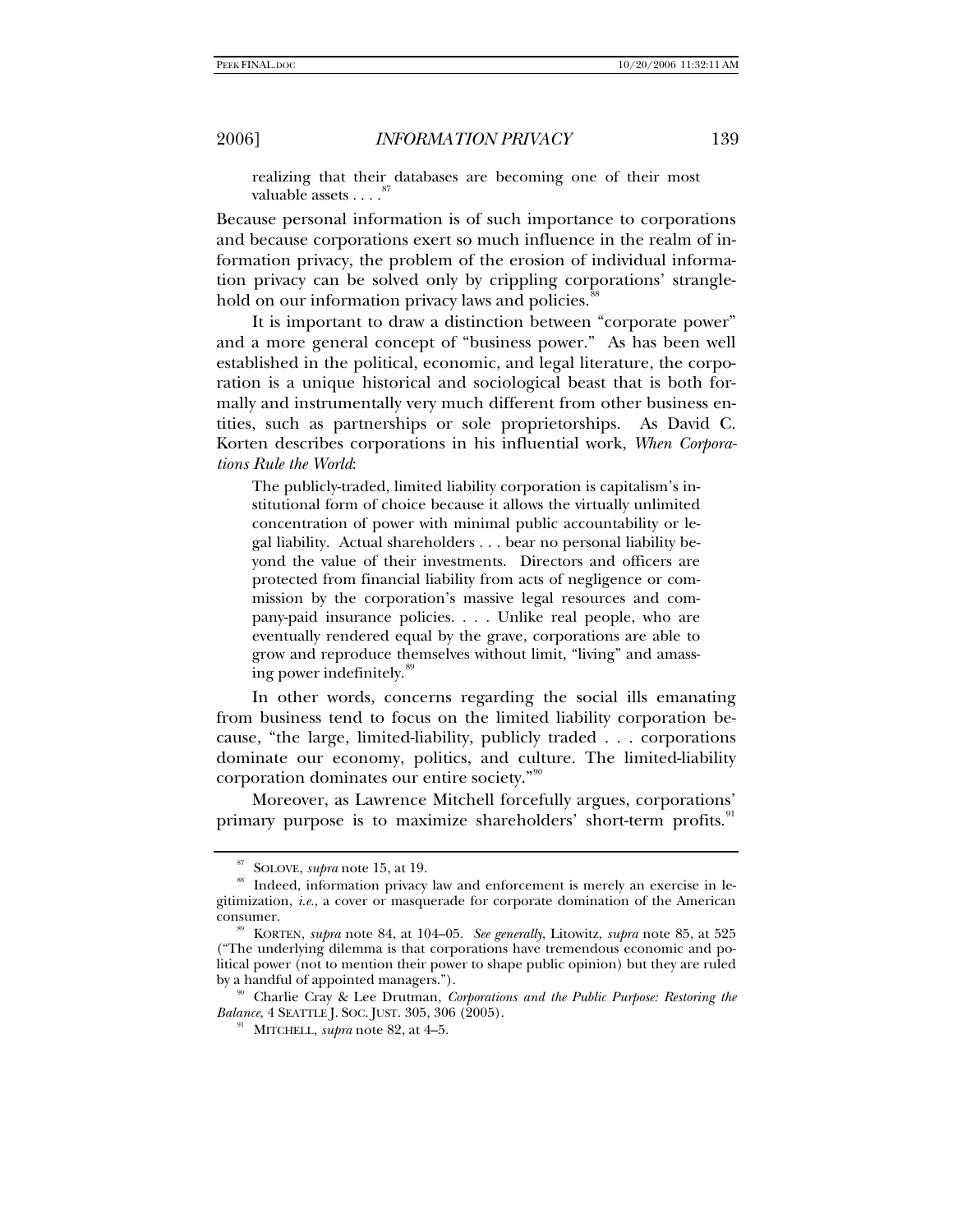Thus, corporations' main purpose conflicts with many values of community such as environmental protection, wage increases, and privacy.

The understanding that corporate power is a dominant global and domestic force is merely a foundational understanding for unearthing the dynamic at the core of the impasse in information privacy law*.* 

## *B. Governance by Corporations*

As critical legal scholars argue, law often serves merely as legitimization or rationalization of the existing structure; in other words, ostensibly neutral norms and laws deflect attention from hegemonic forces. $92$  This argument can also be applied to information privacy law, inasmuch as most of our U.S. information privacy laws are seemingly neutral but in fact are largely driven by corporate interests—and thus erode consumer privacy rather than enhance it. In the field of information privacy and in the law more generally, "[c]orporations are power centers, loci of value struggles, political fora. They are not citizens but governance structures and not neutral but deeply influ-ential—if illegitimate—participants in our political struggles."<sup>[93](#page-13-1)</sup>

Drawing upon the general concept of corporate power, many scholars have observed that authority, legal norms, and governance are not solely the province of government. Specifically, corporations exert authority via "specific modes through which corporate actors create and shape legal regimes."<sup>[94](#page-13-2)</sup> While some commentators describe this dynamic as one in which corporate actors exercise authority or shape legal norms, other forward-looking scholars have gone further and argue that when corporations shape the content of legal regimes in a way that resembles government rulemaking and en-forcement, they are actually engaged in governance.<sup>[95](#page-13-3)</sup> Some of these scholars refer to the symbiotic relationship between government and multiple non-governmental actors, such as corporations, as the "new governance." Orly Lobel argues that "[t]he new governance model challenges . . . conventional assumptions . . . [and] broadens the de-

<span id="page-13-0"></span><sup>92</sup> *Cf.* Kimberle Williams Crenshaw, *Race, Reform & Retrenchment: Transformation and Legitimation in Antidiscrimination Law*, 101 HARV. L. REV. 1331 (1988) (arguing

<span id="page-13-2"></span><span id="page-13-1"></span><sup>&</sup>lt;sup>93</sup> Greenwood, *supra* note 77, at 43.<br><sup>94</sup> Dan Danielsen, *How Corporations Govern: Taking Corporate Power Seriously in Transnational Regulation and Governance, 46 HARV. INT'L L. [. 411, 412 (2005).* 

<span id="page-13-3"></span><sup>&</sup>lt;sup>95</sup> Id. "To govern" means "to control the actions or behavior of" or "to exercise a deciding or determining influence on." AMERICAN HERITAGE COLLEGE DICTIONARY 588 (3d ed. 1993).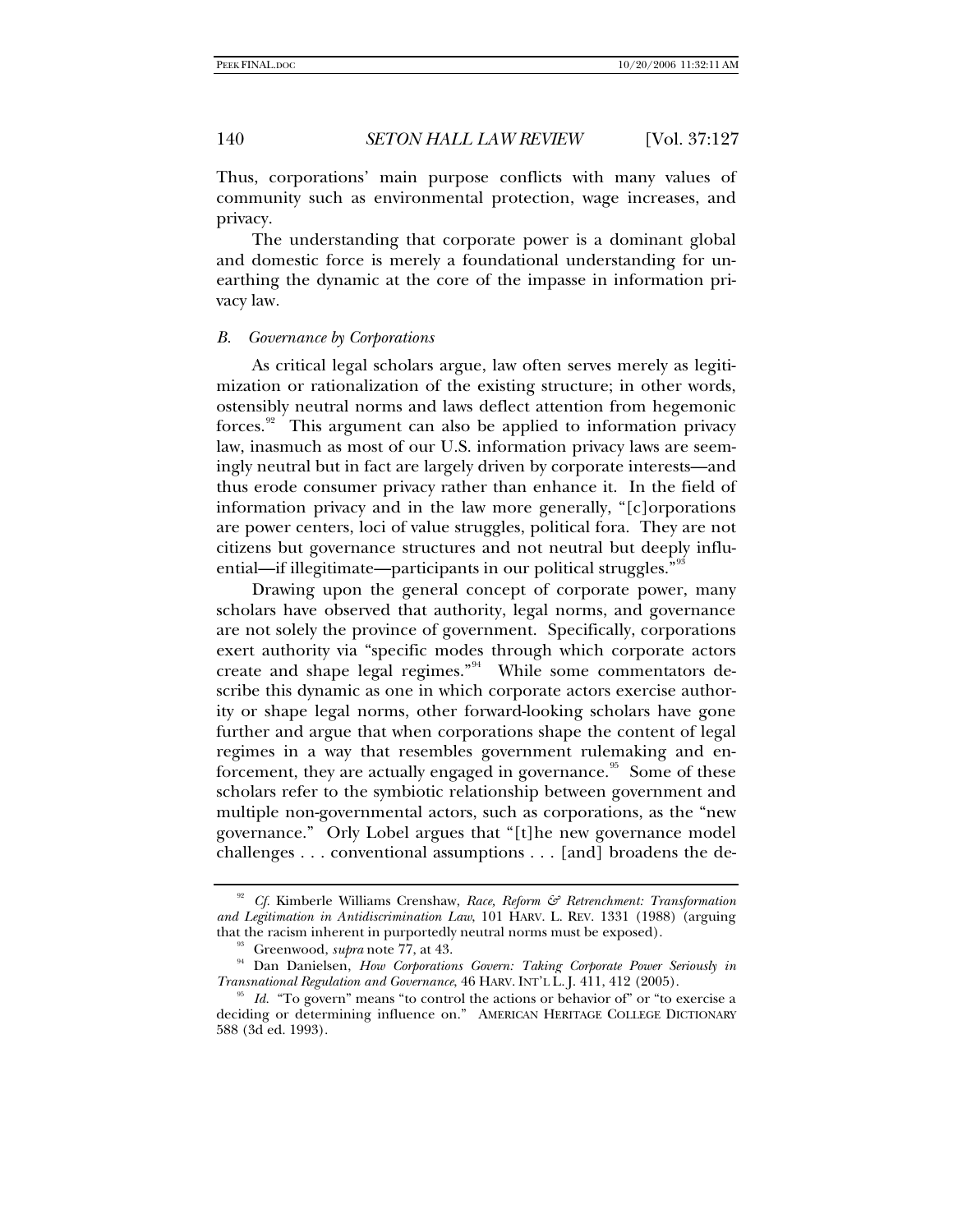cision-making playing field by involving more actors in the various stages of the legal process . . . [Thereby, t]he exercise of normative authority is pluralized."<sup>[96](#page-14-0)</sup> Dan Danielson explains that this governance is engendered by way of various types of corporate behavior:

Sometimes corporations contribute through interpretations of or reactions to a legal rule scheme. Sometimes they supply rules where none exist. Sometimes they shape the rule scheme through direct political or economic pressure on regulators. Sometimes they shape it by evading the rule scheme and doing business elsewhere. Sometimes, to satisfy other business purposes, they adopt more stringent practices than the applicable rules require. Sometimes they act on their own to get a market edge or exploit an opportunity.<sup>[97](#page-14-1)</sup> Sometimes they act in groups to create a harmonized regulatory environment or to prevent regulation. . . . *When corporations create or shape the content, interpretation, efficacy, or enforcement of legal regimes and, in so doing, produce effects on social welfare similar to the effects resulting from rulemaking and enforcement by governments, corporate actors are engaged in governance.*<sup>88</sup>

In other words, when corporations affect the law in ways that produce effects similar to those that result from governmental law, corporate private governance is occurring. While it is common to confuse the term "governance" with "government," the two terms are entirely distinct; indeed, the concept of government is but a subset of the broader concept of governance. "Governance involves interaction between the formal institutions and those in civil society. Governance refers to a process whereby elements in society wield power, authority and influence and enact policies and decisions concerning public life and social upliftment."[99](#page-14-3)

Of course, the concept of governance by corporations may be viewed as contrary to democratic principles because generally, "[f]or lawyers, governance is a constitutional issue."<sup>[100](#page-14-4)</sup> However, the "le-

<span id="page-14-0"></span><sup>&</sup>lt;sup>96</sup> Orly Lobel, *The Renew Deal: The Fall of Regulation and the Rise of Governance in Contemporary Legal Thought,* 89 MINN. L. REV. 342, 373 (2004).<br><sup>97</sup> For example, in some instances, so-called competitors "collude through cartels"

<span id="page-14-1"></span>or strategic alliances to increase profits by setting market prices above the level of optimal efficiency." KORTEN, *supra* note 84, at 82.

<span id="page-14-3"></span><span id="page-14-2"></span><sup>&</sup>lt;sup>98</sup> Danielson, *supra* note 94, at 412 (emphasis added).<br><sup>99</sup> The Global Development Research Center, *Understanding the Concept of Govern*ance, http://www.gdrc.org/u-gov/governance-understand.html (last visited on Oct. 9, 2006).

<span id="page-14-4"></span><sup>&</sup>lt;sup>100</sup> Christoph Engel, *A Constitutional Framework for Private Governance* 2 (MPI Collective Goods Preprint No. 2001/4, Mar. 2001), *available at* http://papers.ssrn.com/ sol3/papers.cfm?abstract\_id=269310 (last visited September 3, 2006).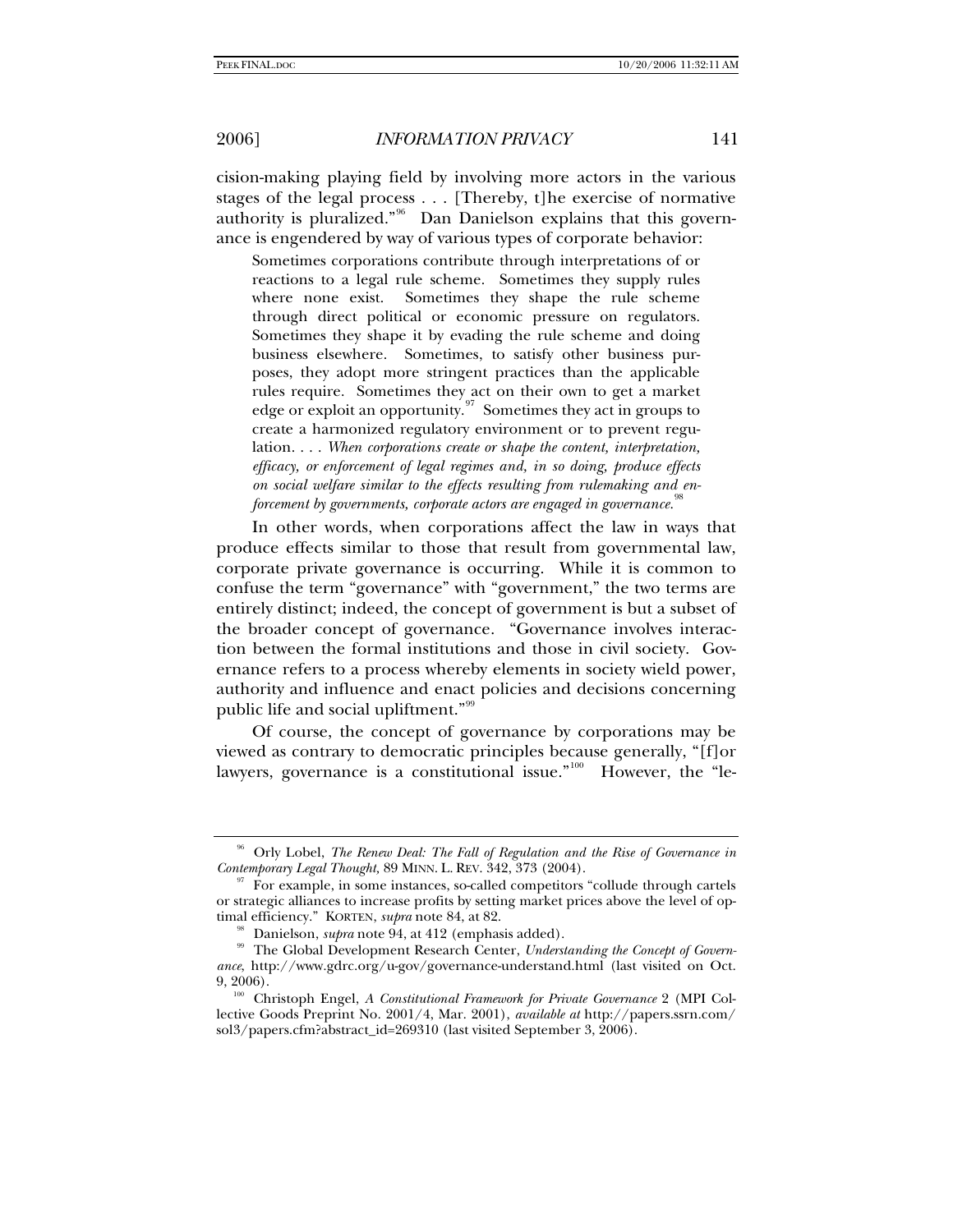gitimacy" question vis-à-vis private governance<sup>[101](#page-15-0)</sup> is beyond the scope of this Article. More importantly, "the normative statement that only duly elected and representative governments 'ought' to be capable of exercising political authority must not be confused with the empirical fact that corporations 'are' increasingly functioning authoritatively in ruling themselves and others."<sup>[102](#page-15-1)</sup>

The central focus of this Article is that the traditional understanding of governance as emanating solely from the government must be—and is being—rethought. Indeed, to dichotomously understand corporate acts as "private" and government acts as "pub-lic<sup>"[103](#page-15-2)</sup> "does not do justice to the dynamic interconnectedness of each move and countermove by state and corporate actors."<sup>[104](#page-15-3)</sup> Governments and corporate actors are engaged in an intricate and profoundly symbiotic dance of acting and reacting to the other's behaviors, decisions, and regulations. The legal "rules" therefore often reflect a series of decisions and behaviors on the part of private actors and the government that together form the authoritative norm. As Paul Schiff Berman has noted, "[l]egal scholars and policymakers have an unfortunate tendency to assume that legal norms, once es-tablished, simply take effect and constitute a legal regime."<sup>[105](#page-15-4)</sup> Moreover, Berman applauds the groundbreaking academics that study actual practices and real-life exercises of authority to determine the *true* legal regime. He observes that such scholars:

refuse to focus solely on who has the formal authority to articulate norms or the coercive power to enforce them. Instead, they aim to study empirically which statements of authority tend to be

<span id="page-15-0"></span>Randy Barnett argues that:

<sup>[</sup>a] lawmaking system is legitimate if there is a prima facie duty to obey the laws it makes. Neither "consent of the governed" nor "benefits received" justifies obedience. Rather, a prima facie duty of obedience exists either (a) if there is actual unanimous consent to the jurisdiction of the lawmaker or, in the absence of consent, (b) if laws are made by procedures which assure that they are not unjust.

<span id="page-15-1"></span>Randy E. Barnett, *Constitutional Legitimacy*, 103 COLUM. L. REV. 111, 111 (2003).<br><sup>102</sup> CUTLER, *supra* note 1, at 33. Indeed, in 1969 John Galbraith argued that certain corporations are in fact

<span id="page-15-2"></span>public institutions: "By no known definition of private enterprise can these specialized firms or subsidiaries be classified as private corporations." John Kenneth Galbraith, *The Big Defense Firms Are Really Public Firms and Should Be Nationalized*, N.Y. TIMES MAG., Nov. 16, 1969, at 50.<br><sup>104</sup> Danielson, *supra* note 94, at 415.

<span id="page-15-4"></span><span id="page-15-3"></span><sup>&</sup>lt;sup>105</sup> Paul Schiff Berman, *From International Law to Law and Globalization*, 43 COLUM. J. TRANSNAT'L L. 485, 498 (2005).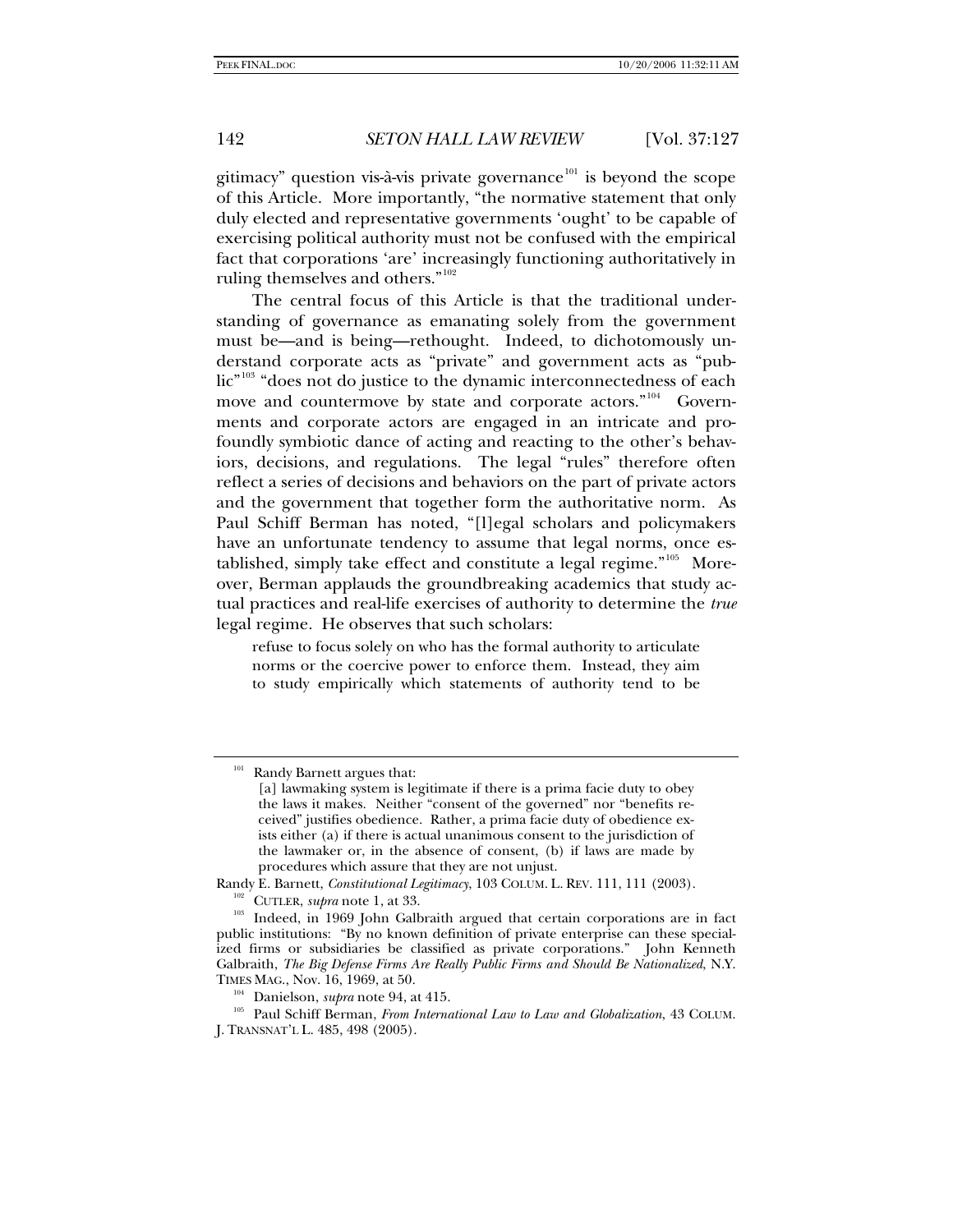treated as binding in actual practice and by whom. . . . Accordingly, the nation-state is denied any special status as a law-giver.<sup>10</sup>

Similarly, Claire Cutler chides those who would rather sweep the reality of private governance under a formalistic rug:

[T]he move of private authority to obscurity is at root an ideological move inspired by the "liberal art of separation" that serves to isolate and insulate increasing aspects of existence from public scrutiny and review. The formalistic associations of authority with the state function ideologically by depicting the world not as it is but as it ought to be. $107$ 

An understanding of corporate behavior that incorporates the notion that corporations actually shape the legal structure and actually govern alongside local, state, and national governments allows an understanding of corporate power that is something more than a vague concept of which everyone is aware but which few can coherently explain. Understanding corporate power as a type of governance in the domestic (and transnational) spheres renders the amorphous concrete. For example, in the regulatory scheme, there may exist a governmental law alongside corporate behavior regarding that same law. In reality, the corporate "rules" and behaviors may—and increasingly do—represent the dominant mode of behavior and the actual mode of governance in that area. As another example, corporations may choose to act in ways that openly and egregiously violate the legislative mandate because governmental deterrence is weak and ineffective. These intentional violations may nevertheless operate as the "rule" in the respective arena and thus govern the field as au-thoritative.<sup>[108](#page-16-2)</sup> Furthermore, corporations may interpret legislation in a way that favors corporate interests, and the government may acquiesce in this interpretation through silence and inaction. A final example is the profound effect that corporate lobbying has on the ulti-mate statutory language of privacy statutes and regulatory rules.<sup>[109](#page-16-3)</sup> As

<span id="page-16-2"></span><span id="page-16-1"></span><span id="page-16-0"></span><sup>&</sup>lt;sup>106</sup> *Id.* at 510.<br><sup>107</sup> Cutler, *supra* note 1, at 24.<br><sup>108</sup> Anthony J. Fejfar, *Corporate Voluntarism: Panacea or Plague? A Question of Horizon*, 17 DEL. J. CORP. L. 859, 923 (1992) ("Corporations influence legislation and its enforcement through lobbying and through the failure to abide by enacted laws and regulations."). 109 *See generally* Matt Taibbi, *The Secret History of the Most Corrupt Man in Washington*,

<span id="page-16-3"></span>ROLLING STONE MAG., at 38 (Apr. 4, 2006) (profiling lobbyist Jack Abramoff); Jon Hanson & David Yosifon, *The Situation: An Introduction to the Situational Character, Critical Realism, Power Economics, and Deep Capture*, 152 U. PA. L. REV. 129 (2003). Internationally, some scholars argue the situation is even worse.

Outside Europe and the U.S., the extent to which states have become rule-takers rather than rule-makers is greater than most citizens think,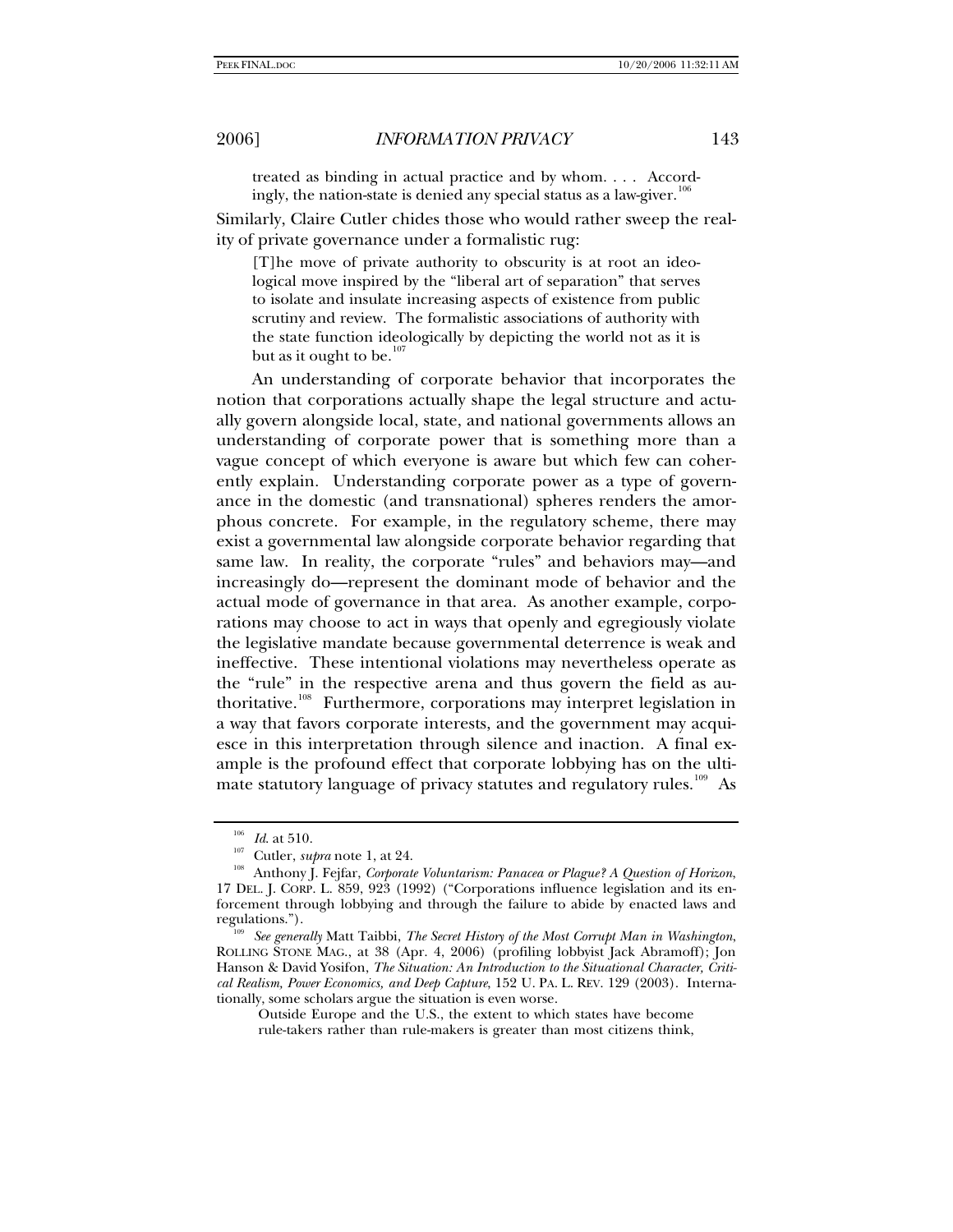many commentators note, corporations exert tremendous power through "their political action committees, their lobbyists, [and] their lawyers."<sup>[110](#page-17-0)</sup>

Conceptualizing governance as a symbiotic relationship between governmental and non-governmental actors engenders an understanding of the specific nature of corporate power. Susan Sassen argues that the question is whether "the weight of private . . . interests in [the] specific work of the state become[s] constitutive of that authority and indeed produce[s] a hybrid that is neither fully private nor fully public?"<sup>[111](#page-17-1)</sup> Sassen answers her own question in the affirmative. Indeed, this is the fundamental difference between dualism and unity theories. In a dualistic world, the public and the private are distinct worlds and operate separately in their own spheres. In a unified world, the public and the private interact organically and the ensuing legal regime is just that—organic and informed by both spheres.

Scholars in the field of transnational law have explored this phenomenon under the academic terminology of "transnational gov-ernance."<sup>[112](#page-17-2)</sup> For example, one commentator in the field notes that "[c]onstitutions were designed to frame states, and to frame the law within the state. Today, however, it seems that the social engineering and controls embodied in such instruments have given way to 'governance'—a loose network of constitutionally invisible, often private,

largely because when governments announce new regulatory laws they are somewhat embarrassed to disclose that the national legislature voted for those laws without having any say in shaping them.

<span id="page-17-0"></span>JOHN BRAITHWAITE & PETER DRAHOS, GLOBAL BUSINESS REGULATION 3 (2000). 110 NACE, *supra* note 79, at 12. For example, "[t]hrough trade agreements, corporate libertarians press governments to provide absolute protection for the intellectual property rights of corporations." KORTEN, *supra* note 84, at 81. Another commentator writes:

Lobbying is yet another source of corporate influence on law. Most, if not all, major corporations employ legislative liaisons assigned to monitor legislative activities and to coordinate lobbying efforts to assure that the corporate viewpoint is heard. In addition, virtually every industry has some sort of trade association or manufacturer's association designed to present the common interests of the otherwise competing firms. Managing the law and the legislative process has become a tool of competitive strategy.

Daniel T. Ostas, *Deconstructing Corporate Social Responsibility: Insights from Legal and Eco-*

<span id="page-17-1"></span><sup>&</sup>lt;sup>111</sup> Saskia Sassen, *The State and Globalization*, *in* THE EMERGENCE OF PRIVATE AUTHORITY IN GLOBAL GOVERNANCE 91 (Rodney Bruce Hall & Thomas J. Biersteker eds., 2002).

<span id="page-17-2"></span>eds., 2002). 112 *See, e.g.*, TRANSNATIONAL GOVERNANCE AND CONSTITUTIONALISM: INTERNATIONAL STUDIES IN THE THEORY OF PRIVATE LAW (Christian Joerges, Inger-Johanne Sand & Gunther Teubner, eds., 2004).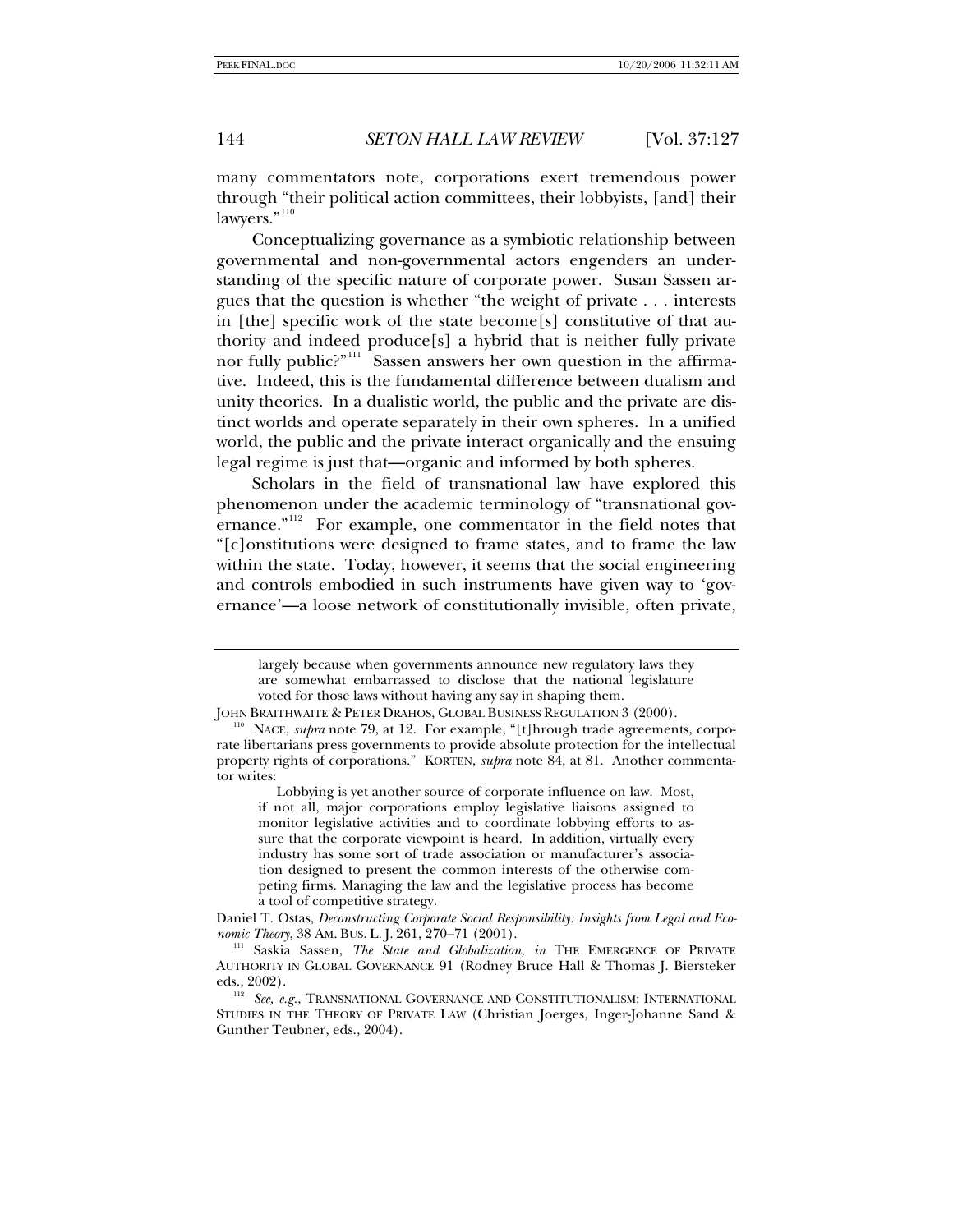actors."[113](#page-18-0) International law scholars recognize that multinational corporations have begun to take over the role of the state in many areas. "As the state was once the exclusive subject of international law, the corporation, the state's creation, has now become a primary subject displacing the state's exclusivity in this sphere just as it has dis-placed state ownership and regulation in the market."<sup>[114](#page-18-1)</sup>

Although the concept of corporate and private governance is being explored widely in the transnational law literature,  $115$  there is a relative dearth<sup>[116](#page-18-3)</sup> of scholarly work on the topic in the realm of domestic law.[117](#page-18-4) As Paul Berman argues, "because legal scholars are so focused on the official organs of legal power—nation-state governments—they have been less likely to embrace ideas about normdevelopment in non-state arenas."[118](#page-18-5) Dan Danielson notes that "scholars have focused little attention on explicating the precise mechanisms through which corporations contribute to transnational regulation and governance or the extent to which the social welfare effects of regulation and policy may be attributable to corporate activity."[119](#page-18-6) This Article is an endeavor to bring the concept of corporate private governance into the domestic sphere and, specifically, into the informational privacy literature.

### PART III

# CORPORATIONS' GOVERNANCE OF INFORMATION PRIVACY

In the area of information privacy, corporations have been given wide leeway to govern, i.e., to affect domestic information privacy in

<span id="page-18-1"></span><span id="page-18-0"></span><sup>&</sup>lt;sup>113</sup> Andras Sajo, *Book Review*, 3 INT'L J. CONST. L. 697, 697 (2005).<br><sup>114</sup> Joel R. Paul, *Holding Multinational Corporations Responsible Under International Law*, 24 HASTINGS INT'L & COMP. L. REV. 285, 290 (2001).

<span id="page-18-2"></span><sup>&</sup>lt;sup>5</sup> See id. at 285–86 (noting that "private individuals and non-governmental organizations acting both internationally and domestically are contributing to the emergence of new international norms. These new international norms confer greater rights and obligations on private individuals and firms, shifting the focus of international law.").<br><sup>116</sup> As one scholar argues, "[p]rivate [governance] is not a new phenomenon, but

<span id="page-18-3"></span>public interest in it is. This explains why there is no coherent legal framework for private [governance] yet." Engel, *supra* note 100, at 23.

<span id="page-18-4"></span><sup>&</sup>lt;sup>117</sup> But see John M. Conley & Cynthia A. Williams, *Engage, Embed, and Embellish: Theory versus Practice in the Corporate Social Responsibility Movement*, 31 J. CORP. L. 1, 6 (arguing that *"*understanding the realities of [corporate social responsibility] provides a unique opportunity to test new governance theory against practice"*)*; Lobel, *supra* note 96, at 342 (arguing for a shift in legal thought from a regulatory to a new

<span id="page-18-6"></span><span id="page-18-5"></span><sup>&</sup>lt;sup>118</sup> Berman, *supra* note 105, at 490.<br><sup>119</sup> Danielson, *supra* note 94, at 411.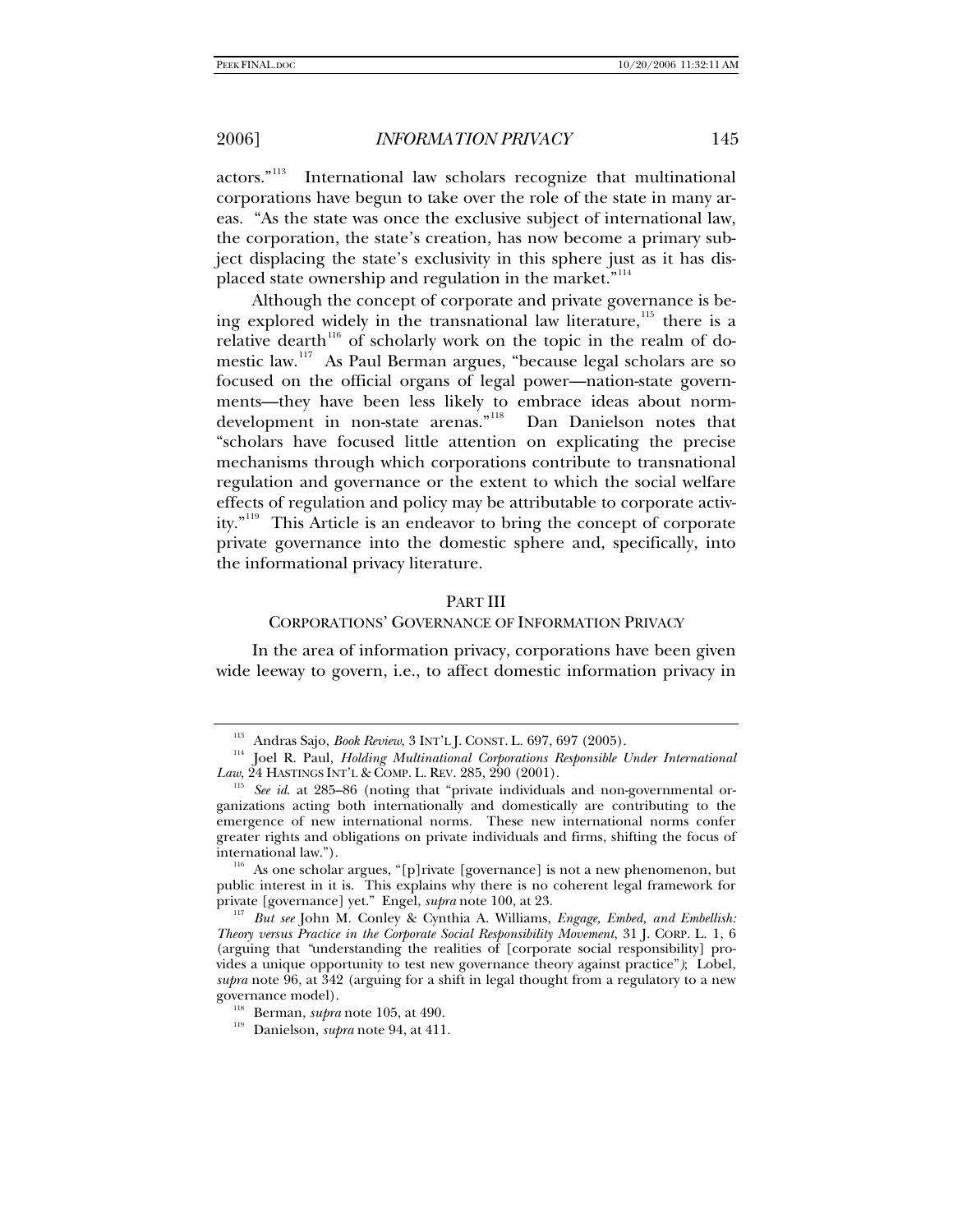ways that produce effects similar to those that result from governmental law.

In Part III, I will present three examples of corporations' governing the field of information privacy law through corporate action and symbiotic government action or inaction. The first is an example of corporations' *interpretation* of privacy law; the second example demonstrates corporations' *bypassing* of privacy legislation; and the third example describes corporations' *intentional violation* of information privacy laws. Each of these examples represents more than corporate action or reaction to governmental law. Instead, these examples demonstrate the manners by which corporations have engaged in private governance and shaped the information privacy regime.

I argue that: (1) when corporations' actions have an effect on the market that resembles the effect of governmental authority and (2) that corporate authority goes largely unchallenged and is, in fact, accepted as the social norm, corporations are engaging in govern-ance.<sup>[120](#page-19-0)</sup>

To give practical meaning to this definition, it might prove useful to imagine on a broader level what governance means in our everyday life. Governance is not just state, local, and federal governments passing laws or ordinances and then subjecting offenders to criminal penalties or other sanctions. Governance is the product of an interlocking web of actors, both governmental and "private," that defines how citizens live their lives and the expectations society has regarding any specific field or topic. Thus, the relevant source of authority is not merely formal law. As Christoph von Engel contends, "Most private governance is not legal in nature. Rather, it uses social norms or a technical code."<sup>[121](#page-19-1)</sup> More specifically, Claire Cutler argues that "the privatization of government activities, the deregulation of industries and sectors, increased reliance on market mechanisms in

<span id="page-19-0"></span> $120$  Informal private governance is to be distinguished from formal private governance. Thus, for example, the Mafia internal governance operates informally and often via force. *See, e.g.*, Phil Williams, *Transnational Organized Crime and the State*, *in* THE EMERGENCE OF PRIVATE AUTHORITY IN GLOBAL GOVERNANCE 167 (Rodney Bruce Hall & Thomas J. Biersteker eds., 2002) ("The power of criminal organizations is a threat to the state as sovereign entity in that the state claims a monopoly of coercive power; criminal organizations also exercise such power and use violence to remove competitors and obstacles to their businesses."). Formal private governance structures, by contrast, include such bodies as non-governmental organizations and mandatory professional associations such as medical boards. *See* Rodney Bruce Hall & Thomas J. Biersteker, *The Emergence of Private Authority in the International System*, *in* THE EMERGENCE OF PRIVATE AUTHORITY IN GLOBAL GOVERNANCE 13–16 (Rodney Bruce Hall & Thomas J. Biersteker eds., 2002). 121 *See* Engel, *supra* note 100, at 3.

<span id="page-19-1"></span>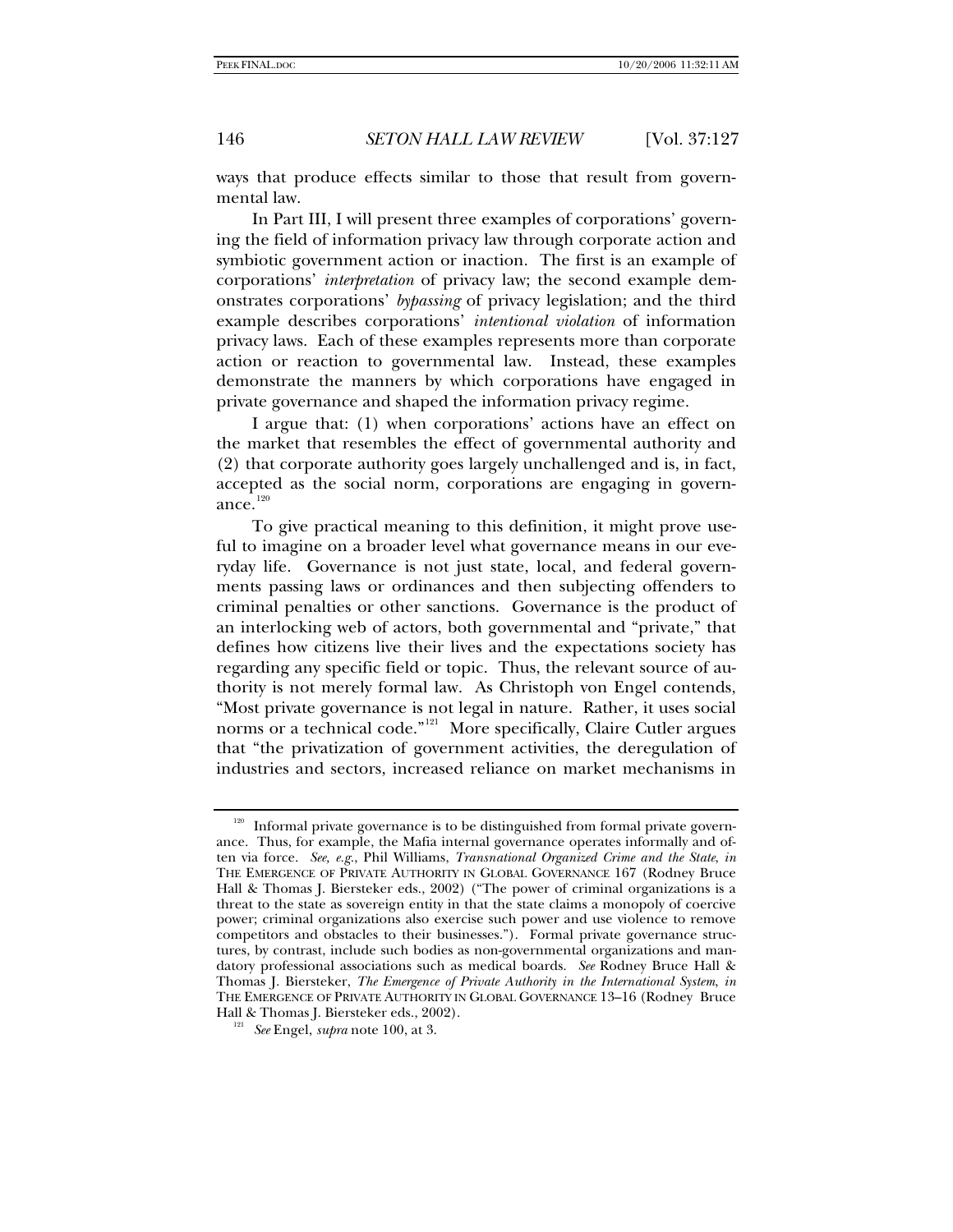general, and the delegation of regulatory authority to private business associations and agencies are expanding the opportunities for the emergence of private and self-regulatory regimes."<sup>[122](#page-20-0)</sup>

As Rodney Bruce Hall and Thomas J. Biersteker explain:

A growing number of actors—actors other than the state—appear to have taken on authoritative roles and functions in the international system. . . . While these new actors are not states, are not state-based, and do not rely exclusively on the actions or explicit support of states in the international arena, they often convey and/or appear to have been accorded some form of legitimate authority. That is, they perform the role of authorship over some important issue or domain. They claim to be, perform as, and are recognized as legitimate by some larger public (that often includes the states themselves) as authors of policies, of practices, of rules, and of norms. They set agendas, they establish boundaries or limits for action. . . . In short, they do many of the things traditionally, and exclusively, associated with the state. They act simultaneously both in the domestic and in the international arenas. What is most significant, however, is that they appear to have been accorded a form of legitimate authority.<sup>[123](#page-20-1)</sup>

As explained in Part II, the modern notion of governance correctly incorporates an understanding that true governance is not comprised solely of monolithic governmental law; $124$  rather, governance involves a host of actors that define and shape citizens' behavior, their expectations, and their accepted understandings. Our definition of governance should therefore be expanded to include the multiple actors in the domestic and international arena that have become part of the domestic and international governance regime.

# *A. Corporate Interpretation of Privacy Legislation: The Gramm-Leach-Bliley Act*

In Part II of this Article, I noted that Danielsen observed that one of the ways that corporations govern is "through interpretations of or reactions to a legal rule scheme."[125](#page-20-3) In the realm of information privacy, this is one of the primary ways in which corporations have managed to govern the field.

One example of this phenomenon is corporations' interpretation of the 1999 Gramm-Leach-Bliley Act ("GLB Act" or the "Act"),

<span id="page-20-3"></span><span id="page-20-2"></span><span id="page-20-1"></span><span id="page-20-0"></span><sup>&</sup>lt;sup>122</sup> Cutler, *supra* note 1, at 23.<br><sup>123</sup> See Hall & Biersteker, *supra* note 120, at 4.<br><sup>124</sup> See Engel, *supra* note 100, at 2 (arguing to "put an end to the idea that government has a monopoly on governance"). 125 *See supra*. Part II.B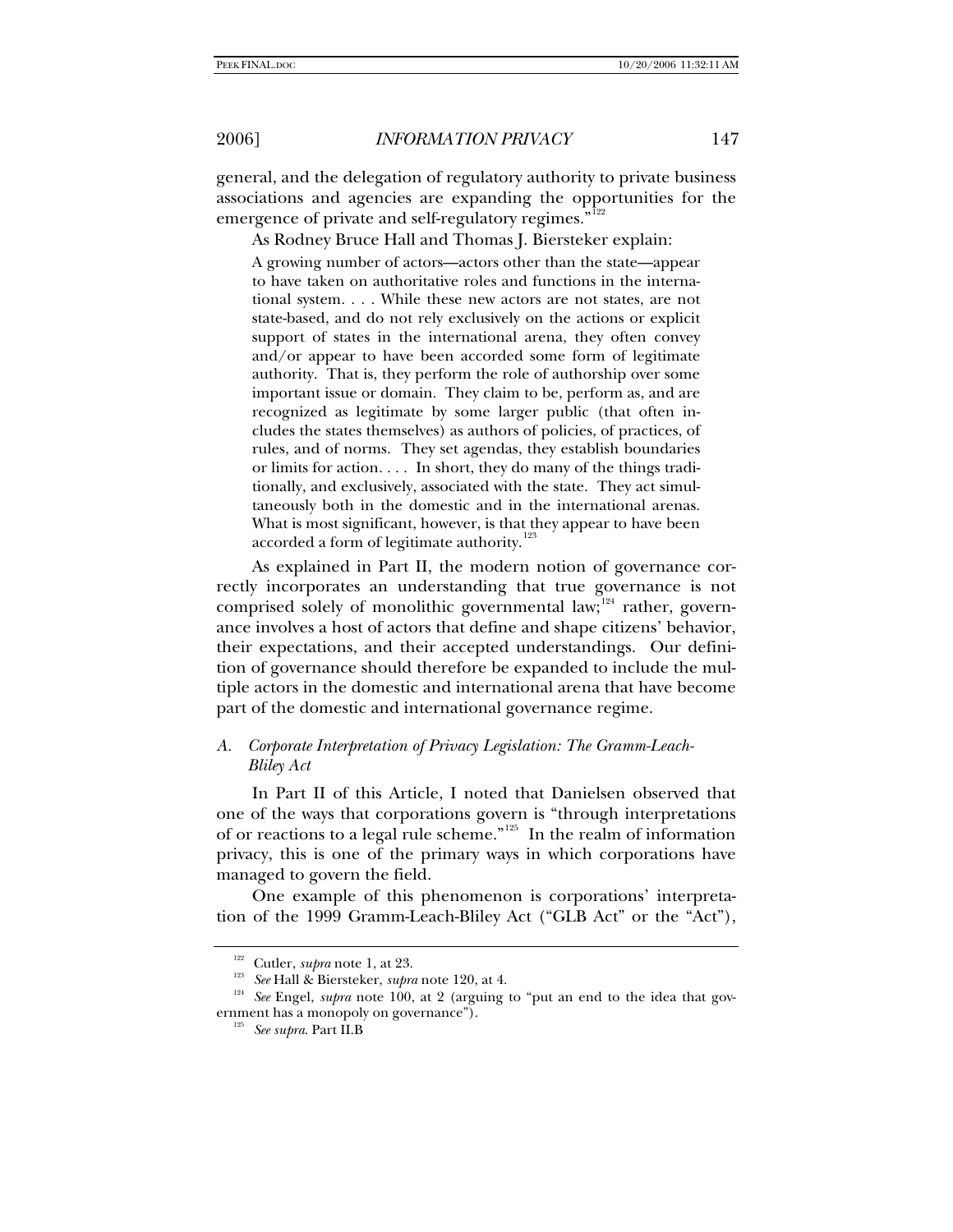which, *inter alia*, purports to protect individuals' personal data by requiring companies to disseminate privacy notices. In short, the Act:

allows financial institutions with different branches or affiliates engaging in different services to share the "nonpublic personal information" among each branch of the company. Affiliates must inform customers of the information sharing, but people have no right to stop the companies from sharing it. However, when financial institutions desire to share customer data with third par-ties, people have a right to opt-out.<sup>[126](#page-21-0)</sup>

Thus, the law purports to legislate the privacy practices of financial companies.

Many commentators on information privacy criticize the Act, maintaining that the Act contains so many loopholes as to virtually eviscerate the effectiveness of the law.<sup>[127](#page-21-1)</sup> Financial institutions are allowed to share customer data with virtually any third-party company (i.e.*,* non–affiliated companies) as long as they give customers a right to "opt out" of these sharing practices.

Paul Schwartz and Edward Janger summarize the findings of a privacy advocacy group regarding the lack of effectiveness of the GLB Act:

Explanations of how to opt out invariably appear at the end of the notices. Thus, before they learn how to opt out, consumers must trudge through up to ten pages of fine print . . . . [M]any passages regarding opt-out . . . are obviously designed to discourage consumers from exercising their rights under the statute. For example, some financial institutions include an opt-out box only in a thicket of misleading statements . . . . Other entities attempt to dissuade consumers by implying that consumers may have already opted out or that opting out will accomplish little. A final tactic of the GLB Act privacy notices is to state that consumers who opt-out may fail to receive "valuable offers."<sup>[128](#page-21-2)</sup>

In short, financial institutions' reaction to the GLB Act's opt-out requirement has been an industry-wide effort to make the opt-out right virtually meaningless. Corporations interpret the Act to mean that as long as they give some sort of opt-out right—however, minimal and toothless—to their customers, they fall within the legal parameters of the Act. Hence began the bombardment of customers

<span id="page-21-2"></span><span id="page-21-1"></span><span id="page-21-0"></span><sup>126</sup> Solove, *supra* note 20, at 63. 127 *See e.g.,* Edward Janger & Paul Schwartz, *The Gramm-Leach-Bliley-Act, Information Privacy, and the Limit of Default Rules*, 86 MINN. L. REV. 1219, 1231 (2002); Mark Hochhauser, *Lost in the Fine Print: Readability of Financial Privacy Notices*, July 2001, http://www.privacyrights.org/ar/GLB-Reading.htm.<br><sup>128</sup> Janger & Schwartz, *supra* note 127, at 1231 (internal quotations omitted).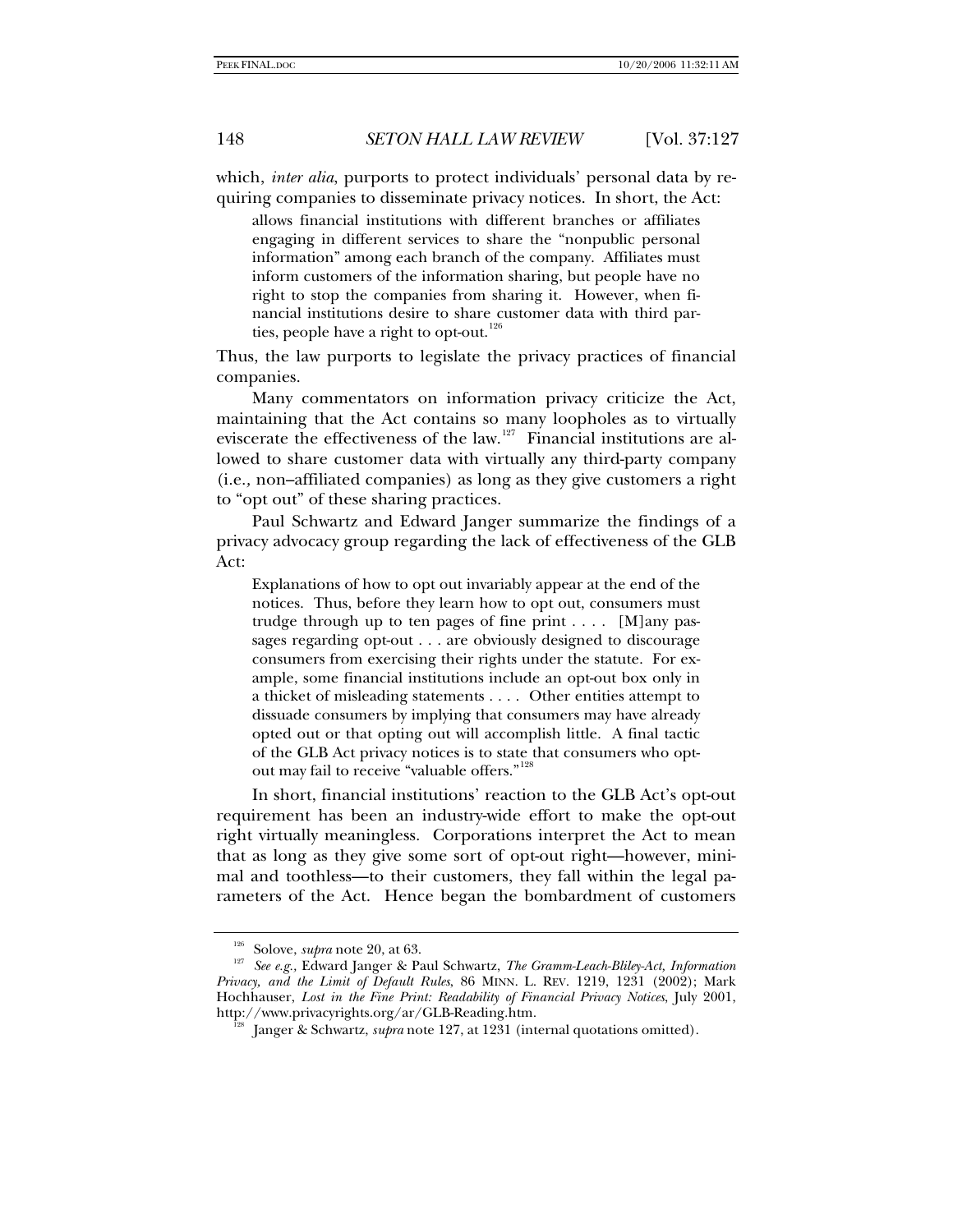with corporate privacy policies containing legalistic terminology, lengthy explanations of the institution's privacy practices, and opt-out provisions that often require the customer to take proactive steps to write to the company at an obscure snail mail address and specify that she wishes to opt out of data sharing. $129$ 

In other words, the opt-out right is meaningless in practice; the right to opt out of the trafficking of one's personal information is explained in lengthy, legalistic privacy policies that most people throw away as just more junk mail. If the consumer actually bothers to read the policy and recognizes it is of some import, she is likely to be unable to decipher what the company's privacy policies actually are and exactly how she can opt out of their sharing practices.

American corporations' interpretation of the GLB Act has had an effect on the market that resembles the effect of governmental authority. Moreover, the interpretation of the GLB Act by private actors has gone largely unchallenged—indeed, it is accepted as the social norm.

This corporate interpretation of the notice requirement of the GLB Act and its reaction to that requirement has resulted in a governance regime in which consumers' choice regarding sharing of their information with non-affiliated companies has become a virtually meaningless concept. Corporations' interpretation of the Act and their industry-wide reaction to the Act has resulted in a system in which financial institutions can share customers' information without restraint in the absence of some rare opt out from the rare individual who has waded through the muddy waters of a corporate privacy policy and reacted in kind. This systematic practice has an effect on the market similar to the effect of governmental authority; in this arena, corporations "perform the role of authorship"<sup>[130](#page-22-1)</sup> in the area of privacy practices under the GLB Act. That is, corporations "perform as, and are recognized as legitimate by some larger public (that often includes the states themselves) as authors of policies, of practices, of rules, and of norms"[131](#page-22-2) in the realm of financial institutions' privacy practices. In this domain, corporations—not the government—"set agendas [and] establish boundaries or limits for action."<sup>[132](#page-22-3)</sup>

<span id="page-22-2"></span><span id="page-22-1"></span><span id="page-22-0"></span><sup>129</sup> *See generally,* Annie I. Anton, Julia B. Earp, Davide Bolchini, Qingfeng He, Carlos Jensen & William Stufflebeam, *The Lack of Clarity in Financial Privacy Policies and the Need for Standardization,* N.C. STATE U. CSC TECHNICAL REP. #TR-2003-14 (2003), *available* at http://www.theprivacyplace.com/papers/glb\_secPriv\_tr.pdf. <sup>130</sup> Hall & Biersteker, *supra* note 120, at 4.

<span id="page-22-3"></span><sup>132</sup> *Id.*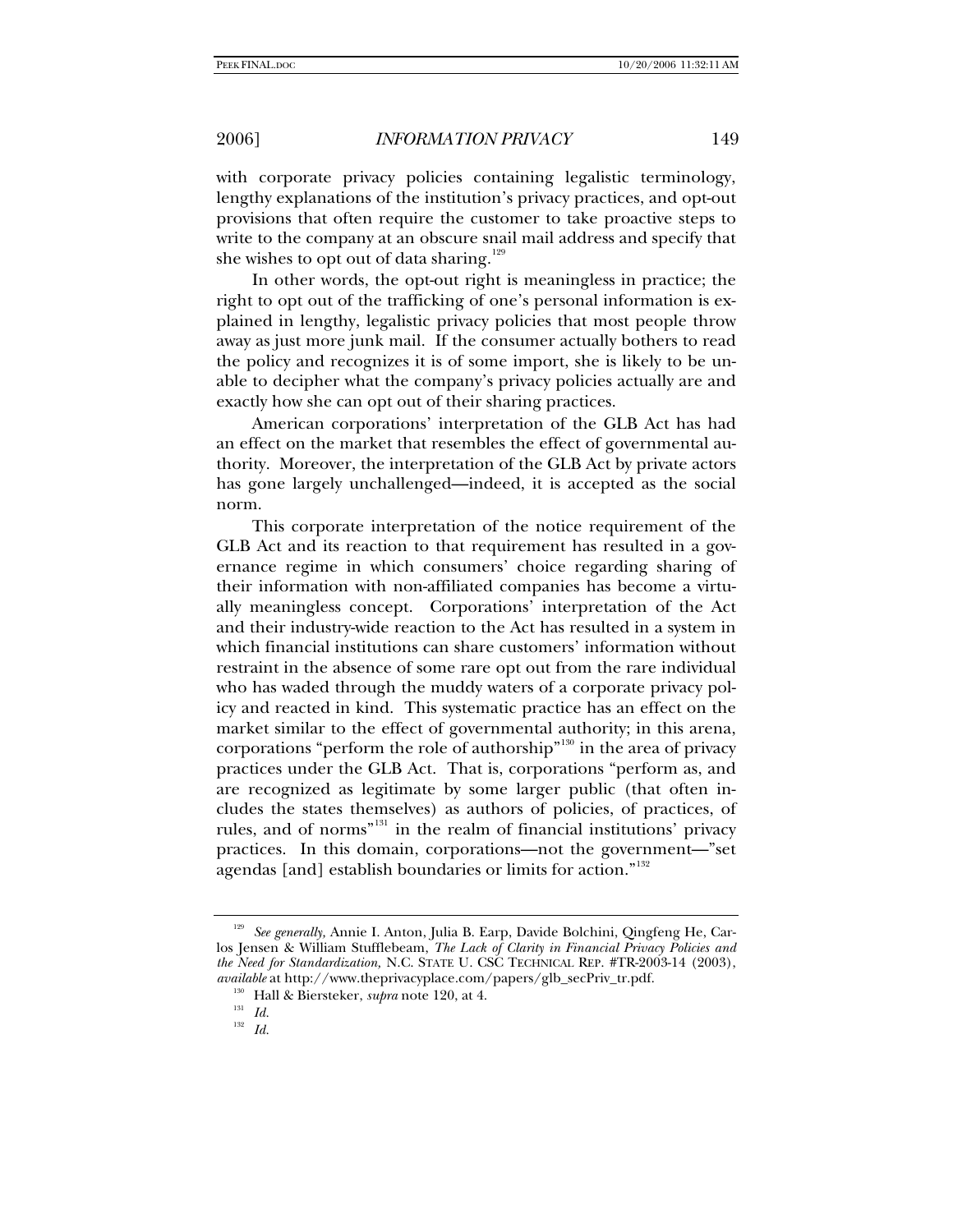In addition, corporations have, through their interpretation of the GLB Act, adopted industry-wide practices that not only have become the social norm but have also become socially acceptable. As Susan Strange argues, to the extent that non-governmental actors such as corporations and other private companies acquire power and "to the extent their power is not challenged, they are implicitly legitimized as authoritative."[133](#page-23-0) But it is not just that corporate power in this domain has gone unchallenged and is therefore implicitly authoritative; it is also that the privacy patterns and privacy practices of financial institutions have infiltrated the society's consciousness in such a way that these patterns and practices have become expected and are deemed acceptable. This phenomenon reflects the exercise of power described by Steven Lukes as the "third dimension of power<sup>"[134](#page-23-1)</sup> by which "potential issues are kept out of politics, whether through the operation of social forces and institutional practices or through individuals' decisions."<sup>[135](#page-23-2)</sup> This is also an example of what Harvard economist Andrei Shleifer calls "cognitive persuasion":<sup>[136](#page-23-3)</sup> the

<span id="page-23-1"></span><span id="page-23-0"></span> $\frac{133}{134}$  *Id.* at 6 (summarizing Strange's argument).

Luke's framework traces power in three dimensions: decisional power, agenda power, and manipulative power. The first dimension, decisional power, is the ability to decide the outcome of an issue in conflict. . . . Luke's second dimension, agenda power, is the ability to determine what issues will and will not be raised for decision. To the extent that A has agenda power over B, A can negate B's first dimension power to make decisions by foreclosing B's decision making opportunities. A special aspect of these two dimensions of power is that they function in circumstances of overt conflict.

Unlike decisional and agenda power, third dimension power does not operate in a climate of conflict, but rather prevents circumstances of overt conflict from occurring by creating a manipulated consensus. Manipulative power is the ability to shape the wants and perceptions of another. This power operates primarily through manipulation of information. Third dimension power is the most effective form of power because it insidiously gains the support, or at least the neutrality, of others even to their own detriment. A, by manipulating B's perceptions, can eviscerate any power that B might have to contribute to the agenda or make decisions.

Moira T. Roberts, Note, *Individual Rights and Government Power in Collision*, 49 WASH.

<span id="page-23-2"></span><sup>&</sup>amp; LEE L. REV. 1023, 1037–38 (1992). 135 JOHN GAVENTA, POWER AND POWERLESSNESS: QUIESCENCE AND REBELLION IN THE APPALACHIAN VALLEY 12 (1980). "In a nutshell, Luke's first dimension is simple, traditional authority; the second dimension is the power to put issues on the agenda; and the third is the power to actually influence or affect public opinion, as the media so often does." Saru Jayaraman, *Letting the Canary Lead: Power and Participation Among* 

<span id="page-23-3"></span>*Latino/a Immigration Workers*, 27 N.Y.U. REV. L. & SOC. CHANGE 103, 108 (2001). 136 Craig Lambert, *Resisting Temptation: Economics Discovers the Irrational*, HARV. MAG. Mar.–Apr. 2006, at 57 (describing Shleifer's work).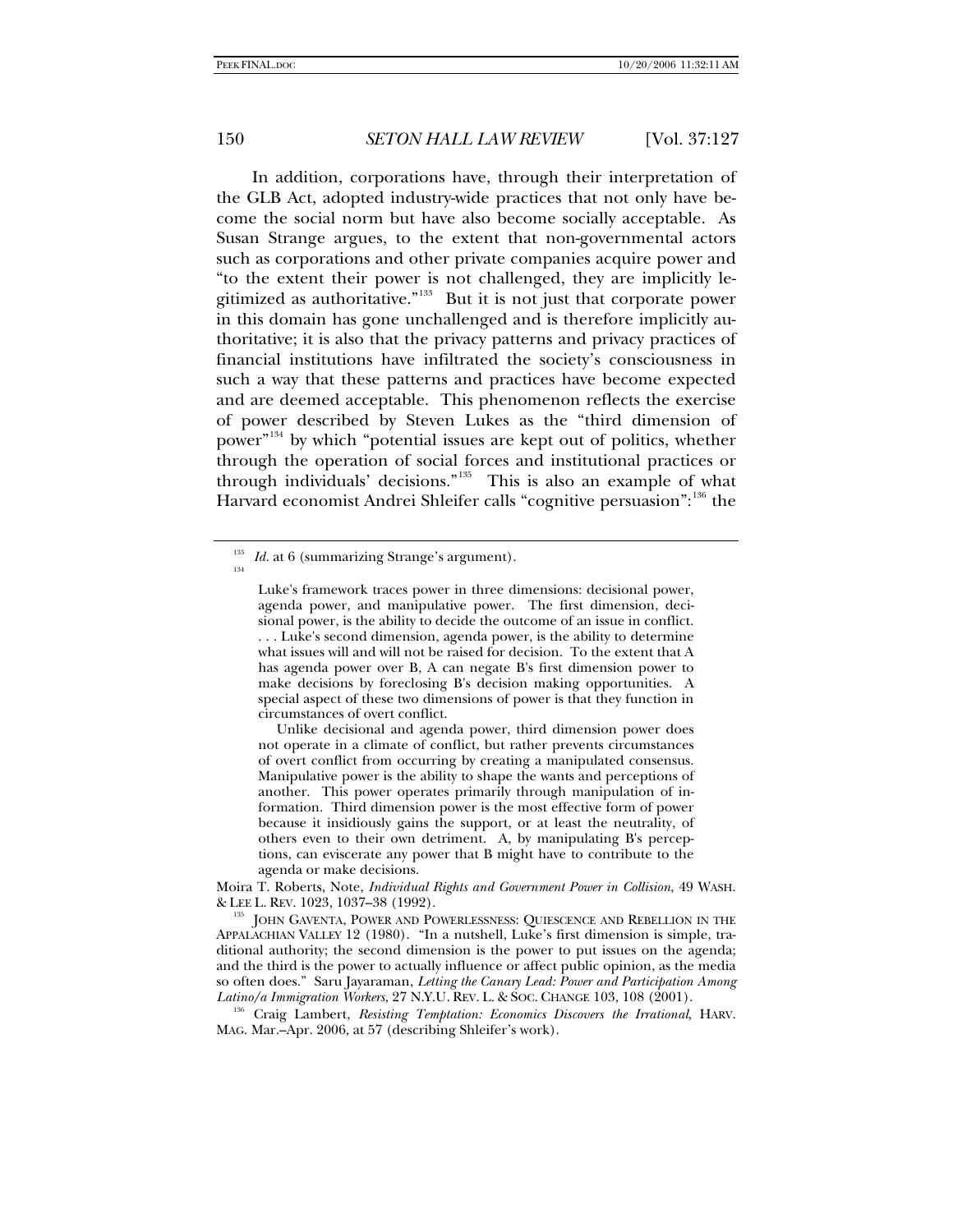process by which the persuader (in this case the financial corporation) convinces people of an idea by triggering associations that are consistent with our beliefs and that resonate with our pre-existing ideas. In the case at hand, corporations send detailed "privacy policies" to customers that are in fact anti-privacy policies. Yet the consumer receives a document labeled "Privacy Policy" and, based on rational expectations and ideas about what privacy means (i.e., associations), is persuaded that the policy is indeed about the many ways in which their financial institution vigilantly protects their privacy.

Of course, this private governance could not exist—and might be proven non-authoritative—without the inaction of the government. Congress could, of course, amend the legislation so that customers must opt in to sharing practices rather than opt out. Congress could also amend the legislation such that clear, understandable, and easy opt-out provisions are mandatory. But in the absence of governmental action, corporations' interpretation and molding of the Act operate as the dominant governing force: "[t]o the extent that regulators . . . acquiesce in or do not react to the standards selected [by corporations], one could reasonably say the . . . rule . . . is established by the decisions of . . . corporate actors."<sup>[137](#page-24-0)</sup>

# *B. Corporate Bypassing of Privacy Legislation: The Children's Online Privacy and Protection Act*

The Children's Online Privacy and Protection Act<sup>[138](#page-24-1)</sup> ("COPPA" or the "Act") was passed in 2000 with the purpose of protecting children from the dangers and lures of the Internet by protecting the personal information of children (those under the age of thirteen) online. COPPA aims to do this primarily by requiring parental consent before a commercial website or an online service directed at children<sup>[139](#page-24-2)</sup> collects, uses, or discloses personal information on a child. The COPPA Rule,<sup>[140](#page-24-3)</sup> which implements COPPA, also requires that websites and online services "[e]stablish and maintain reasonable procedures to protect the confidentiality, security, and integrity of

<span id="page-24-3"></span><span id="page-24-2"></span><span id="page-24-1"></span><span id="page-24-0"></span><sup>&</sup>lt;sup>137</sup> Danielsen, *supra* note 94, at 414.<br><sup>138</sup> 15 U.S.C. §§ 6501–08 (2000).<br><sup>139</sup> This includes websites or online services that have knowledge that they collect personal information from children. FEDERAL TRADE COMMISSION ET AL., HOW TO COMPLY WITH THE CHILDREN'S ONLINE PRIVACY PROTECTION RULE 9 (1999), *available at* http://www.ftc.gov/bcp/conline/pubs/buspubs/coppa.pdf. 140 Children's Online Privacy Protection Rule, 16 C.F.R. § 312 (2006).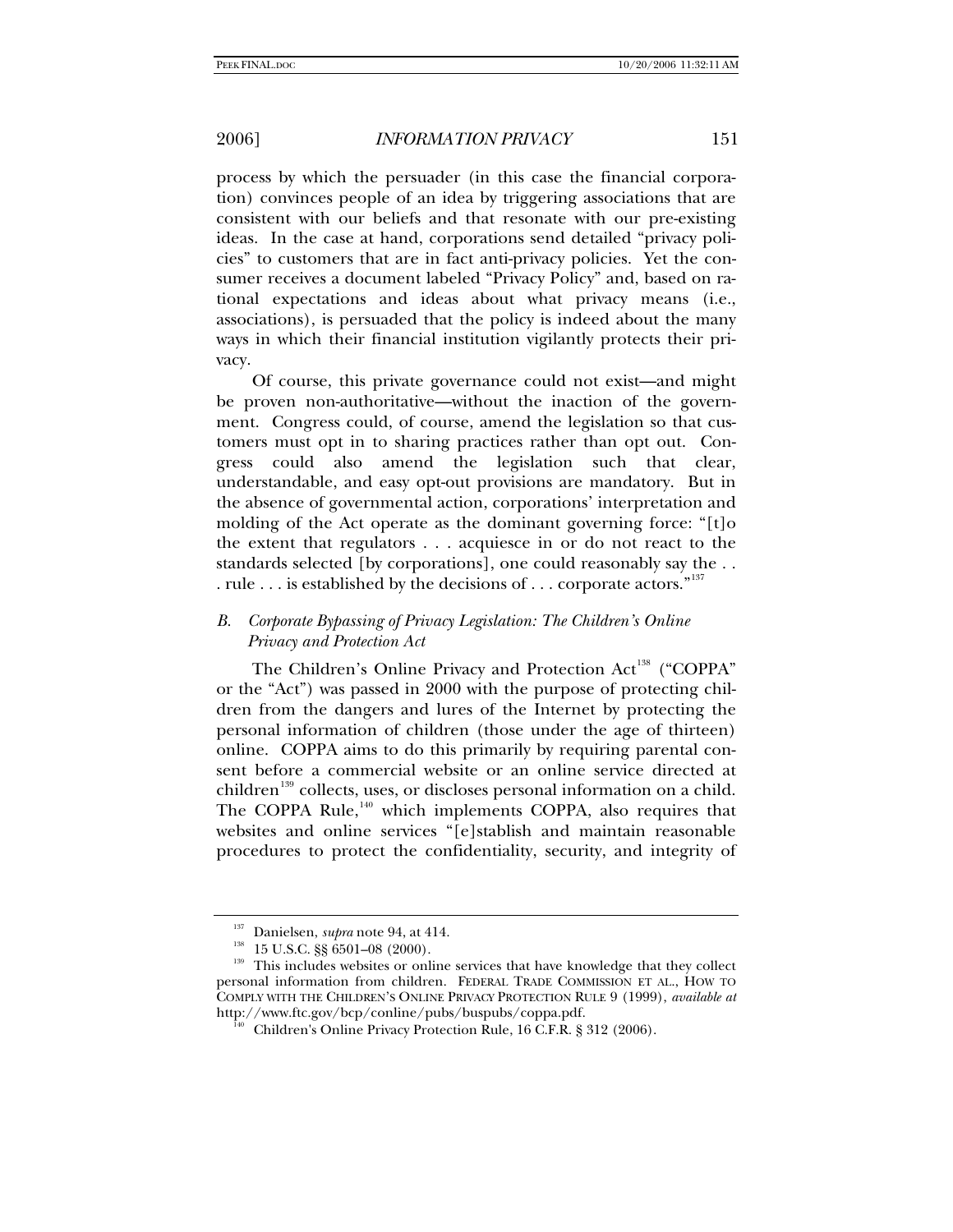personal information collected from children."[141](#page-25-0) The Act requires that websites subject to COPPA post a privacy policy informing parents of their privacy practices and the contact information for each operator of their website. $142$ 

How have corporations treated the Act?

*First*, as Susan Crawford has explained, the Act "has not been a success; many sites have elected simply not to provide interactive services for children under thirteen rather than cope with the exacting oversight and notice requirements of the Act."<sup>[143](#page-25-2)</sup>

*Second*, sites that do provide services to children and are clearly subject to the Act have chosen to either ignore the requirements of the Act or, in many cases, comply with COPPA's facile requirements—such as posting a boilerplate privacy policy $144$ — while ignoring the more burdensome requirements such as the parental consent and notification mechanisms.<sup>[145](#page-25-4)</sup> For example, in a 2002 FTC study on COPPA compliance, researchers found that only forty-seven percent of children-directed sites had any parental consent and notification mechanisms in place.<sup>[146](#page-25-5)</sup>

*Third*, other sites deflect the issue by requiring online users to simply check a box stating that they are thirteen or older before gaining access to the site. $147$ 

*Fourth*, in a similar vein, some corporations simply deflect the issue by stating on their website that they don't sell products or provide services to children or that they do not collect information from chil-

See 16 C.F.R. § 312.3(e) (2006).

<span id="page-25-1"></span><span id="page-25-0"></span><sup>&</sup>lt;sup>142</sup> In addition, entities subject to the Act must allow parents to access any personal information on their child and delete it or opt out of future collection, and such entities must limit their collection of children's personal information to that which is reasonably necessary to participate in the activity. *Id.*

<span id="page-25-2"></span><sup>143</sup> Susan P. Crawford, *Shortness of Vision: Regulatory Ambition in the Digital Age*, 74 FORDHAM L. REV. 695, 706 n.45 (2005).<br><sup>144</sup> As of 2002, ninety percent of child-directed sites posted a privacy policy. Fed-

<span id="page-25-3"></span>eral Trade Commission Staff Report, *Protecting Children's Privacy Under COPPA: A Survey on Compliance*, at 5, Apr. 2002, *available at* http://www.ftc.gov/os/2002/ 04/coppasurvey.pdf#search=%22Protecting%20Children's%20Privacy%20Under%2 0COPPA%3A%20A%20Survey%20on%20Compliance%22. 145 Notably, COPPA does not require that privacy policies indicate the methods

<span id="page-25-4"></span>

<span id="page-25-6"></span><span id="page-25-5"></span>that parents can use to obtain notice and provide consent. *See id.* at 18.<br><sup>146</sup> See *id.* at 12.<br><sup>147</sup> See Complaint at 6, United States v. Xanga.com, No.: 06-CIV-6853 (S.D.N.Y. Sept. 7, 2006), available at http://www.ftc.gov/os/caselist/0623073/ xangacomplaint\_image.pdf.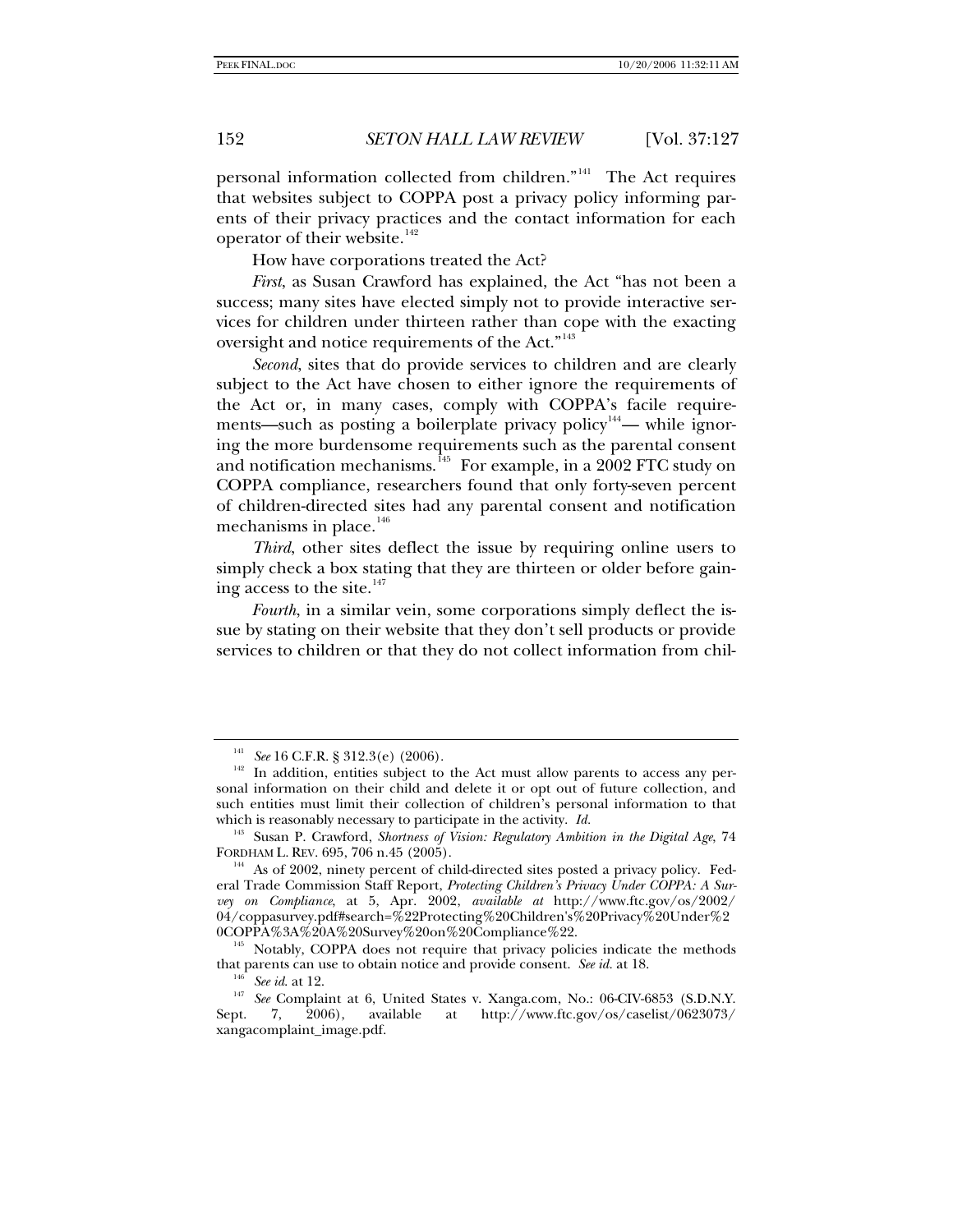dren.<sup>[148](#page-26-0)</sup> For example, Amazon.com's privacy policy states that "Amazon.com does not sell products for purchase by children. We sell children's products for purchase by adults. If you are under 18, you may use Amazon.com only with the involvement of a parent or guardian."[149](#page-26-1) Similarly, Target's online privacy policy states that "[w]e do not knowingly collect personally identifiable information from children under the age of 13."[150](#page-26-2)

Thus, corporations have responded to the Act by either: (1) not providing online services to children; (2) providing online services to children while ignoring the most meaningful yet burdensome COPPA requirements; (3) obtaining "proof" that a person is at least thirteen by merely having the person click a box before proceeding into the site; or (4) simply stating in boilerplate language that they don't provide services to children or collect information from children.

By these methods, corporations intentionally bypass the Act. The first action—actually not providing services to persons under the age of 13—is a form of benign bypassing. However, the other three actions represent something more than rogue corporate behavior; all three examples are a form of corporate governance in the field of information privacy.

As in the case of privacy policies under the GLB Act, corporations' reaction to COPPA has an effect on the market that resembles the effect of governmental authority. The manner in which COPPA actually governs children's online activity is dictated by corporations. Corporations "perform the role of authorship"<sup>[151](#page-26-3)</sup> by "perform[ing] as, and . . . [being] recognized as legitimate by some larger public . . . as authors of policies, of practices, of rules, and of norms<sup>"[152](#page-26-4)</sup> in the realm of online companies' privacy practices toward children.

Corporations set the governing standards of COPPA by intentionally bypassing COPPA. The Act is treated by corporations as binding only inasmuch as corporate norms define the actual practices of governing children's online privacy. In this domain, corpora-

<span id="page-26-0"></span><sup>148</sup> Joseph Turow, *Privacy Policies on Children's Websites: Do They Play by the Rules?*, at 12, March 2001, *available at* http://www.asc.upenn.edu/usr/jturow/PrivacyRe-

<span id="page-26-1"></span> $p^{\text{149}}$  Amazon.com Online Privacy Policy, http://www.amazon.com/exec/ obidos/tg/browse/-/468496/104-9748931-2945530#children (last visited Sept. 11, 2006). 150 Target.com Online Privacy Policy, http://sites.target.com/site/en/

<span id="page-26-4"></span><span id="page-26-3"></span><span id="page-26-2"></span>spot/page.jsp?title=privacy\_policy (last visited September 11, 2006). 151 Hall & Biersteker, *supra* note 120, at 4. 152 *Id.*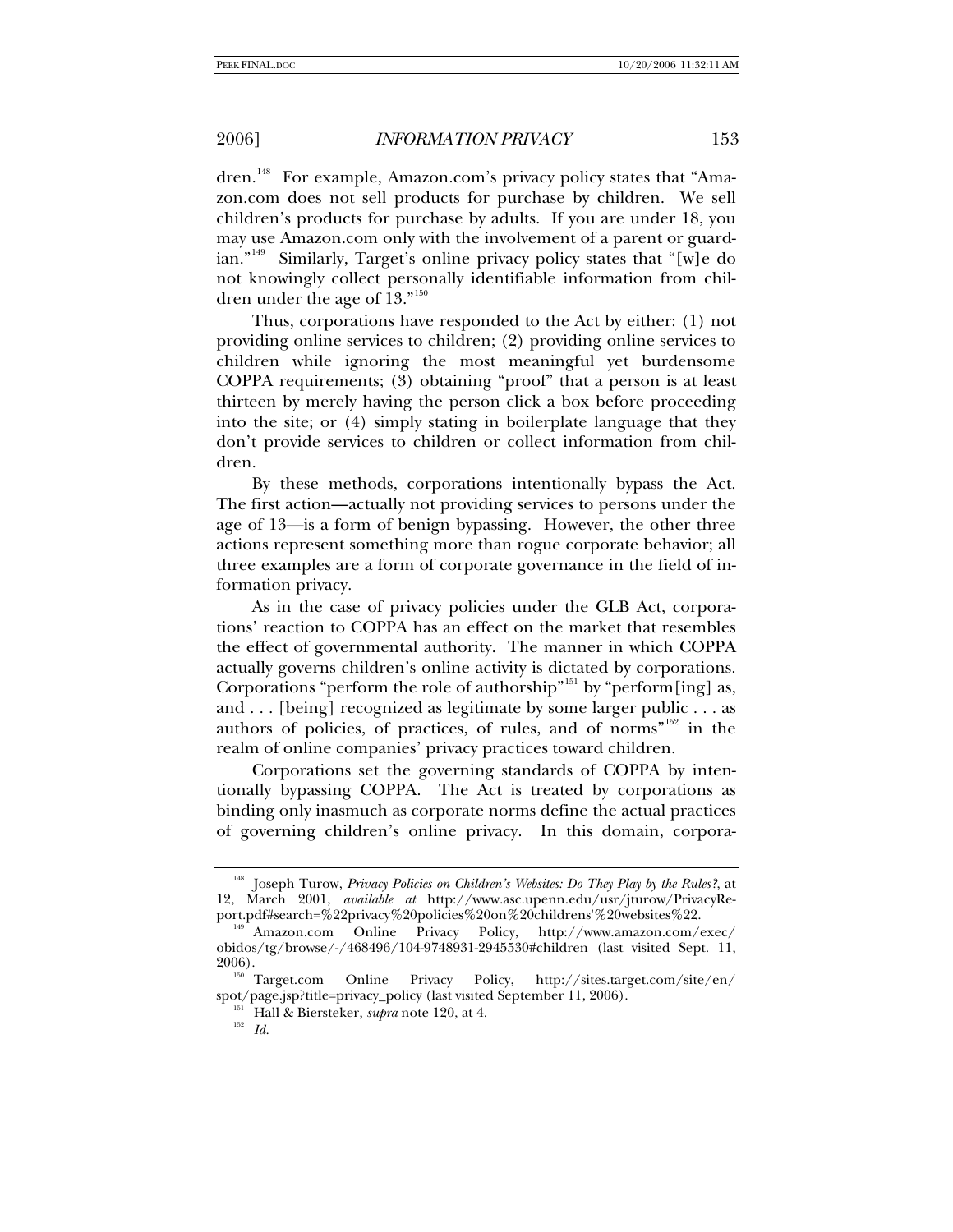tions—not the government—have "set agendas [and] establish boundaries or limits for action."[153](#page-27-0) In such cases, corporations should be "understood as power sources, as part of our governance system rather than objects of it  $\dots$ ."<sup>[154](#page-27-1)</sup>

Unlike the GLB Act, COPPA represents a type of legislation that can be bypassed by mere words rather than conduct. In other words, COPPA is an Act that can be circumvented merely by, in effect, stating "This law does not apply to us" or "By using this website (or clicking an I Agree button), you affirm that you are not a child and thus we are legally protected." The FTC's own COPPA Rule encourages this behavior; it states that COPPA "applies to operators of commercial Web sites and online services directed to children under the age of 13 that collect personal information."<sup>[155](#page-27-2)</sup> For sites such as Amazon.com or Google's Gmail, the FTC created a loophole, stating that **COPPA** 

applies to general audience Web sites and online services that have *actual knowledge* that they are collecting information from children under the age of 13. The [COPPA] Rule requires that these Web site operators post privacy policies, provide parental notice, and get verifiable consent from a parent or guardian before collecting personal information from children.

 Although the [COPPA] Rule doesn't define the term "*actual knowledge*," it indicates that a Web site operator is considered to have actual knowledge of a user's age if the site asks for—and receives—information from the user from which age can be determined. For example, actual knowledge of age exists when an operator learns a child's age by asking for date of birth on a Web site's registration page.

This "actual knowledge" test is merely a designed loophole. This loophole is unsurprising given the key role major corporations had in the passage and language of COPPA, $157$  which allows most sites to

 $^{153}$  *Id.* Greenwood, *supra* note 77, at 44.

<span id="page-27-2"></span><span id="page-27-1"></span><span id="page-27-0"></span><sup>&</sup>lt;sup>155</sup> Federal Trade Commission, *The Children's Online Privacy Protection Rule: Not Just for Kids' Sites*, at 1, February, 2004, *available at* http://www.ftc.gov/bcp/conline/ pubs/alerts/coppabizalrt.pdf. 156 *Id.*

<span id="page-27-4"></span><span id="page-27-3"></span><sup>157</sup> *See*, *e.g.*, *Consumer Internet Privacy: Hearing Before the S. Comm. on Commerce, Sci. & Transp.*, 106th Cong., 2000 WL 1534362 (F.D.C.H.) (2000) (testimony of George Vradenburg, America Online Senior Vice President for Global and Strategic Planning) (stating that "[w]e [at AOL] worked closely with Senator Bryan, Chairman McCain, the FTC, and key industry and public interest groups to help pass and implement the Children's Online Privacy Protection Act. . . .").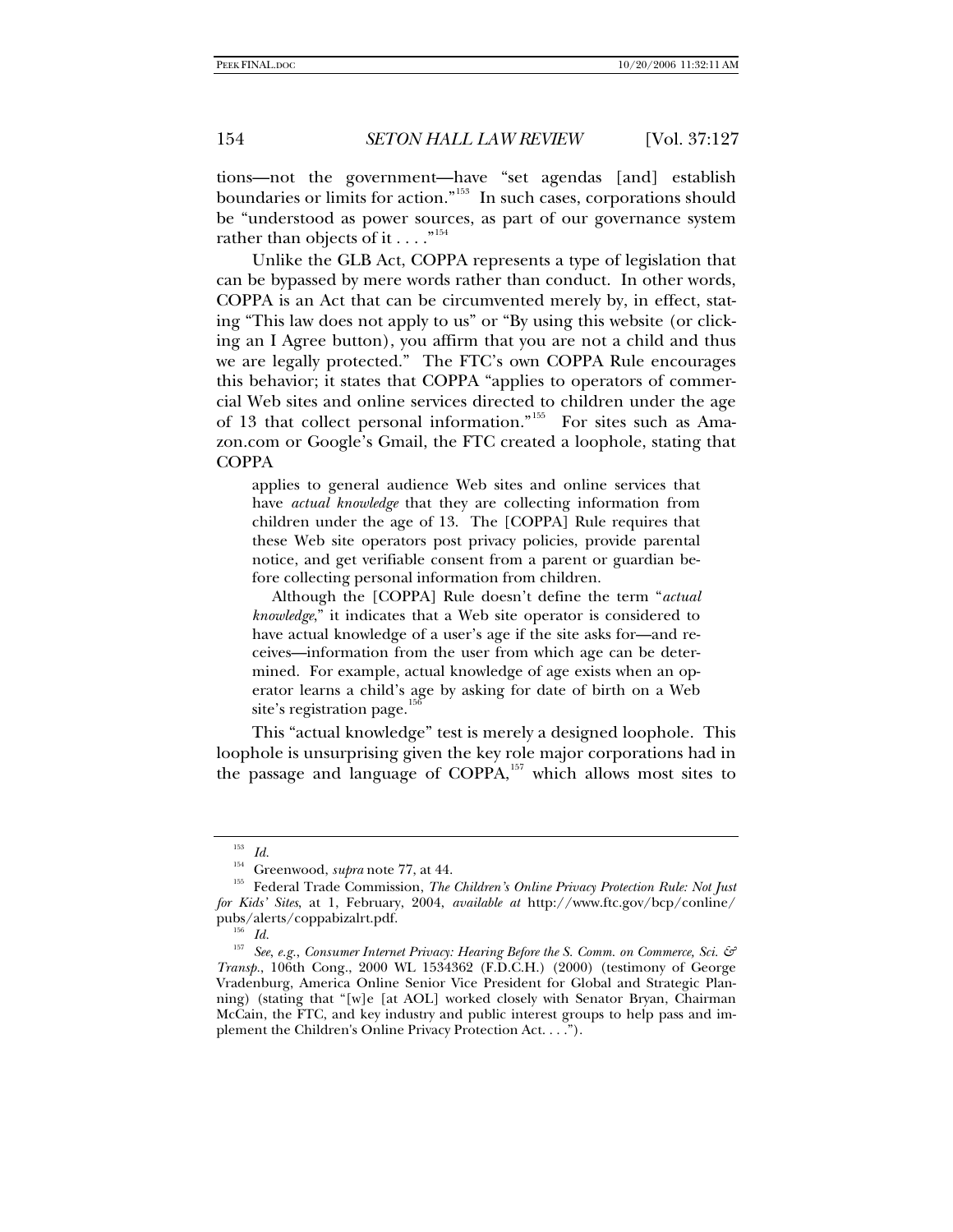claim compliance because they don't ask for or receive information by which age can be determined.

The net effect of this corporate reaction to COPPA is that children's personal information is, for the most part, just as unprotected and subject to disclosure to corporations as it was before COPPA was enacted. In short, corporations' reaction to the law has defined and set the parameters of COPPA.

Moreover, corporations' authority in this area is largely unchallenged. Corporations' reactions to the Act have not been sanctioned vigilantly by enforcement actions and crippling penalties. Quite to the contrary, outside of a few COPPA enforcement actions<sup>[158](#page-28-0)</sup> brought by the FTC, the standard and the governing legal regime is that COPPA is merely a harmless piece of legislation that can be completely ignored by utilizing boilerplate language that claims a lack of culpability. Indeed, "[w]hether the state actors and corporate actors are sitting in a room negotiating or dealing through a more informal dance of reciprocal signaling and expectations, it would seem odd to treat the regulatory result as anything other than a joint product."<sup>[159](#page-28-1)</sup>

## *C. Intentional Violation of Privacy Legislation*

As noted *supra*, "corporations may choose to act in ways that openly and egregiously violate the legislative mandate because governmental deterrence is weak and ineffective." $160$  More specifically, when penalties for violating legal rules are unsubstantial, corporations are very much incentivized to openly engage in illegal action.

The FTC is charged with enforcement of federal privacy law. Yet FTC enforcement actions are few and far between, lack effectiveness, and serve little deterrent effect. Because of this, corporations have simply chosen to intentionally violate certain privacy statutes because the benefits of doing so far outweigh the potential downside; in other words, intentional violation of legislation is beneficial because en-forcement mechanisms are so weak.<sup>[161](#page-28-3)</sup> These intentional violations of privacy laws have engendered a society in which privacy protections are minimal and personal information is aggregated, disseminated,

<span id="page-28-2"></span><span id="page-28-1"></span><span id="page-28-0"></span><sup>&</sup>lt;sup>158</sup> The FTC's website lists merely eleven enforcement cases under the Children's Online Privacy Protection Act. *See* Federal Trade Commission, *Children's Privacy*, http://www.ftc.gov/privacy/privacyinitiatives/childrens\_enf.html (last visited Sept. 11, 2006). 159 Danielsen, *supra* note 94, at 414. 160 *See supra* Part II.B. 161 SOLOVE, supra note15, at 72.

<span id="page-28-3"></span>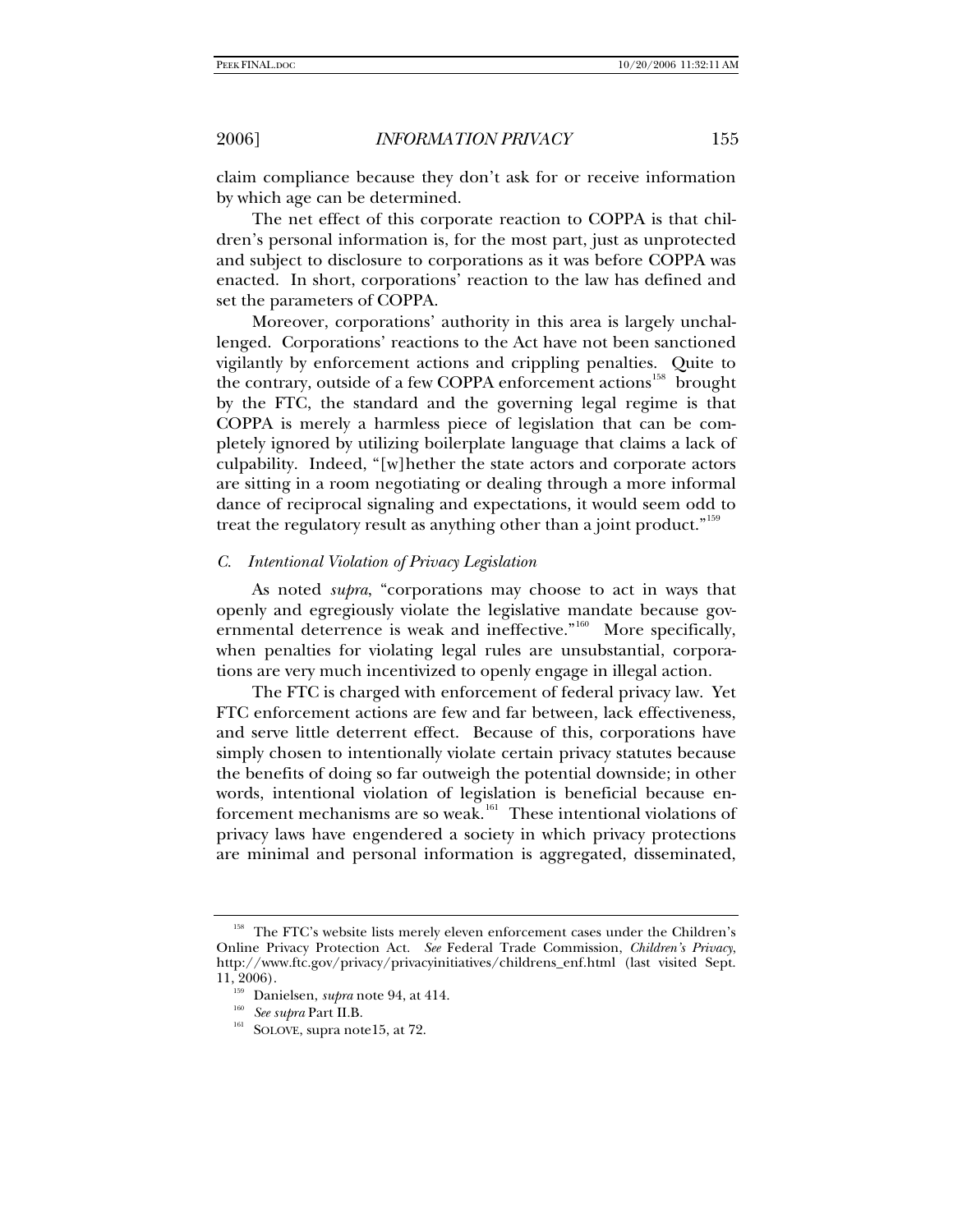and analyzed with impunity.<sup>[162](#page-29-0)</sup> In short, corporations' intentional violation of governmental law is yet another example of corporate governance of information privacy inasmuch as this behavior has an effect on the marketplace similar to governmental regulation and inasmuch as this behavior goes largely unchallenged and is accepted as the social norm.<sup>[163](#page-29-1)</sup>

Specifically, this behavior has gone largely unchallenged by either the public or, more significantly, by the FTC. For example, FTC enforcement actions are sporadic. In the area of credit reporting, for instance, the FTC's website lists a mere five enforcement actions since 1998.<sup>[164](#page-29-2)</sup> The FTC has been most aggressive in pursuing companies for unfair and deceptive trade practices in their privacy practices and policies; the FTC's position is "that the use or dissemination of personal information in a manner contrary to a posted privacy policy is a deceptive practice under the FTC Act, 15 U.S.C.  $\S$  45.<sup>"[165](#page-29-3)</sup> A sum total of eighteen enforcement actions have been brought in this area under the FTC's enforcement authority under Section Five of the FTC Act. $166$ 

Furthermore, FTC enforcement actions tend to focus on heavyweight companies that bring in headlines and settlements for the government. Thus, for example, in its few enforcement actions, the FTC has gone after companies such as GeoCities, Equifax, Experian, Hershey Foods, Mrs. Field's, and Quicken Loans.<sup>[167](#page-29-5)</sup> The totality of the FTC's weak enforcement activities reflects an overriding lack of adequate enforcement mechanisms in the area of individual information privacy. Therefore, the majority of companies who engage in

<span id="page-29-1"></span><span id="page-29-0"></span><sup>&</sup>lt;sup>162</sup> See Chris Jay Hoofnagle, *Big Brother's Little Helpers: How ChoicePoint and Other Commercial Data Brokers Collect and Package Information for Law Enforcement*, 29 N.C. J. INT'L L. & COM. REG. 595 (2004).

Regulatory law is particularly susceptible to corporate influence. Writing in the nineteenth century, Karl Marx cautioned that the concentration of wealth in corporate hands would subjugate the law to private control. Writing in the early 1960s, Chicago-school free market economists reached the same conclusion, developing what has come to be called the "capture theory" of regulation.

<span id="page-29-2"></span>Ostas, *supra* note 110, at 269.<br><sup>164</sup> Federal Trade Commission, *Credit Reporting*, http://www.ftc.gov/privacy/<br>privacyinitiatives/credit\_enf.html (last visited September 3, 2006).

<span id="page-29-4"></span><span id="page-29-3"></span><sup>&</sup>lt;sup>165</sup> SOLOVE & ROTENBERG, *supra* note 24, at 541.<br><sup>166</sup> See Federal Trade Commission, *Unfairness & Deception*, http://www.ftc.gov/<br>privacy/privacyinitiatives/promises\_enf.html (last visited Mar. 4, 2006).

<span id="page-29-5"></span><sup>&</sup>lt;sup>167</sup> See generally, Federal Trade Commission, http://www.ftc.gov (last visited Mar. 4, 2006).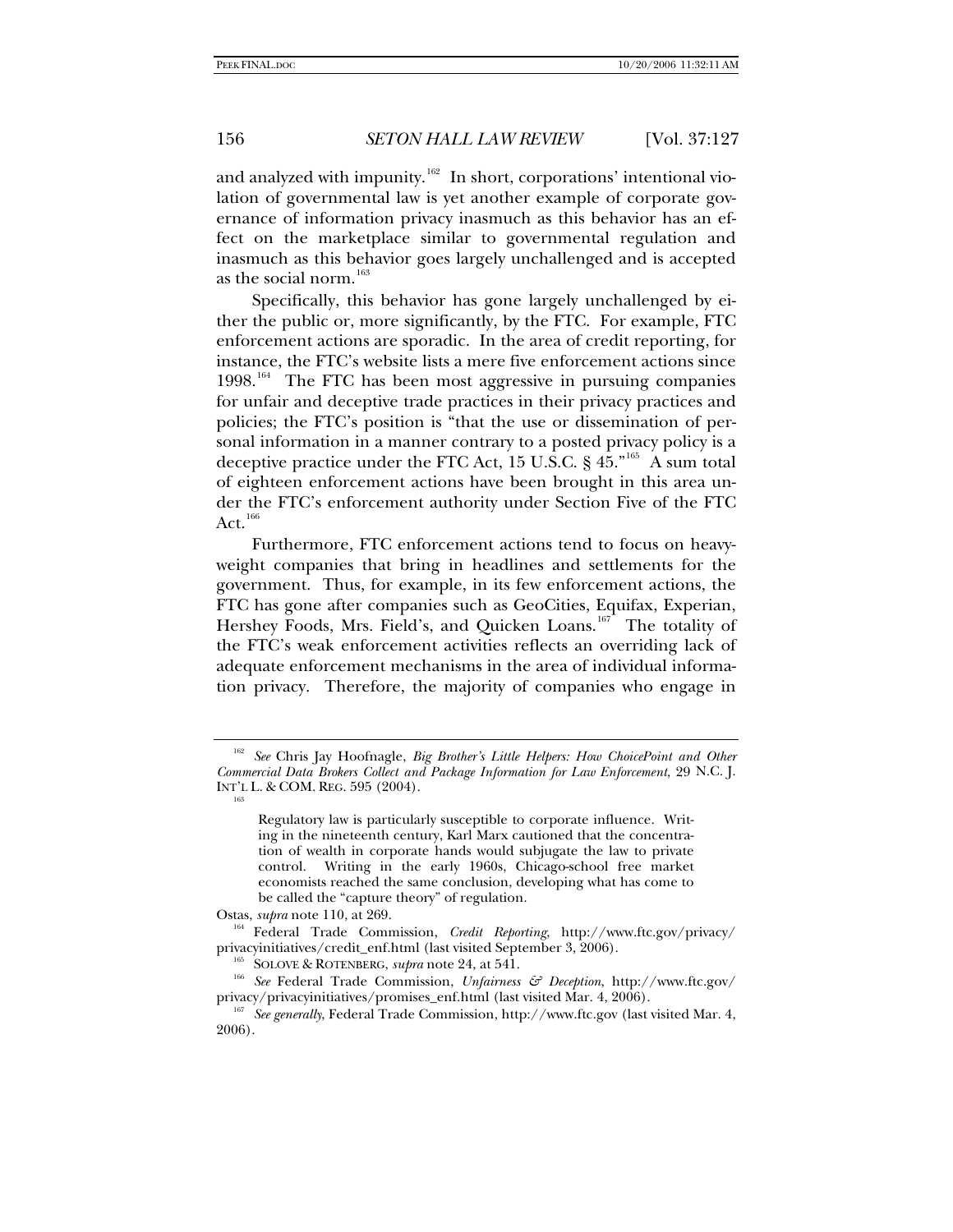privacy violations suffers no negative consequences and is aware that there is virtually no chance of being punished.

Finally, FTC privacy enforcement actions generally result in little more than a symbolic penalty.<sup>[168](#page-30-0)</sup> Rather than engaging in adjudicative proceedings, the FTC generally signs settlement agreements with companies. Moreover, these settlements represent a mere pittance in comparison to the corporation's coffers. For example, in an early 2006 enforcement action that made national headlines, ChoicePoint was fined fifteen million dollars by the FTC for a leak of private data. Notably, the fine was lauded as the largest fine ever imposed on a company by the FTC for violating a privacy law: "[t]he agency declared that the company falsely assured the public about security pre-cautions while handling personal data carelessly."<sup>[169](#page-30-1)</sup> The agency argued that "the firm sold information to a purported business customer whose own ChoicePoint file identified a link to possible fraud."[170](#page-30-2) But fifteen million dollars is small change for ChoicePoint; ChoicePoint currently has a market capitalization of \$3.9 billion and annual revenues of approximately  $$1.1$  billion.<sup>[171](#page-30-3)</sup> Indeed, for ChoicePoint—a company that specializes in data collection, sharing, and profiling—the fine is likely seen merely as the cost of doing business.

This toothless enforcement is typical of government enforcement efforts more generally. A 2006 Associated Press examination revealed that most financial penalties imposed by government agencies remain uncollected:

In many high-profile cases, fines are touted by authorities as proof that they are cracking down. Yet frequently those orders are quietly negotiated to just a fraction of their original amounts—as if drivers, faced with fines for speeding, offered the traffic court judge pennies on the dollar, and the judge agreed.  $^{172}$  $^{172}$  $^{172}$ 

Worse, government agencies regularly issue fines that even they do not expect to collect. For example, the Department of Energy

<span id="page-30-0"></span><sup>&</sup>lt;sup>168</sup> See Martha Mendoza & Christopher Sullivan, *Amount of Unpaid Federal Fines* Soars, THE STATE, Mar. 19, 2006, at A15.

<span id="page-30-1"></span><sup>&</sup>lt;sup>169</sup> Joseph Menn, ChoicePoint Is Fined for Data Breach; It Will Pay \$10 Million for What the FTC Says Was Careless Handling of Consumer Information, L.A. TIMES, Jan. 27, 2006, at C1. 170 *Id.*

<span id="page-30-3"></span><span id="page-30-2"></span><sup>&</sup>lt;sup>171</sup> ChoicePoint Press Release, *ChoicePoint Revenues Exceed \$1 Billion in 2005*, Jan. 26, 2006, *available* at http://www.choicepoint.com/choicepoint/news.nsf/ 26, 2006, *available at* http://www.choicepoint.com/choicepoint/news.nsf/ df5fe1c5a497dce38525687e006037f9/2a89e7d31152d32085257101007f8821?OpenD

<span id="page-30-4"></span>ocument. 172 Mendoza & Sullivan, *supra* note 168.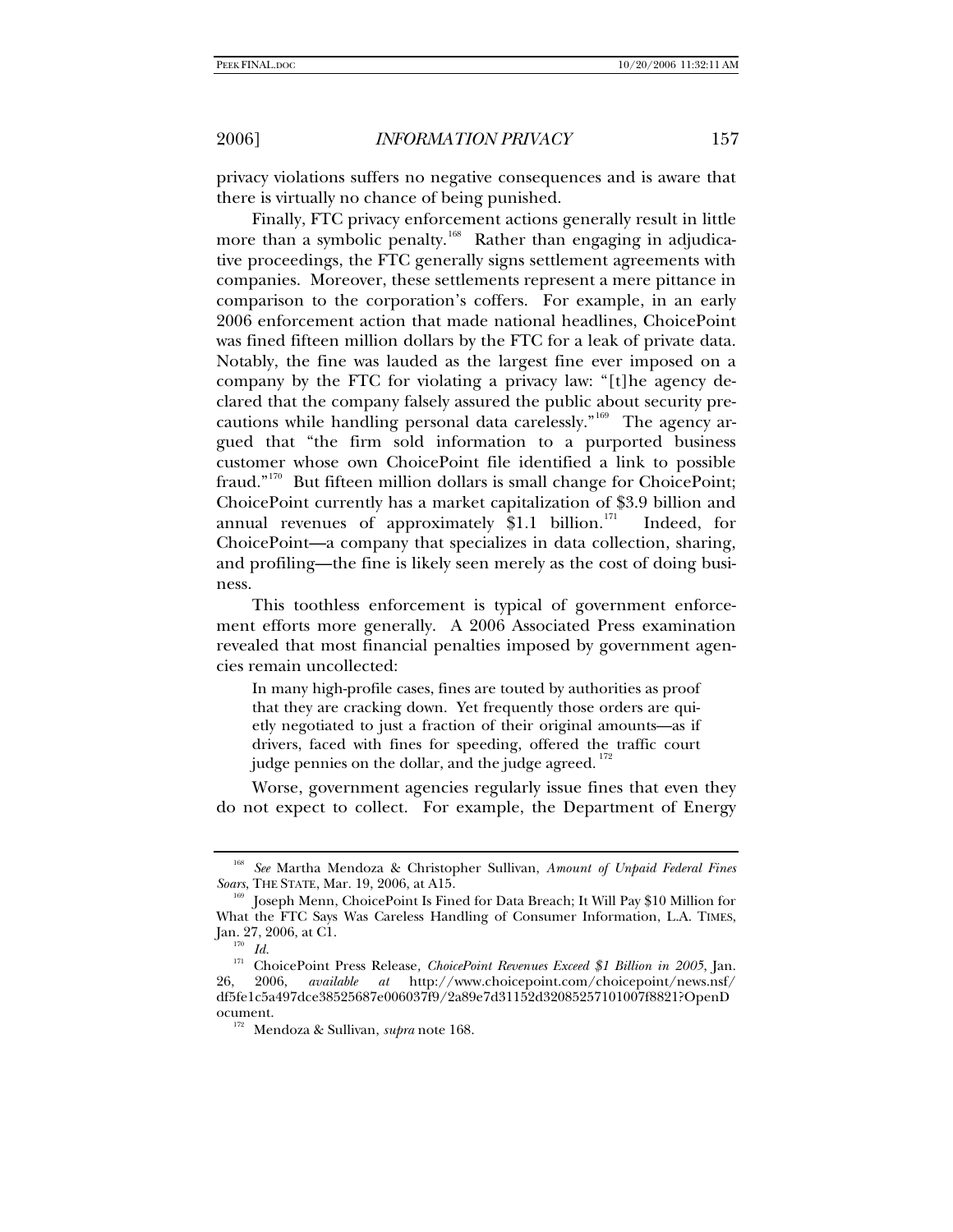regularly issues fines—and coinciding press releases—for penalties that they are not even allowed to collect under federal law.<sup>[173](#page-31-0)</sup> The Associated Press's conclusion:

 The reason [the Department of Energy] issued fines it could not collect was to show what the problems were and how bad . . . . A \$1 million fine says something different than a \$10,000 fine.

 Financial penalties are regularly touted by agencies and prosecutors as a strict consequence of lawbreaking. The message—that violators can expect to pay dearly—can be misleading.<sup>[174](#page-31-1)</sup>

In another example in the information privacy realm, in a recent action against Gateway Learning Corporation, $175$  the FTC charged that "after collecting consumers' information, Gateway Learning changed its privacy policy to allow it to share the information with third parties without notifying consumers or getting their consent."<sup>[176](#page-31-3)</sup> The settlement in this case was characteristically toothless: "The proposed settlement bars Gateway Learning from making deceptive claims about how it will use consumers' information and from applying material changes in its privacy policy retroactively, without consumers' consent. It also requires that the company give up *\$4600* it earned from renting the data."<sup>[177](#page-31-4)</sup>

This is just one of many examples in which the settlement amounts are grossly disproportionate to the benefit that the company

<span id="page-31-0"></span>173

 "This is kind of an exercise in absurdity," said Greg Mello, who heads the Los Alamos Study Group. . . .

Federal law exempts the national nuclear laboratories from most financial liability, but the Energy Department has issued some \$2.5 million in fines against Los Alamos, Livermore and Argonne national laboratories since 2000. The fines—*issued and waived in the same sentence*—involved 31 different workers who inhaled or touched radioactive or toxic materials.

In 2004, Energy's National Nuclear Safety Department fined Los Alamos National Laboratory in New Mexico \$770,000 for five separate violations after two workers were exposed to dangerously high levels of plutonium. The violation notices add in parentheses: "Waived by Statute."

Even so, the Energy Department includes the fines in its annual reports to Congress and often announces them in press releases.

*Id.* (emphasis added).

<span id="page-31-3"></span><span id="page-31-2"></span><span id="page-31-1"></span><sup>&</sup>lt;sup>174</sup> *Id.* (internal quotations omitted).  $175$  Gateway Learning is the company that markets the "Hooked on Phonics" line of products. *See* Press Release, Federal Trade Commission, *Gateway Learning Settles FTC Privacy Charges*, July 7, 2004) *available at* http://www.ftc.gov/opa/2004/  $07/g$ ateway.htm.<br> $Id.$ 

<span id="page-31-4"></span>

 $^{177}$   $\,$   $\! Id.$  (emphasis added).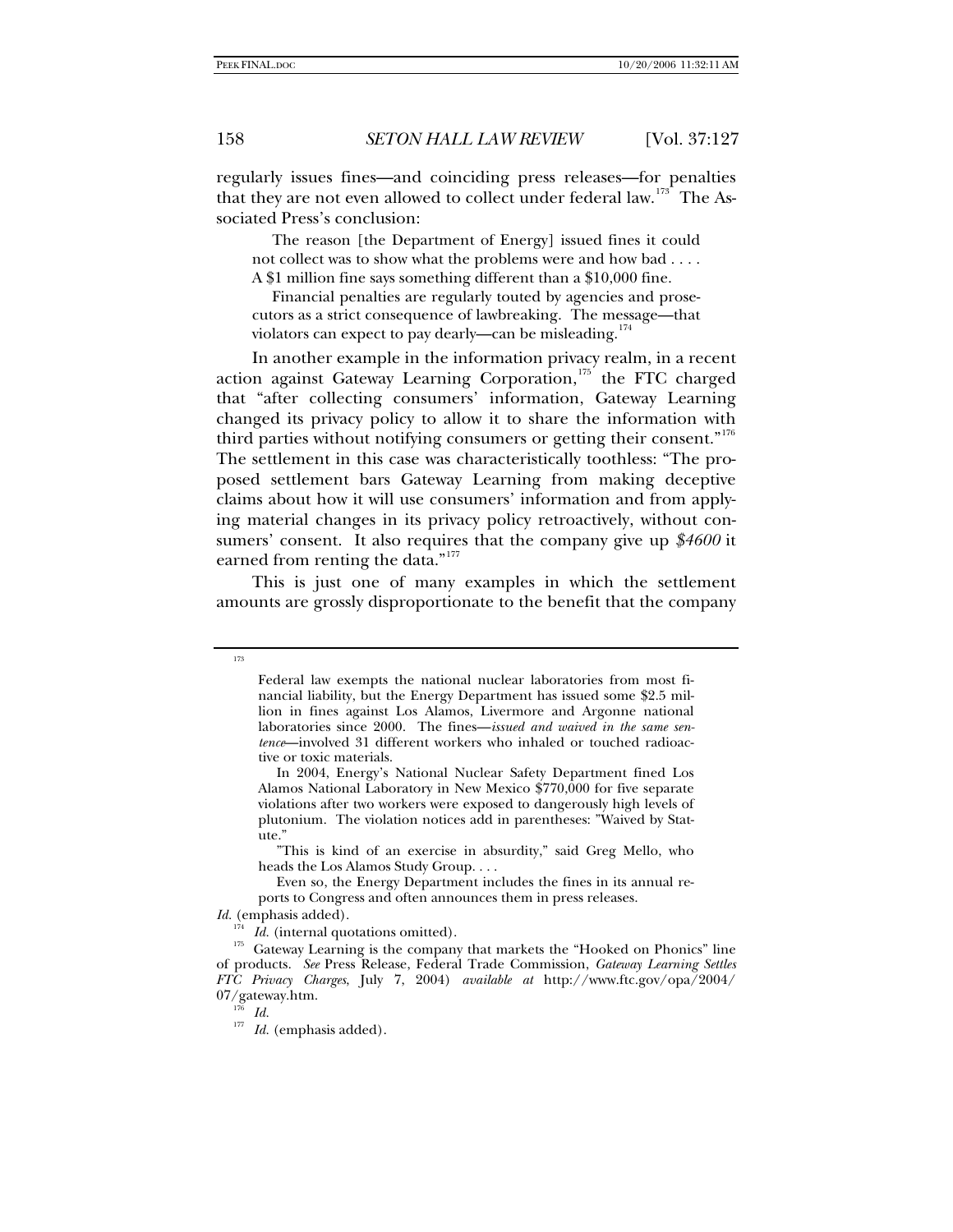at issue received from its use of consumers' personal information and/or to the harm that the consumers at issue suffered. In addition, such small settlement amounts provide no deterrent value. The paradox here is that the FTC's enforcement practices result in little privacy protection for consumers; the "bad acts" of small companies fall under the radar and, therefore, the vast majority of companies can do as they please in regard to privacy.

Thus, large corporate offenders who are most likely to attract the attention of the FTC are not deterred by FTC enforcement actions because even the worst-case scenario—an enforcement action does not even amount to a thorn in the side of such large entities. This reflects a more general pattern in regard to government fines:

The amount of unpaid federal fines has risen sharply in the last decade. Individuals and corporations regularly avoid large, highly publicized penalties for wrongdoing—sometimes through negotiations, sometimes because companies go bankrupt, sometimes due to officials' failure to keep close track of who owes what un-der a decentralized collection system.<sup>[178](#page-32-0)</sup>

Moreover, these large corporations are the very entities that drive privacy legislation and governmental policy.<sup>[179](#page-32-1)</sup> In sum, "[i]t is . . . clear that the FTC is a paper tiger. A big company with an army of lawyers knows that it can get away with anything, and any FTC ac-tion won't hurt in the end."<sup>[180](#page-32-2)</sup>

Corporations therefore thwart federal privacy legislation by intentionally violating the laws. This corporate behavior affects the market in ways similar to a governmental law.In the vacuum of strong privacy enforcement, corporations shape a regime in which the federal privacy laws are virtually meaningless, and corporations'

<span id="page-32-2"></span>*Id.* 

<span id="page-32-1"></span><span id="page-32-0"></span><sup>&</sup>lt;sup>178</sup> Mendoza & Sullivan, *supra* note 168.<br><sup>179</sup> In another enforcement action outside of the privacy realm, the FTC garnered headlines but little more when it went after Experian for unfair or deceptive trade practices. The FTC's charge was that "Experian deceptively marketed free credit reports by not adequately disclosing that consumers would automatically be signed up for a credit report monitoring service costing \$79.95 if they didn't cancel within 30 days." Robert Gellman, *FTC Falls Short, Again*, DM NEWS, Nov. 11, 2005, *available at* http://dmnews.com/cgi-bin/artprevbot.cgi?article\_id=34715&dest=article.

Experian reportedly had 9 million customers paying \$80 a year. That's \$720 million in revenue. Since some of those customers paid for more than one year of service and many are continuing customers, the total revenue probably exceeds \$1 billion. . . . What's the consequence of violating the law? A fine of less than \$1 million, plus refunds. . . . [L]et's say that the fine and refunds total \$25 million. That is a pittance relative to the revenue.

<sup>180</sup> Gellman, *supra* note 179.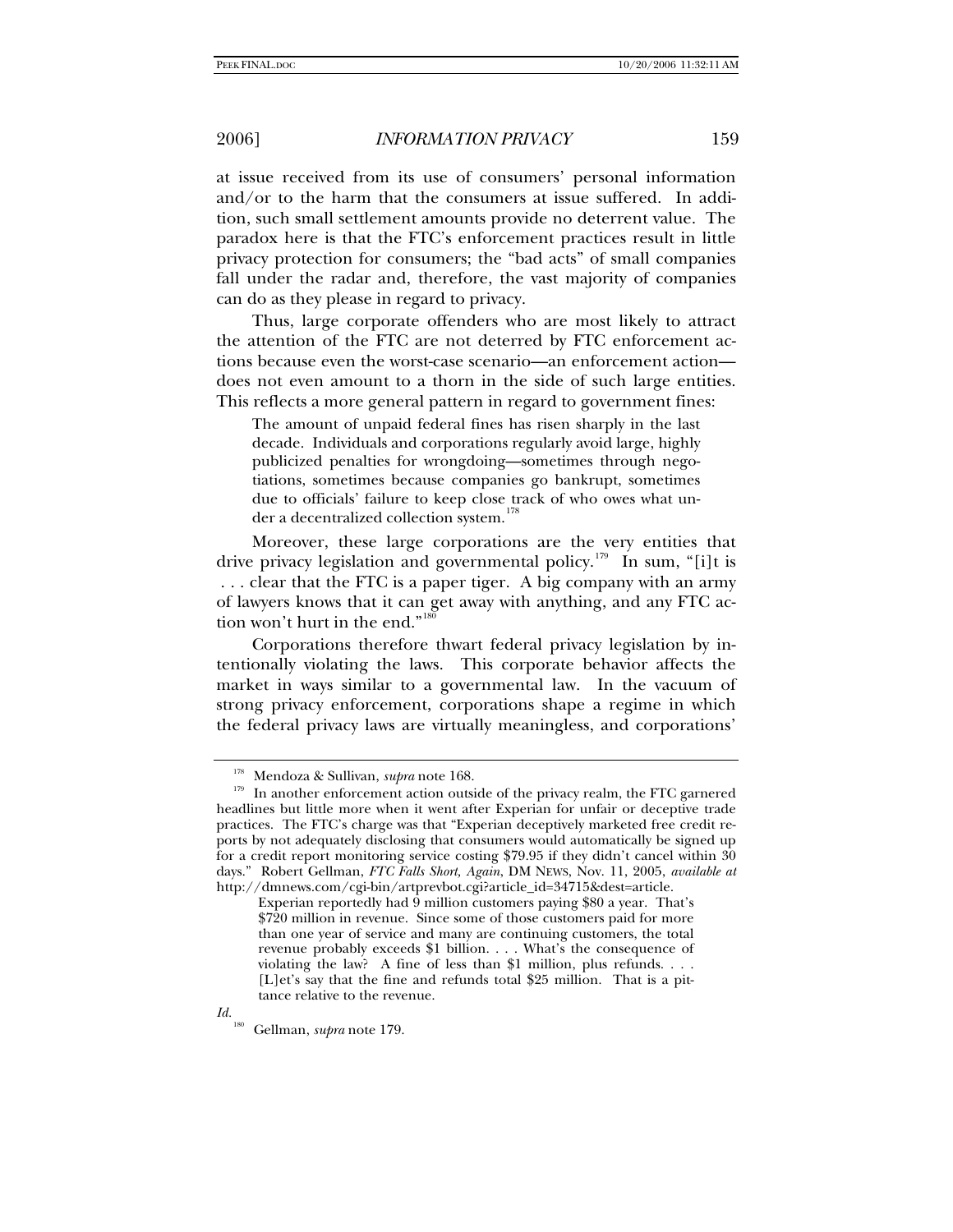actions have an effect on the market that resembles the effect of governmental authority. As Paul Schiff Berman has observed, "law is almost never 'delivered' on the ground in the pure form that treaties, legislation, or constitutional court decisions would indicate. Thus, . . . scholars are in danger of missing how norms actually operate if they over-emphasize the grand statements made at the highest levels of government."<sup>[181](#page-33-0)</sup> The actual legal regime is one in which corporations possess virtually full license to engage in their chosen anti-privacy practices. Rather than complying with government's law, corporations view privacy violations as the norm and any (unlikely) penalty that may result as merely the cost of doing business.

Finally, as in the first two examples, corporations' private authority vis-à-vis the FTC has been unchallenged in any meaningful way. Thus, this corporate behavior has become the accepted social norm.

## PART IV

# IMPLICATIONS OF THE CORPORATE GOVERNANCE PARADIGM

*Actions, reactions, and inactions by all players in the system must be taken into account to get an accurate picture of the regime itself. Under such circumstances, if the decisions of corporate actors are indistinguishable from the decisions of state actors in terms of regulatory and social welfare effects, then treating one as "private activity" and the other as "regulatory" or "governance" activity will likely lead to more than ideological confusion. Such counterfactual characterizations may well result in . . . mistakes in policymaking.*<sup>1</sup>

This Article began by arguing that information privacy jurisprudence is at an impasse and went on to describe the ossified state of domestic information privacy law. The Article then proffered that our information privacy quandaries have not and cannot be solved by working solely within the current jurisprudential paradigm. In other words, our paradigm must take account of the reality that information privacy is not just about governmental laws and enforcement, but is also very much about corporate power and corporate governance.

Problems of information privacy cannot be solved unless their foundations and root causes are exposed and explored, including symbiotic governance by corporations and governmental entities. As Claire Cutler argues, "that which goes unrecognized is difficult to regulate."<sup>[183](#page-33-2)</sup>

<span id="page-33-2"></span><span id="page-33-1"></span><span id="page-33-0"></span>

<sup>&</sup>lt;sup>181</sup> Berman, *supra* note 105, at 498.<br><sup>182</sup> Danielsen, *supra* note 94, at 415.<br><sup>183</sup> Cutler, *supra* note 1, at 24. Similarly, James Nehf correctly argues that: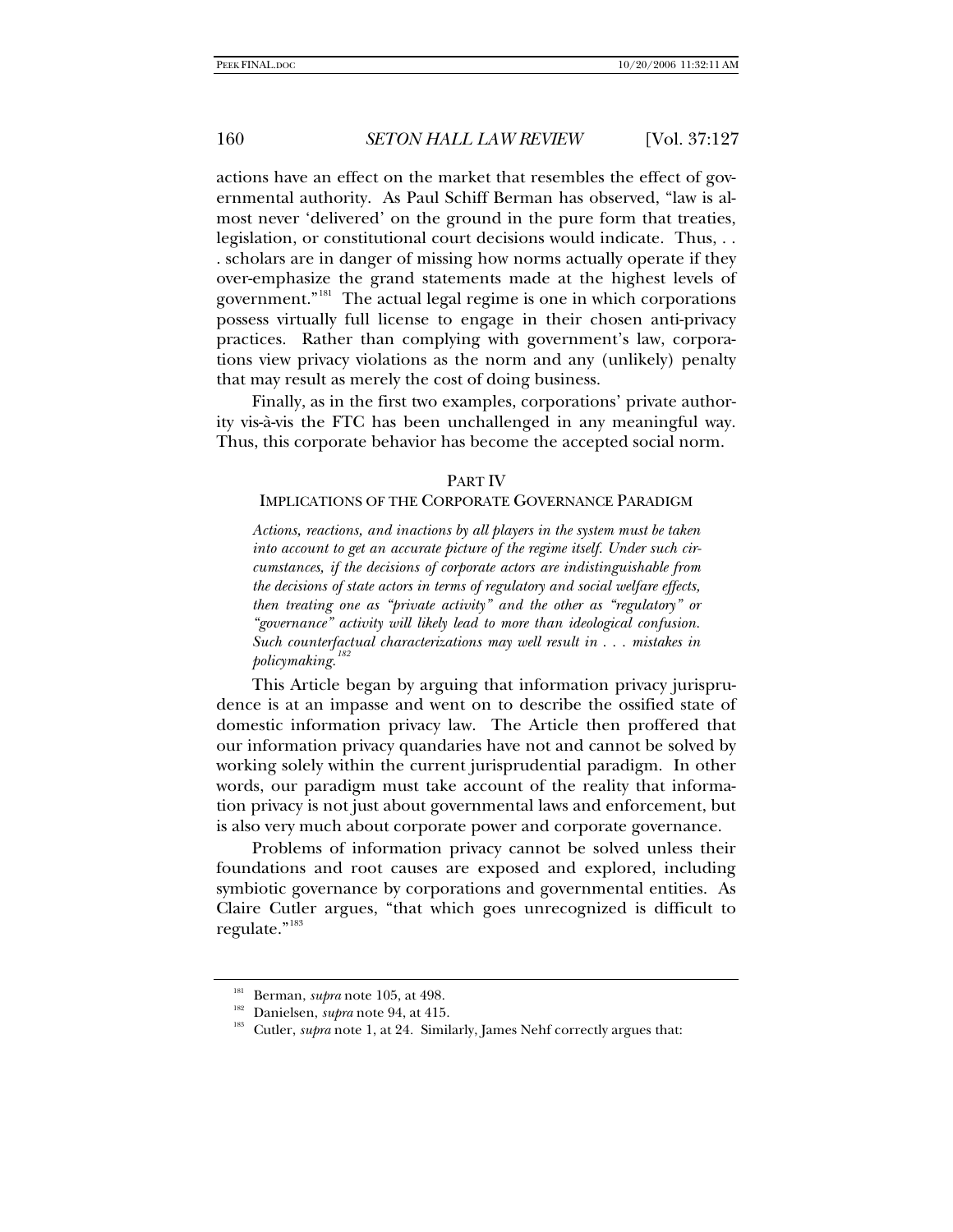How does such an understanding alter our approaches to information privacy law? How can we utilize this new understanding? I offer preliminary thoughts that represent but the beginnings of the possible understanding of the multiple implications of this new paradigm.

## *A. Beyond Market-Based and Self-Help Solutions*

The recognition that corporations govern information privacy law and policy represents a new paradigm. This paradigm is a shift from the traditional notion that information privacy law is merely the province of the government. This new paradigm is also a move away from the limited notion that solutions must focus on one of two forces: governmental law or the market. Rather, there is a third, powerful force that has heretofore gone unrecognized in the literature: governance by corporations. Folding this third force into the conceptual model of the dynamics of information privacy law and policy mandates a rethinking of possible and practical solutions.<sup>[184](#page-34-0)</sup>

Significantly, this recognition weakens the argument that the market should provide the proper compass for determining whether information privacy practices are sound.<sup>[185](#page-34-1)</sup> Market dynamics and in-dustry self-regulation<sup>[186](#page-34-2)</sup> cannot be relied upon as correct barometers of public opinion or correct action when the market itself is dominated by the very actors that shape the law and govern the industry practices.

Arguments for approaching problems of information privacy with market-based solutions reflect the belief that informational pri-

Ostas, *supra* note 110, at 271.

Since there are benefits and risks associated with information collection and data sharing, policy makers must attempt to strike a balance. In doing so, they must first define the problem. This is a critical step in the formulation of public policy because the way in which a problem is defined on the public agenda will affect its ultimate resolution.

<span id="page-34-0"></span>Nehf, *supra* note 2, at 5.<br><sup>184</sup> Thus, for example, the importance of focusing on strengthening the lackluster enforcement efforts of the FTC pales when armed with the knowledge that FTC enforcement is but a piece of the puzzle.

<span id="page-34-2"></span><span id="page-34-1"></span><sup>&</sup>lt;sup>185</sup> "[G]overnment actors insist that self-regulation is the American way, and [that] it is enough." Litman,  $\textit{supra}$  note 12, at 1287.

Perhaps the most direct corporate influence on legal norms arises in the area of self-regulation. Advertising law provides an illustration. The Federal Trade Commission is officially charged with regulating false advertising, yet most advertising disputes are subject to industry self-regulation. It is largely left to the industry itself to set its own standards.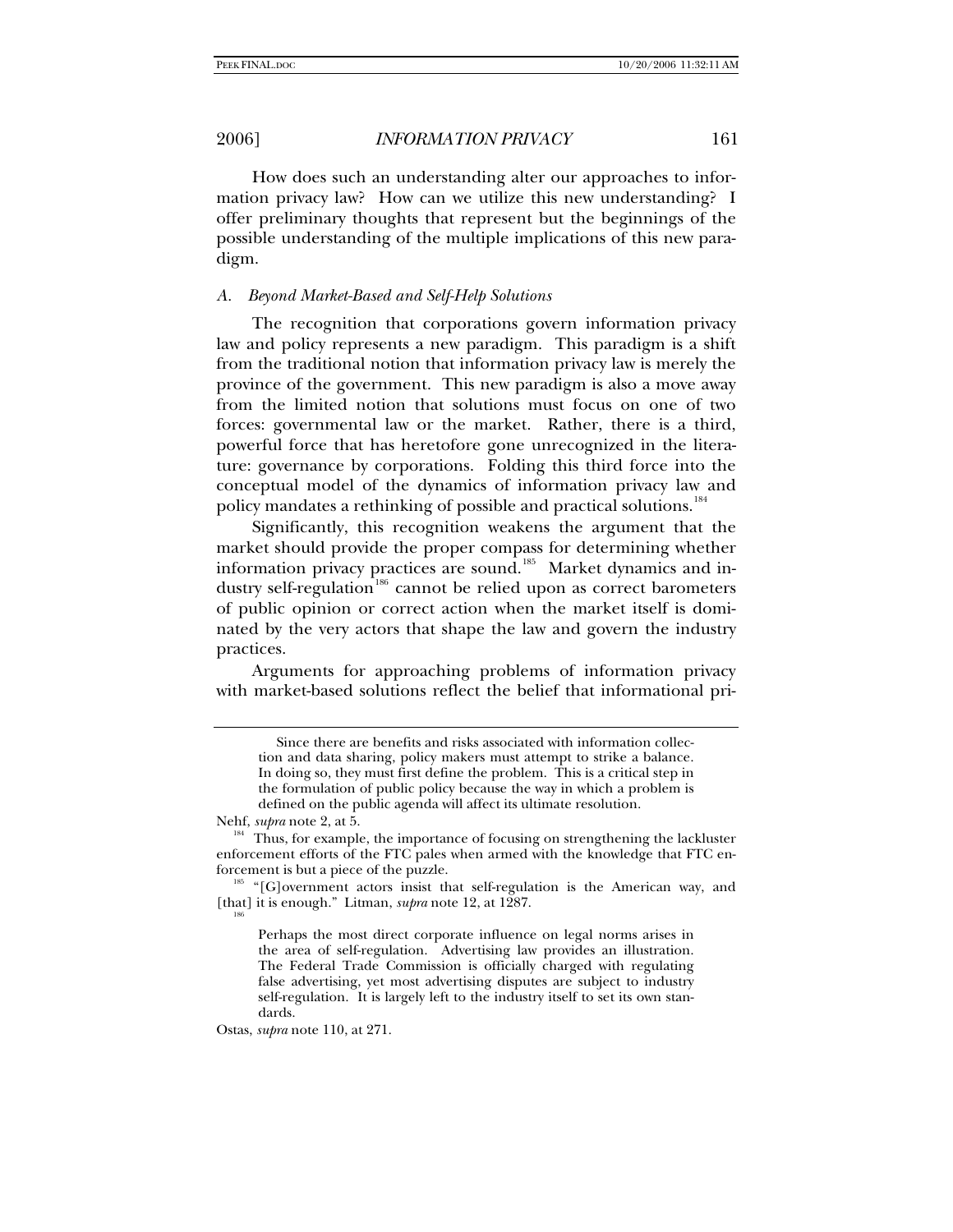vacy is merely a personal concern. As James Nehf has observed, information privacy has traditionally been viewed as "an individual concern rather than a general societal value or a public interest prob-lem."<sup>[187](#page-35-0)</sup> Specifically, he argues that<sup>[188](#page-35-1)</sup> "[t]his [definition of information privacy as an individual concern] has influenced the resulting public policy solutions, yet it may not be the most effective way to approach modern privacy concerns."<sup>[189](#page-35-2)</sup> Thus, solutions have tended toward individual, private, and market-based solutions.<sup>[190](#page-35-3)</sup> "In contrast, when a problem is viewed as a general societal concern, and a resolution in the public interest is sought, enforcement of the legal norm is primarily through government agency oversight and regula- $\text{tion.}^{\cdot}$ <sup>[191](#page-35-4)</sup>

Our understanding of privacy as a private concern rather than a public concern must shift once we acknowledge that corporate governance is a force which needs to be held in check by the government. In this respect, information privacy can be seen for what it is: a public value on the most fundamental level. "If no change [in the political and legal rhetoric] occurs, we can expect to see more laws enacted periodically that purport to address privacy concerns in particular sectors, but individuals will still be expected to shoulder the burden of monitoring their own information, and market-based solu-tions will predominate."<sup>[192](#page-35-5)</sup>

This view of information privacy as a personal problem rather than a public one is merely a social understanding that has engendered parallel social norms. Those entities that have a vested interest in propagating a theory of information privacy as individual and pri-

<span id="page-35-5"></span><span id="page-35-4"></span><span id="page-35-3"></span><span id="page-35-2"></span>Nehf, *supra* note 2, at 47 (emphasis added).<br><sup>189</sup> *Id.* at 5.<br><sup>190</sup> *Iee id.*<br>*III Id.* at 5.

<span id="page-35-1"></span><span id="page-35-0"></span><sup>&</sup>lt;sup>187</sup> Nehf, *supra* note 2, at 5.<br><sup>188</sup> James Nehf explains the underpinnings of the viewpoint that privacy is an individual issue rather than a larger social issue:

*Protecting information privacy threatened defined and influential stakeholders*—government agencies, employers, marketing firms, law enforcement—all of whom were just beginning to see the advantages of information technologies. All had an interest in collecting and sharing as much information as possible. Each of these stakeholders thus had incentives to redefine the issue from the ideal of privacy as a foundational societal value to some lesser ideal that required the balancing of other societal concerns—efficiency, productivity, crime control, etc. against the individual harms that might be caused by data collection and sharing.

<sup>&</sup>lt;sup>192</sup> *Id.* at 91.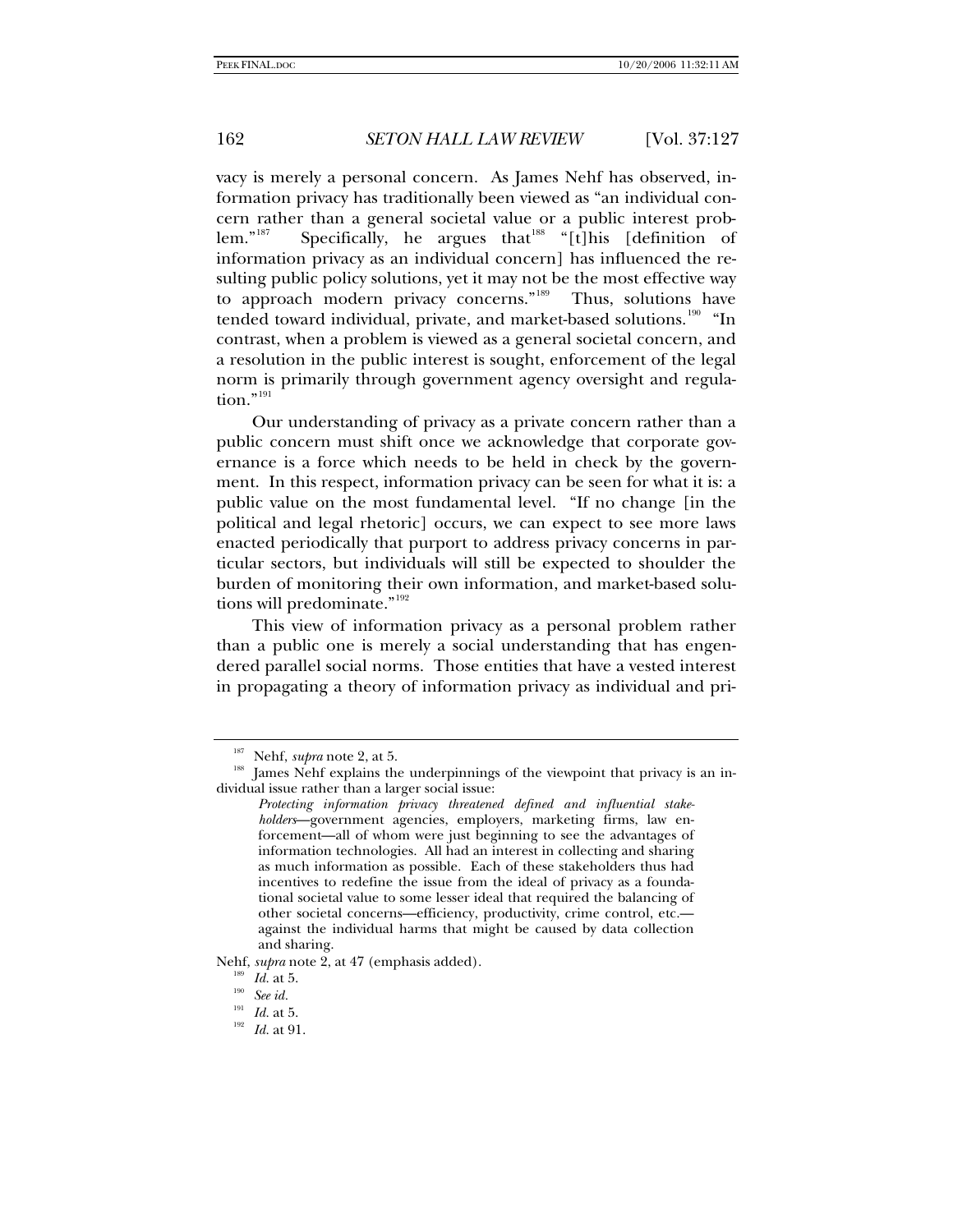vate rather than public also have an interest in molding this theory into a widespread social norm.

If information privacy is instead viewed as a public value, and the symbiotic relationship between public governance and private governance is acknowledged, then practical solutions to problems of information privacy begin to emerge. If government and corporate actors work in symbiotic relationships to form the legal regime under which we live, then reform efforts must focus on all of the actors that are the primary power centers shaping the reigning legal regime of privacy.

In short, understanding that corporations govern the information privacy regime is of profound importance because the privacy of personal information is not "just another consumer issue," nor is it one that ought to be solved by the individual or the market.

### *B. Corporate Governance and the Fallacy of Choice*

Privacy scholars have noted that the concept that consumers have a "choice" about privacy is misguided<sup>[193](#page-36-0)</sup> because if there is any choice, it is a Hobson's choice: "an apparently free choice when there is no real alternative; the necessity of accepting one of two or more equally objectionable alternatives."<sup>[194](#page-36-1)</sup> This point is even more salient once the private governance paradigm is conceded. In regard to per-sonal "choice" in information privacy: [195](#page-36-2)

<span id="page-36-0"></span><sup>&</sup>lt;sup>193</sup> Moreover, on the consumer front, this privacy problem presents the ubiquitous problem of lack of choice. As Julie Cohen argues,

the rhetoric of "choice" obfuscates the political choice that current data privacy policy represents. The data privacy debate is not merely, or even mostly, about the satisfaction of consumer preferences as expressed in the direct market for goods and services. Like the rhetoric of "transaction costs," the emphasis on "choice" conceals the degree to which the model predetermines who chooses. In particular, with respect to secondary uses of personally-identified data, the "choice" that the model protects is not choice by individuals. It is the choice of data processors about how to classify individuals, and for what purposes.

<span id="page-36-1"></span>Cohen, *supra* note 40, at 1399.<br><sup>194</sup> M-W.com dictionary definition, http://www.m-w.com/dictionary/hobson's (last visited September 7,  $2006$ ).

<span id="page-36-2"></span>

Consumers are faced with the Hobson's choice of surrendering their private information, being unable to participate in large segments of the commercial economy or to lie.

Now, there are three ways of approaching this problem. First, one may stridently protest and walk out the door. Second, one may approach the sales clerk and decline to provide the information risking delay or that the transaction will not occur. Third, one could tell a white-lie. . . .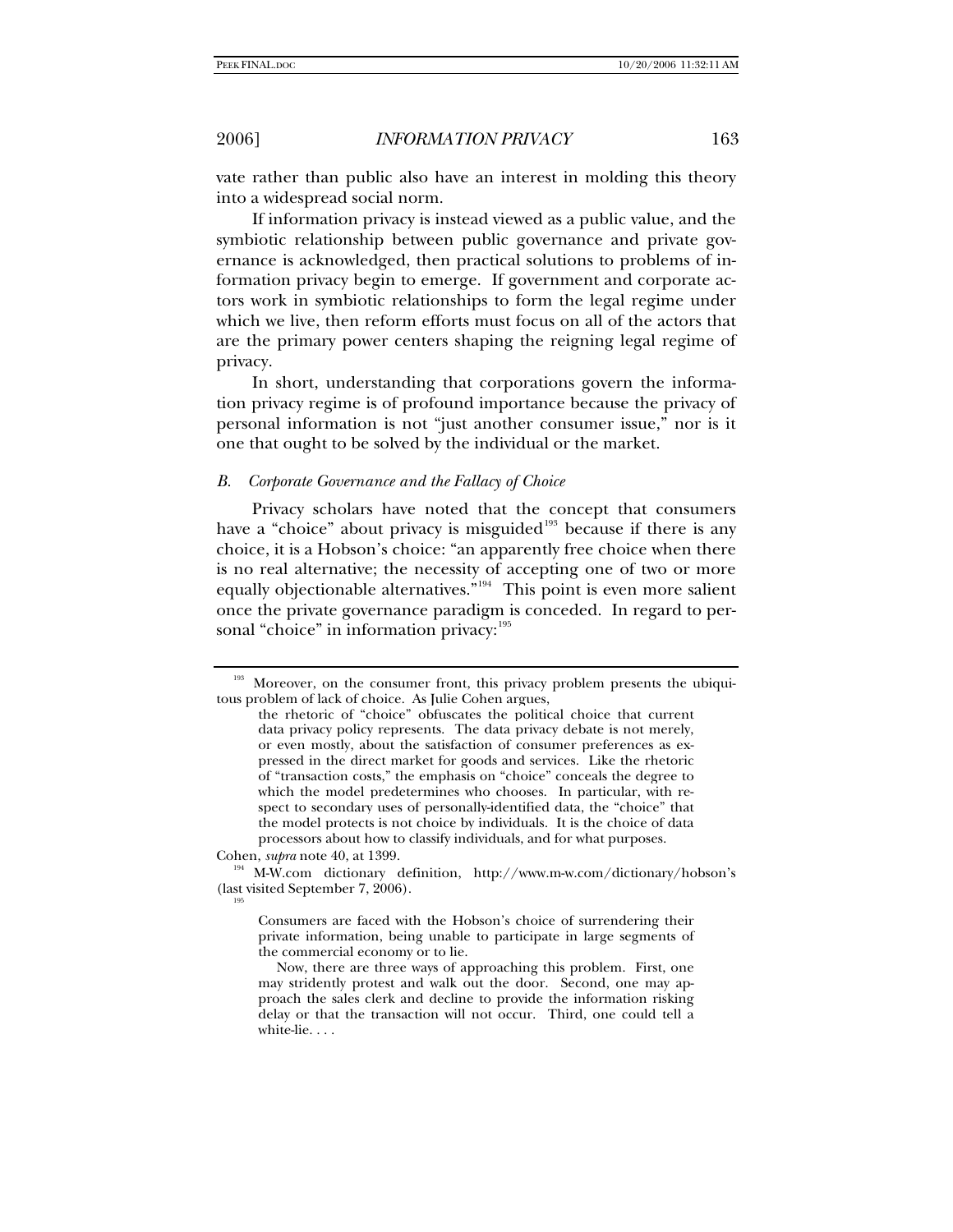legal consciousness regarding contracts is likely to contain much of the same multivocality that characterizes legal consciousness on other kindred topics. When, in order to purchase a needed product, the consumer must accept the retailer's standard-form contract, the symbolism may evoke hierarchy and oppression more than it evokes mutualism, voluntarism, or equality. Or, more likely, it may evoke both at once, leaving the consumer with a Hobson's choice between a narrative of disempowerment ("I had no say in the matter") and a narrative of self-blame ("I brought it on myself").  $196$ 

In other words, consumers can either consent to a company's privacy policy or not do business with that particular company at all; either action represents consumer powerlessness.<sup>[197](#page-37-1)</sup> In fact, privacy policies among industries are generally significantly similar—hence, the realistic "choice" of the consumer is often to consent to a privacy policy or not do business with an entire *industry* at all. This Hobson's choice, in fact, amounts to coercion. We cannot live in the modern world and refrain from consenting to the ubiquitous, company-biased privacy policies and stances. As Paul Schwartz has noted, this is an "autonomy trap."<sup>[198](#page-37-2)</sup>

True contractual consent requires meaningful choice. For example, there often exists no meaningful choice on the part of the shopping consumer, as the marketplace is filled with industry leaders who have a firm stranglehold on the industry and who have adopted virtually the same pro-business privacy policies. Thus, the American world of contracts is one in which consent is meaningless and "agreements" are but a farce. When corporate actors shape the rules (in confluence with the government) in such a way that the rules not only heavily favor those corporate actors but also leave consumers with an extremely limited set of choices, the notion that individuals truly "consent" to corporate privacy practices becomes farcical.

The phrase "knowledge is power" is almost a truism, as is the claim that power resides in the hands of those who control the information. But this truism has real meaning in our twenty-first cen-

Llewellyn Joseph Gibbons, *It's Nobody's Business, But You Still Cannot Lie About It: Criminalizing Innocent Attempts to Maintain Cyber-Privacy*, 30 OHIO N.U. L. REV. 377, 378

<span id="page-37-0"></span><sup>(2004). 196</sup> Mark Suchman, *The Contract as Social Artifact*, 37 LAW & SOC'Y REV. 91, 112 n.27

<span id="page-37-1"></span><sup>&</sup>lt;sup>197</sup> Larry Magid, *It Pays to Read License Agreements*, http://www.pcpitstop.com/ spycheck/eula.asp (last visited Sept. 8, 2006) (discussing lack of choice in end-user license agreements). 198 Paul M. Schwartz, *Internet Privacy and the State*, 32 CONN. L. REV. 815, 825

<span id="page-37-2"></span> $(2000)$ .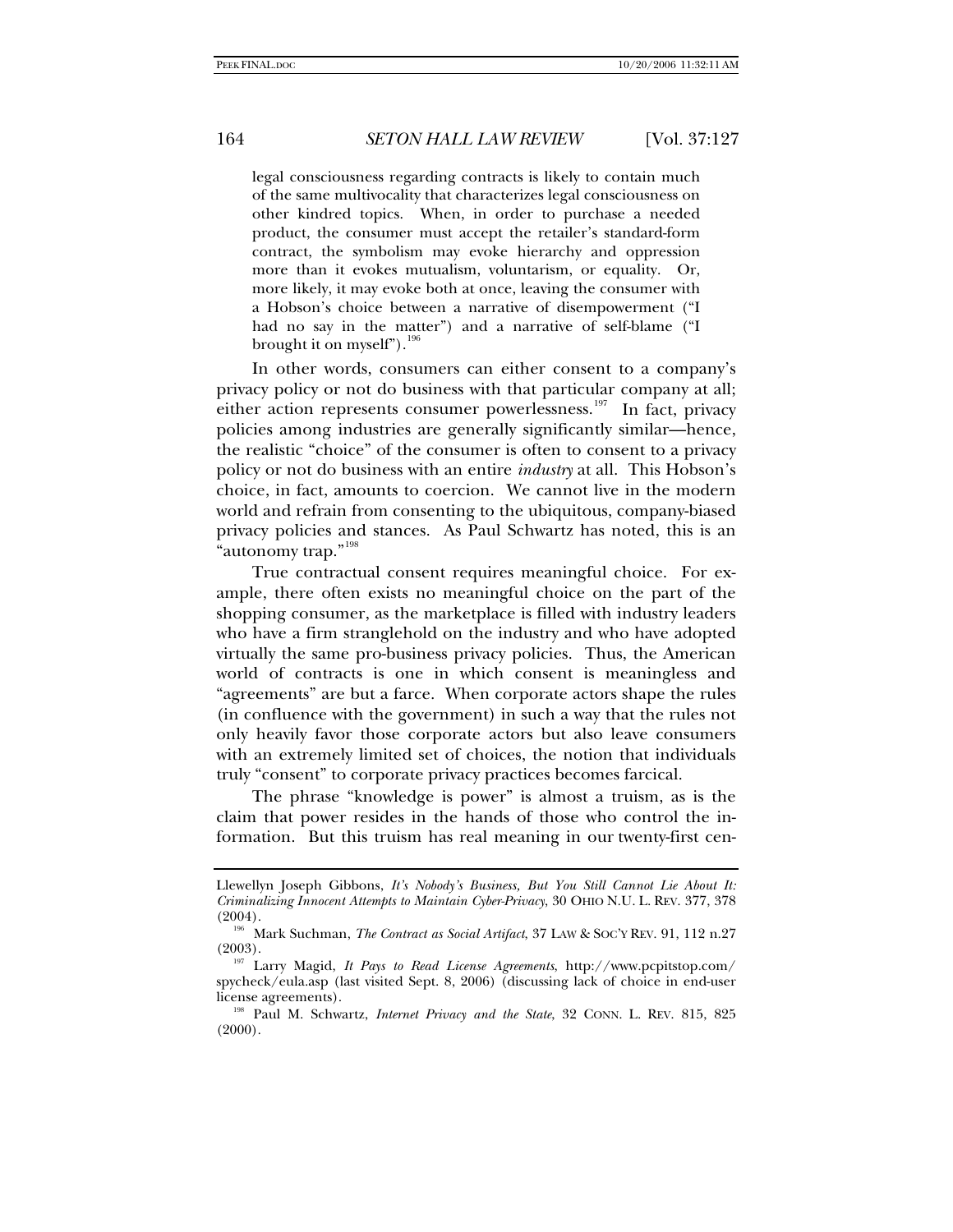tury society. Understood at its base level, consumers' "free will" is at the behest of corporate decision-making. In short, the ceding of our personal information to corporations has engendered a society that is controlled by corporations. This realization is of profound significance because we cannot solve the problems of domestic information privacy unless we address this underlying power dynamic.

Moreover, corporate governance has an effect on social norms. When corporate governance is part of the legal regime, consumer apathy<sup>[199](#page-38-0)</sup> regarding their lack of information privacy becomes less surprising. Outside of the problem of identity theft, the vast majority of consumers seem disinterested in privacy violations. Even more seriously, as discussed *supra*, many legal scholars treat the problem as one that merits attention but is obviously less "important" than matters of human rights or environmental law. This phenomenon is not insignificant. When both laypersons and legal scholars dismiss a social problem as trivial or, at the most, important but less deserving of attention than "real" social justice issues, that problem becomes relegated to the backwaters of social and legal thought. In turn, the social problem is virtually ignored by policymakers and the government. Yet consumer attitudes are shaped and guided not only by the government and the mass media, but also by private actors such as corporations via shared governance of information privacy law.

# *C. Bringing the Individual Back into Information Privacy*

The stripping away of political façade, legitimization, and hidden sources of power is necessary to bring individual citizens' concerns to the forefront. While it may be true that we are living in a time of rapid transition from governmental authority to symbiotic governance both domestically and globally, this does not force the

<span id="page-38-0"></span>One commentator has observed that:

<sup>[</sup>C]onsumers are not as concerned about financial privacy as surveys suggest. A June 2001 study found that many survey questions "distort or manipulate" the answers. The study went on to note that surveys "cannot effectively replicate the choices that consumers make in the real world, where they must choose among competing desires and where nothing comes for free." The authors of the survey also point out that consumers are continuing to shop online in record numbers despite early forecasts that privacy concerns would keep them away. The study notes that other surveys show that when people are asked to name their top concerns without being given a list of possible responses, privacy is not listed as one of their top concerns. The authors of the study also indicate that consumers may not always report their actual behavior accurately.

Eric Poggemiller, Note, *The Consumer Response to Privacy Provisions in Gramm-Leach-Bliley: Much Ado About Nothing?*, 6 N.C. BANKING INST. 617, 633–34 (2002).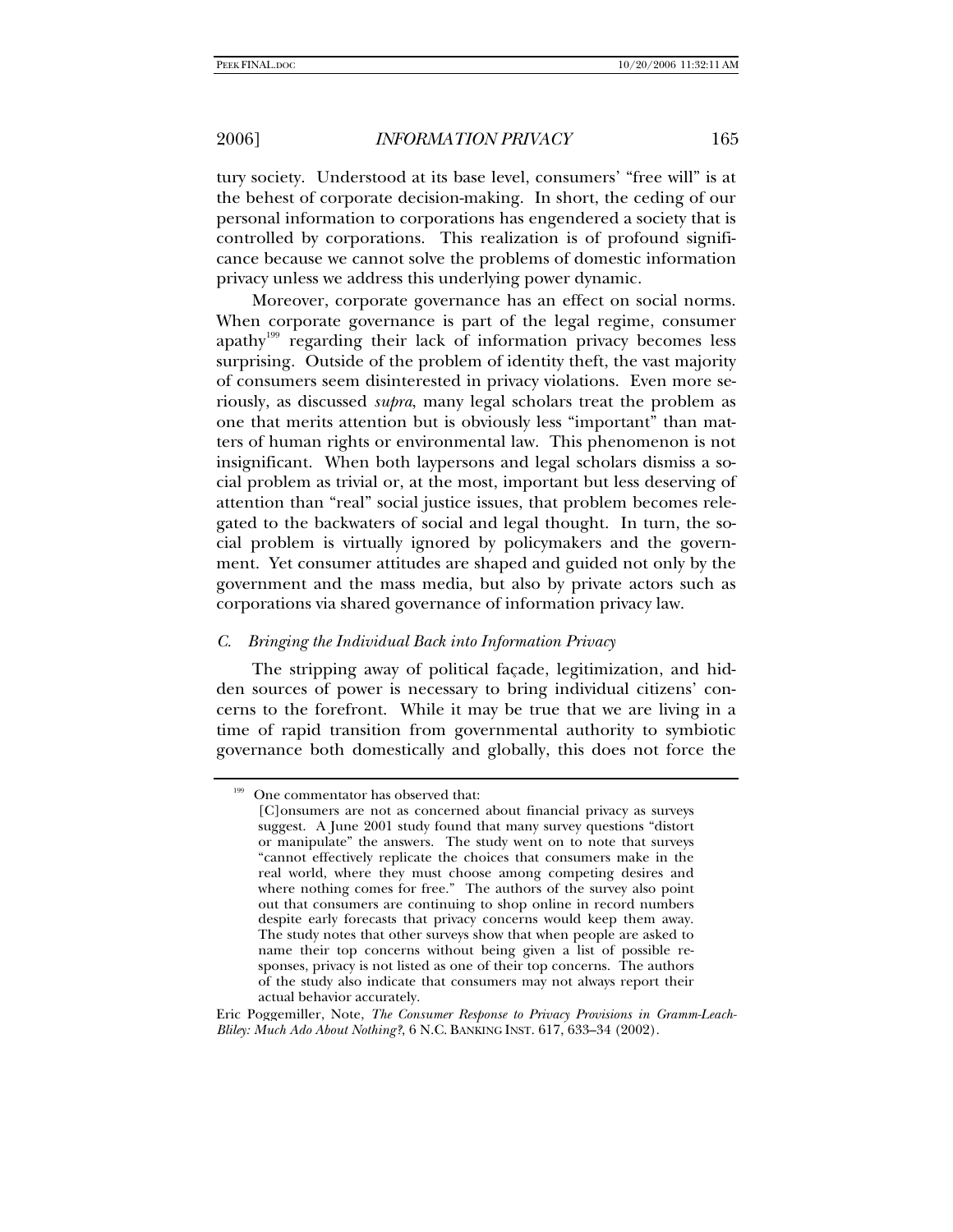conclusion that individuals must simply accept this fact and consent to being governed by private actors without democratic accountability.

Rather, the recognition that private governance is occurring in the field of information privacy is a powerful one that can unlock a vault of realistic solutions to seemingly intractable problems.

For instance, the understanding that the illusion of "choice" in privacy negotiations is merely a Hobson's choice constructed by governing corporations undermines arguments for industry selfregulation and menu-based privacy options between consumers and corporations. Such "true" contractual arrangements are unlikely to exist between powerful corporations that govern consumer "privacy" contracts and relatively powerless consumers.

Similarly, calls for robust privacy legislation appear quixotic when viewed through the lens of corporate governance of information privacy. This is also true of arguments for more robust and frequent FTC enforcement actions because the state is complicit whether through action or inaction—in governance by corporations. Indeed, "in its manifestation as market authority, private authority transforms both the state and state sovereignty. However, the state participates in this transformation."<sup>[200](#page-39-0)</sup> Once we understand and accept that information privacy is governed not just by our federal, state, and local governments, but also by corporations, our legal and policy strategies should be rethought.

Clearly, the "enforcement" model of protecting information privacy is woefully inadequate. The FTC should be understood as merely a weak enforcement mechanism that ultimately operates in the interest of corporations. As argued *supra*, with few exceptions, even the few FTC settlement actions that are brought to closure do not involve the individuals whose privacy has been violated, nor do the individuals share in the spoils of the settlement funds.

Individuals must be brought back into the privacy picture. $201$ Looking to the market or to governmental agencies to enforce pri-

<span id="page-39-1"></span><span id="page-39-0"></span><sup>200</sup> Thomas J. Biersteker & Rodney Bruce Hall, *Private Authority as Global Governance*, *in* THE EMERGENCE OF PRIVATE AUTHORITY IN GLOBAL GOVERNANCE 203, 209 (Rodney Bruce Hall & Thomas J. Biersteker eds., 2002).<br><sup>201</sup> One commentator argues that:

the federal courts, and the Supreme Court in particular, have bestowed the equivalent of human rights on these artificial entities. They now have the protection of law and the Constitution, which means the protection of the police and the military, to interfere in our elections and in our lawmaking. . . . They're able to field fifty or a thousand lobbyists. . . . What's happened is, we've been channeled into regulatory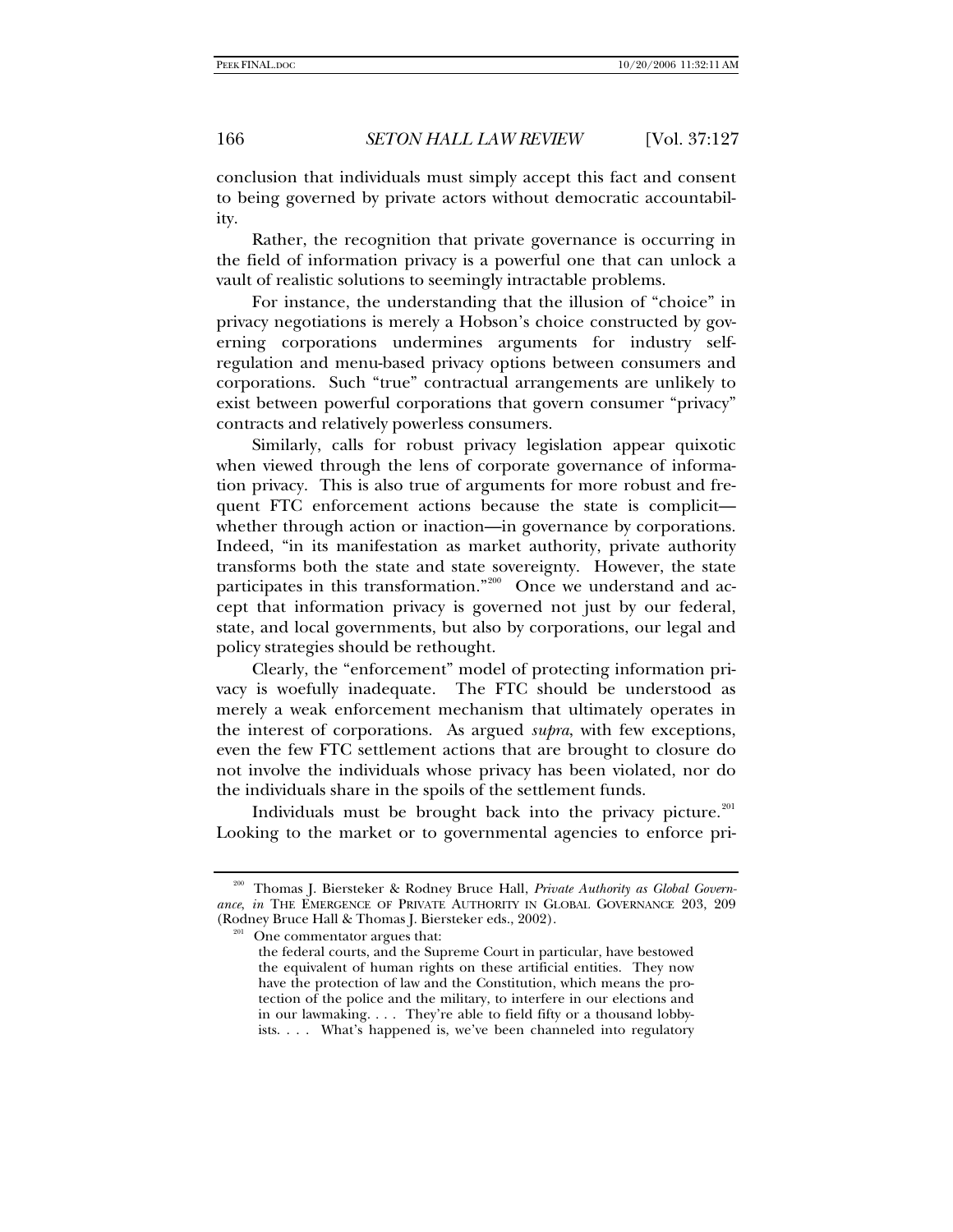vacy rights is a largely futile effort likely to produce few victories. The privacy problem is fundamentally one wherein the players are corporations and government, and individuals are distant spectators equipped with foggy, distorting binoculars.

Significantly, this lockout of consumers from their own informa-tion privacy matters<sup>[202](#page-40-0)</sup> has been accomplished via a steering of such matters away from the judicial system and into legislative and regulatory backwaters. A pessimist might argue that calls for common law remedies to privacy wrongs—based in tort, property, and contract law—are unlikely to succeed when the status quo is governed by the very entities that have a stake in minimizing our personal information privacy. But the jurisprudential glass is actually half full. Exposing the underlying power structures that dictate privacy practices and leave the individual out of the equation almost entirely might well cause a rethinking of possible common law solutions.

For example, many privacy wrongs arise out of the farce of privacy policies. Consumers "agree" to what are, in fact, anti-privacy policies, and are forced to live with that "agreement" because they consented. Yet once it is understood that there is no true "choice" or "consent" taking place on the part of the consumer due to corporate power and governance by corporations, the underutilized defense that such "agreements" are in fact unconscionable becomes a meaningful possibility. The seminal unconscionability case of *Williams v. Walker-Thomas Furniture Co.*[203](#page-40-1) was decided in a context of one retailer wielding significant power over a neighborhood of consumers with few options. Yet *Williams v. Walker Furniture Co.* could serve as the small-scale model for a more sophisticated case against corporations and forced privacy agreements on a wide-scale basis. Douglas Baird

administrative agencies, like the Federal Communications Commission, the Environmental Protection Agency, the Securities Exchange Commission and the National Labor Relations Board, where we try to make the best of the worst of a bad situation. . . .

David Barsamian, *Challenging Corporate Power: An Interview with Richard Grossman*, Z MAG., Jan. 2000, *available at* http://www.thirdworldtraveler.com/Corporations/ ChallengingCorpPower.html. 202 For example, consumers generally receive no part of any FTC monetary set-

<span id="page-40-0"></span>tlement. In the few cases in which they have received some redress, it has been paltry at best and grossly disproportionate to the harm consumers may have suffered because of the privacy violation. As one commentator has noted, "[t]oo often, the FTC's principal interest is in being able to pat itself on the back through a trophy press release. The commission rarely seeks to obtain recovery for consumers." Gellman, *supra* note 179.<br><sup>203</sup> 350 F.2d 445 (D.C. Cir. 1965).

<span id="page-40-1"></span>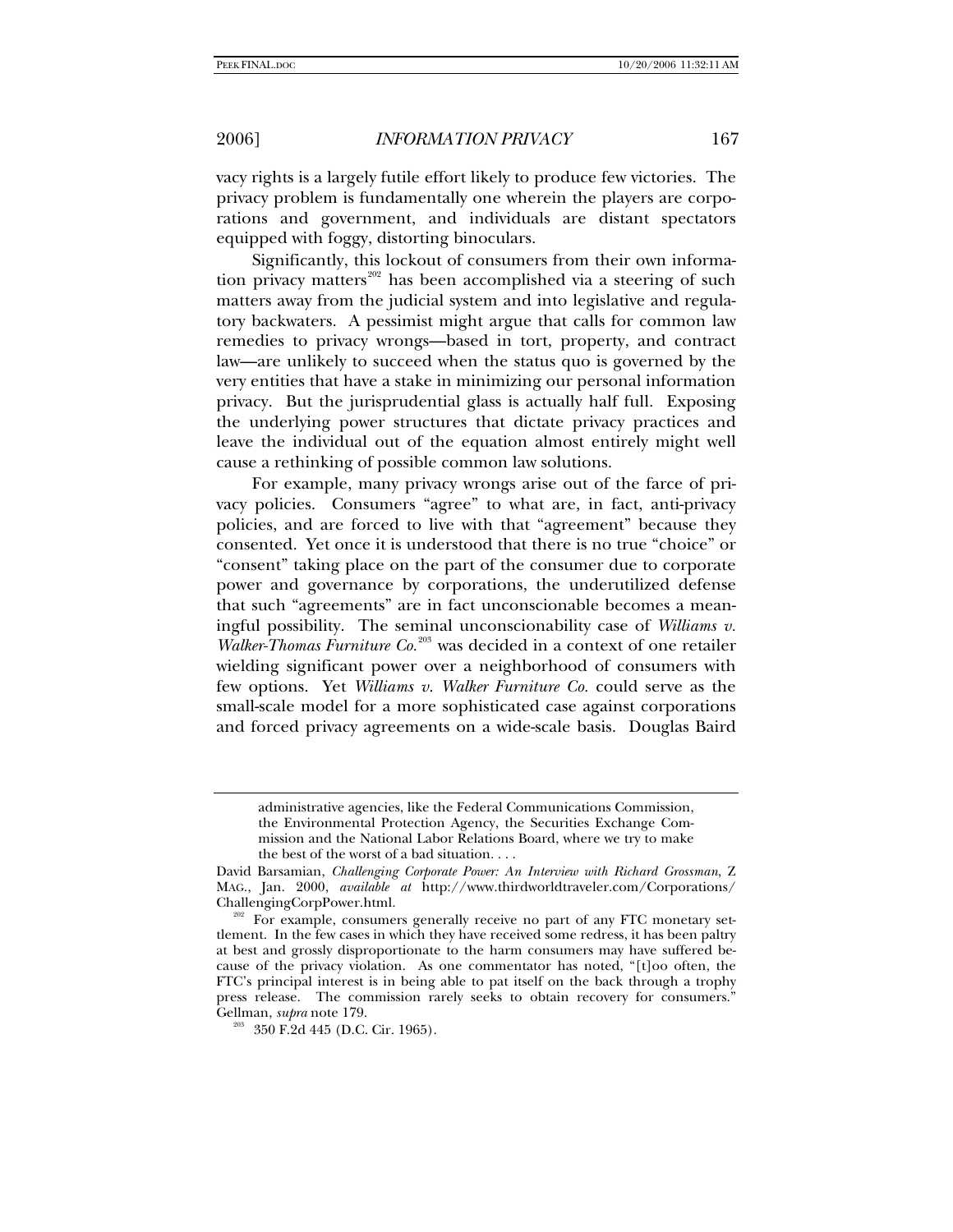argues that such boilerplate agreements between companies and consumers often reflect a deeper, profound social problem:

When boilerplate appears troublesome, some other mischief is often afoot. Boilerplate, while not a vice itself, is frequently the symptom of a problem that the law should appropriately address . . . . [T]roublesome boilerplate can emerge from anticompetitive behavior. Legal intervention, however, must aim at the underlying anticompetitive conduct itself, not the boilerplate. $204$ 

Although I do not agree with Baird's assertion that boilerplate contracts should not be analyzed under the doctrine of adhesion, but rather under some underlying "bad actor" conduct, I do agree that boilerplate "privacy" agreements reflect an underlying power imbalance that is troublesome and should be accounted for when deciding the legal validity of a contract.

On the property front, some proponents of individuals' informational privacy have argued that personal information should be deemed as property of the individual. This argument has, to date, been unsuccessful. Yet judicial attitudes toward information privacy might be swayed if the information privacy problem were understood as one engendered by the power imbalance between corporations and individuals. In other words, if corporations govern information privacy and individuals' personal data is considered to be public, the question of the role of power and powerlessness in property struggles comes into play. As K.J. Greene notes:

When we think of private property, we think of three characteristics: the right to exclude others, title (ownership), and the right to collect income or rent off the property . . . . It has been noted that: intellectual property law can ameliorate but not eliminate underlying disparities in bargaining power [and accordingly] economic need might induce [a person] to part with control over her [private property], and even give up liberty to use it, perhaps in return for fairly small rewards.

Thus, the dismissal of the "personal information as property" argument is significantly weakened when confronted with the reality of appropriation of personal property by the dominant entities that govern the information privacy landscape.

These two examples represent possible means of reviving common law theories by exposing the underlying power structures at work in information privacy law and enforcement. The notion of

<span id="page-41-1"></span><span id="page-41-0"></span><sup>204</sup> Douglas G. Baird, *The Boilerplate Puzzle*, 104 MICH. L. REV. 933, 934 (2006). 205 K.J. Greene, *Copyright, Culture & Black Music: A Legacy of Unequal Protection*, 21 HASTINGS COMM. & ENT. L.J. 339, 375–76 (1999).